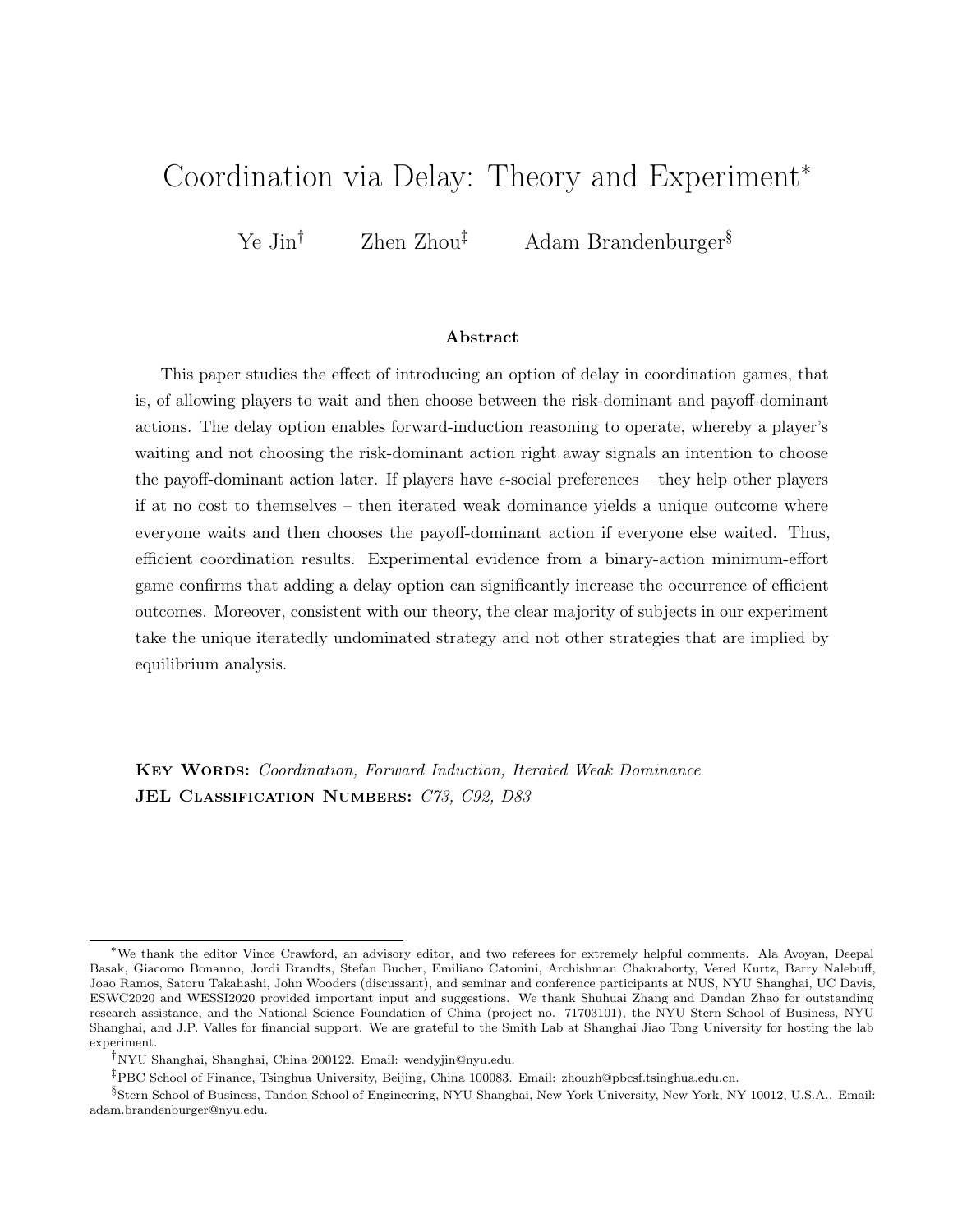# 1 Introduction

<span id="page-1-0"></span>Coordination games are models of the challenge of coordination among economic (or other) players. The coordination challenge consists of two parts. First, there is the challenge of achieving a Nash equilibrium of the game. Consider a simple coordination game as shown in Table [1.](#page-1-0) In this  $2 \times 2$ 

Player 2  
\n
$$
\begin{array}{c|c}\n & A & B \\
\hline\nA & 4, 4 & 0, x \\
B & x, 0 & x, x\n\end{array}
$$

Table 1: A Simple Coordination Game

game with  $x \in (2, 4)$ , there are two pure-strategy Nash equilibria – one in which all players choose the safe but inefficient action B and one in which all players choose the risky but efficient action  $A$ . However, miscoordination may occur if one player chooses  $A$ , while the other chooses  $B$ 

The (pure-strategy) Nash equilibria can be Pareto-ranked, so that the second challenge is attaining an efficient equilibrium. In this simple example, the payoff-dominant equilibrium  $(A, A)$  differs from the risk-dominant equilibrium  $(B, B)$  in the sense of [Harsanyi and Selten](#page-33-0) [\(1988\)](#page-33-0). [Carlsson](#page-32-0) [and van Damme](#page-32-0) [\(1993\)](#page-32-0) show that the risk-dominant equilibrium  $(B, B)$  is uniquely selected if we relax common knowledge of the payoffs (for example, common knowledge of the parameter  $x$ ). The selection of the risk-dominant equilibrium is also supported by ample experimental evidence [\(Van Huyck, Battalio and Beil,](#page-34-0) [1990\)](#page-34-0).

How can the players overcome the challenge of coordination? In reality, coordination games are often played dynamically, and the option of "wait and see" is often available. For instance, in the bank-run game, which is a classic coordination game, each depositor might be able to wait and then make their final withdrawal decision conditional on the information they observe.[1](#page-1-1) This paper explores a class of dynamic games that allow each player to exercise such an option to delay choice of the efficient action. We find that the addition of the delay option can help players overcome miscoordination and also achieve the Pareto-dominant outcome.

The delay option, if exercised, enables a player to observe the past history of play by other players. However, more than observability, this paper highlights the idea that exercising the delay option and not taking the inefficient action early enables a player to signal their intention of taking the efficient choice in future play – signaling this to other players who also exercise that option. We show, both theoretically and experimentally, that signaling through exercising the delay option, i.e.,

<span id="page-1-1"></span><sup>&</sup>lt;sup>1</sup>For other examples of applications of coordination games, see, inter alia, new technology adoption [\(Farrell and](#page-33-1) [Saloner,](#page-33-1) [1985;](#page-33-1) [Katz and Shapiro,](#page-33-2) [1986\)](#page-33-2), team production [\(Bryant,](#page-32-1) [1983\)](#page-32-1), search [\(Diamond,](#page-33-3) [1982\)](#page-33-3), currency attacks [\(Morris and Shin,](#page-34-1) [1998\)](#page-34-1), and debt crises [\(Corsetti, Guimaraes and Roubini,](#page-32-2) [2006\)](#page-32-2).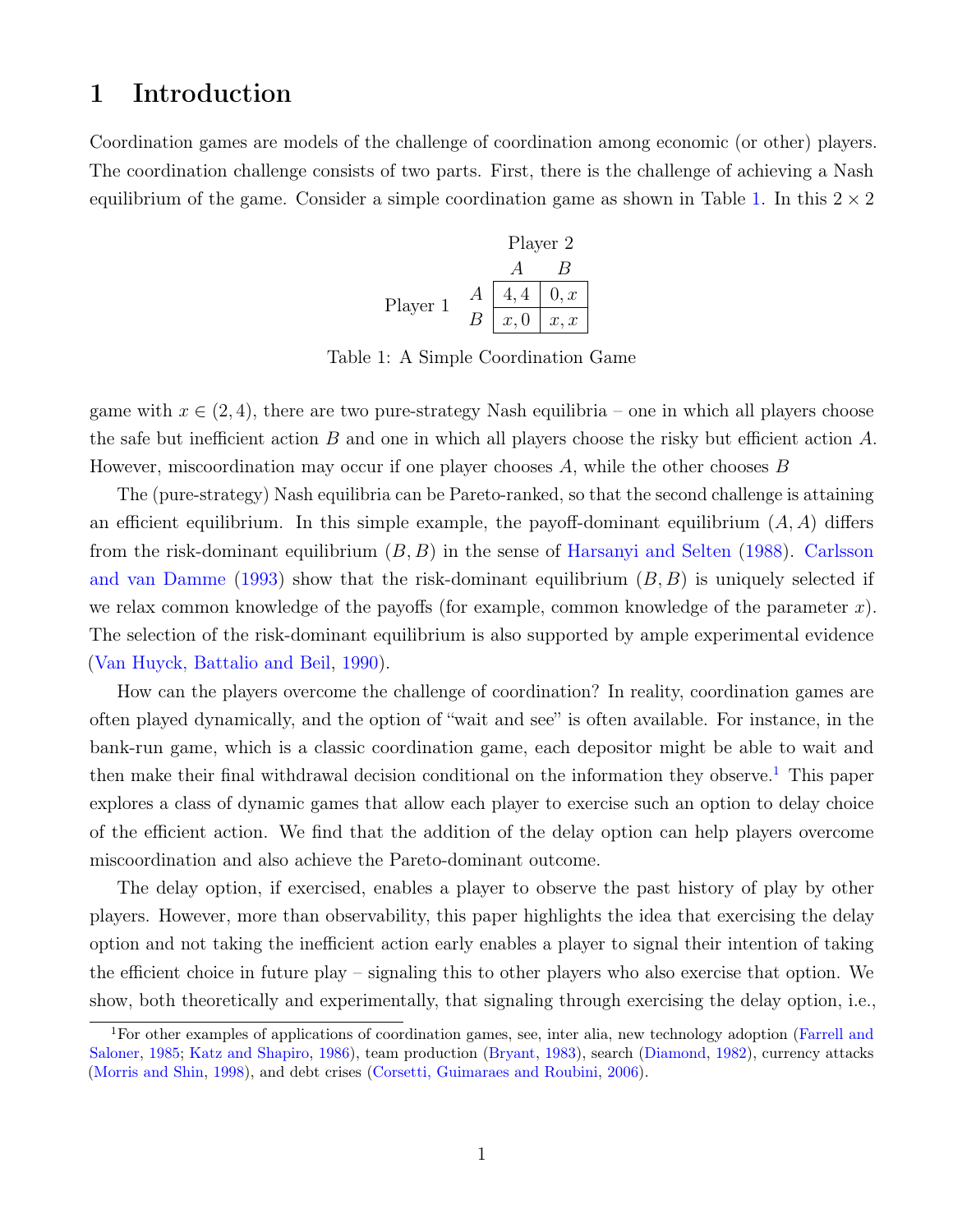adopting the strategy of waiting and then taking the efficient action if all others wait, can work effectively to overcome the challenges of coordination.

Theoretical Analysis The main result is proved for a multiple-player coordination game in which the efficient outcome is achieved if all players choose action  $A$ . For now, we will rely on the simple  $2 \times 2$  game above to illustrate the intuition. The game unfolds in two periods  $t = 0, 1$ . At  $t = 0$ , each player can choose between the irreversible choice  $B$  and "wait." A player who chooses to wait observes whether or not the other player chooses  $B$  at  $t = 0$ , and then makes their final choice between A and B at  $t = 1$ .<sup>[2](#page-2-0)</sup> There is no cost associated with the delay option. A player who does not choose B at  $t = 0$  should, in some sense, be signaling that they intend to choose A at  $t = 1$ . That is, there is a forward-induction flavor to choosing "wait." Intuitively, if a player intends to play B and secure the safe payoff x, then they can do so right away, rather than waiting and doing so later, which does not result in any extra benefit.<sup>[3](#page-2-1)</sup> By contrast, waiting and then playing B regardless of the history can be costly if the player is concerned about others' payoffs. That is because taking this strategy hurts some other players who choose to wait and then play A if no other players choose B earlier. Next, we describe our analysis in more detail.

First, observe that if a player waits and then receives the "B" message (i.e., the other player chooses B at  $t = 0$ , they will optimally choose B at  $t = 1$ . Formally, any strategy that involves choosing A after the "B" message is weakly dominated. Next, consider the situation in which a player receives the "no-B" message (i.e., others choose to wait and no one chooses B at  $t = 0$ ). The game then enters a simultaneous-move subgame in which both players make final choices between A and  $B$ . A player might decide to choose  $B$  in this subgame if they believe that the other player will do so. But then this player chooses  $B$  after either message. Compare this with the strategy of choosing B at  $t = 0$ . The two strategies are equivalent, that is, they yield the same payoff to our player for each strategy profile of the other player. But choosing  $B$  after the message "no-B" hurts the other player if they choose A after observing "no-B." Formally, we will assume that each player has a utility function given by their original payoff function plus an infinitesimal weight on the other players' payoff functions. We will refer to such preferences as  $\epsilon$ -social preferences. Under our assumption, a player will not gratuitously hurt another player, where, by "gratuitously" we mean that one makes a choice that hurts others without helping oneself.

<span id="page-2-0"></span><sup>2</sup>To illustrate this reversibility structure, consider again the case of a bank run. It is reasonable to believe that if an depositor chooses "run," withdrawing money from the bank, they will not return the money to the bank during financial distress. Likewise, one can interpret this reversibility condition in a coordination game of FDI investors, where investors decide whether or not to relocate their investments back to their own country [\(Mathevet and Steiner,](#page-33-4) [2013\)](#page-33-4).

<span id="page-2-1"></span> $3$ The simple idea that any player, if choosing to wait, tends to take different actions based on different observed histories is also in [Chamley and Gale](#page-32-3) [\(1994\)](#page-32-3) and [Gul and Lundholm](#page-33-5) [\(1995\)](#page-33-5), who study delay options in a (non-strategic) social learning setup.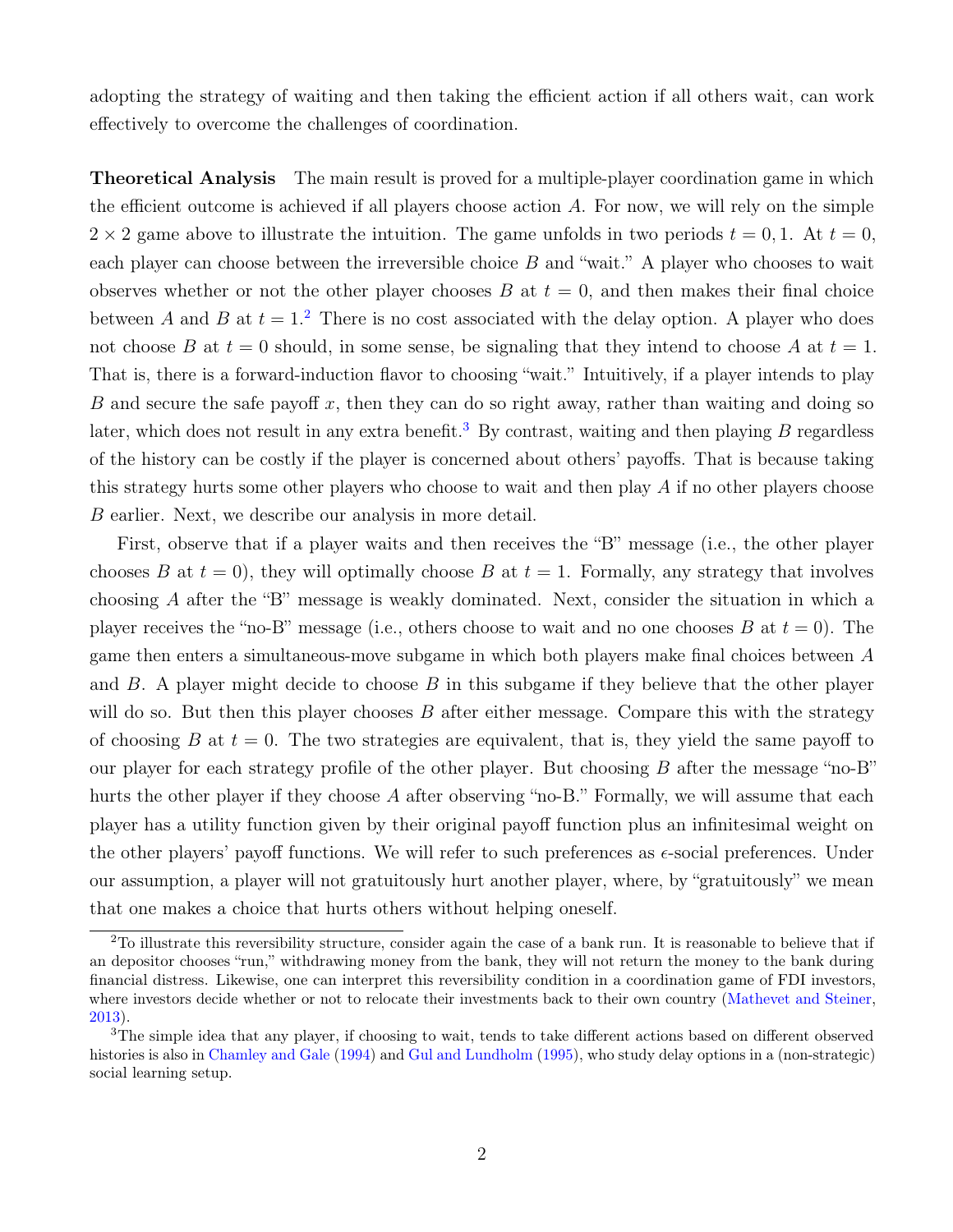Formally, we have just argued that, with  $\epsilon$ -social preferences, the strategy of waiting and then playing B, regardless of the message received, is weakly dominated – in the second round of elimination – by playing B immediately (at  $t = 0$ ). Once this strategy is eliminated, the strategy of playing B immediately is weakly dominated by waiting and then playing B after the "B" message and A after the "no-B" message. In effect, by choosing "wait," a player signals their intention to follow the message and, in particular, to choose the efficient action A after the "no-B" message. This is the sole strategy that survives iterated weak dominance, and the result is that each player chooses "wait" at  $t = 0$ , collectively generating the "no-B" message, and then takes action A. In that way, the Pareto-dominant outcome is achieved, even when it is risk-dominated.

There are two key components to this analysis. The first is forward induction. Introduced by [Kohlberg and Mertens](#page-33-6) [\(1986\)](#page-33-6) as a property of stable sets of equilibria, forward induction has been developed in two different directions. One way is as an equilibrium refinement [\(Van Damme](#page-34-2) [\(1989\)](#page-34-2); [Govindan and Wilson](#page-33-7) [\(2009\)](#page-33-7)). The other way is as iterated elimination of "bad" strategies. One sub-approach here is extensive-from rationalizability [\(Pearce](#page-34-3) [\(1984\)](#page-34-3); [Battigalli](#page-31-0) [\(1997\)](#page-31-0)). A second sub-approach, the one employed in this paper, is iterated elimination of weakly dominated strategies [\(Ben-Porath and Dekel,](#page-31-1) [1992\)](#page-31-1).[4](#page-3-0)

The second key component of our analysis is the inclusion of social preferences. Other-regarding preferences have been identified in various experimental studies (see [Fehr and Schmidt](#page-33-8) [\(2006\)](#page-33-8) for a survey). We adopt a very weak form of social preference in which there is no trade-off between a player's own payoff and those of other players. In our model, other players' payoff functions are decisive only when the player is choosing between two equivalent strategies. This particular concept should be contrasted with the usual models of altruism, which, in many games, will modify a player's original preferences in more ways than our condition does.

In addition to iterated weak dominance, we analyze the game via symmetric pure-strategy subgame-perfect Nash equilibrium. Unlike iterated weak dominance, this solution concept does not lead to a unique prediction of efficient coordination, even with  $\epsilon$ -social preferences. To see this, consider our  $2 \times 2$  example again, and focus on the subgame starting from the "no-B" message. If the other player chooses  $B$  at this information set, playing  $A$  hurts a player without benefiting the other player. Thus, subgame perfection, together with  $\epsilon$ -social preferences, does not rule out the Nash equilibrium in which both players wait and choose the inefficient action B regardless of the  $t = 0$  outcome.

Experimental Evidence Motivated by this sharp difference in predictions across different solution concepts, we design an experiment by adding a delay option to a binary-action minimum-effort (a.k.a. weakest-link) game, and examine its effectiveness in overcoming the challenges of coordination. The minimum-effort game, first examined experimentally in [Van Huyck, Battalio and Beil](#page-34-0) [\(1990\)](#page-34-0), is

<span id="page-3-0"></span><sup>&</sup>lt;sup>4</sup>[Brandenburger, Friedenberg and Keisler](#page-31-2) [\(2008\)](#page-31-2) provide an epistemic foundation for iterated weak dominance.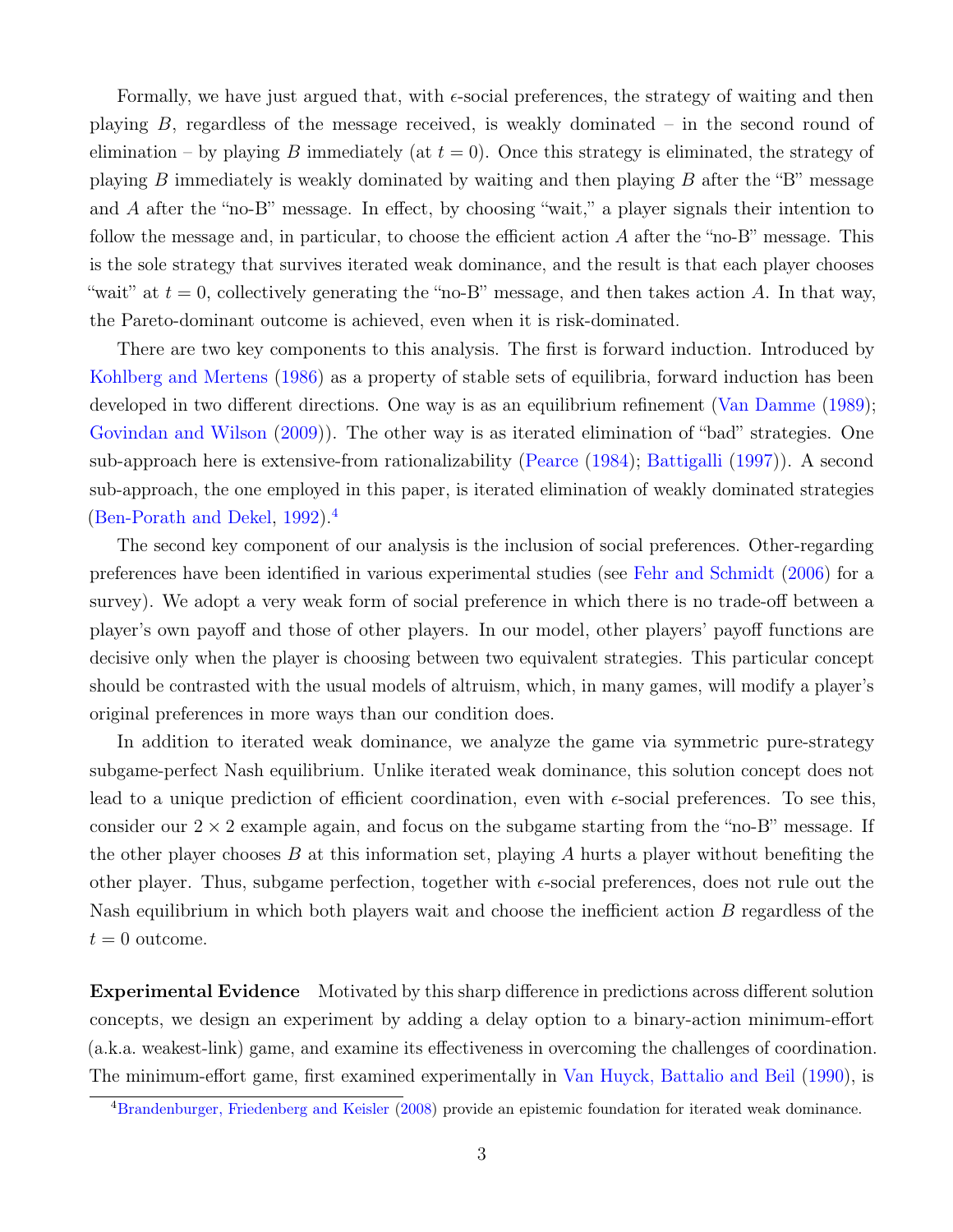a well-studied example of a coordination game with multiple Pareto-ranked equilibria. Subsequent literature has replicated the difficulty in promoting the efficient outcome and proposed various mechanisms to bring about efficient coordination.<sup>[5](#page-4-0)</sup> Our experimental evidence confirms that, while the efficient outcome is hard to achieve in the static version of the game, with the presence of the delay option, waiting can be a meaningful signal of future play of the risky but efficient action A. We adopted the strategy method to elicit the subjects' full plans of play, and find that, conditional on waiting, over 90 percent of the subjects made the efficient choice A at  $t = 1$  after receiving the "No-B" message. Consistent with our theory, on average, 75 to 85 percent of the subjects in each round adopted the unique strategy surviving iterated weak dominance – namely, waiting and then choosing A after the "no-B" message and B after the "B" message. Notably, and because of the prevalence of this particular strategy, around 60 percent of the subject groups achieved efficient coordination. By contrast, in the static treatment without the delay option, the efficiency rate was only 14 percent.<sup>[6](#page-4-1)</sup>

We also included a set of treatments in which groups were randomly formed. This alleviates the concern that dynamic issues such as learning and experimentation could arise under the fixed-matching setting in the main treatment, which follows the minimum-effort literature. We conducted further treatments to check the robustness of our main findings by considering a different representation of the "No-B" message and providing finer information (rather than binary information) regarding the first-period outcome. Our results confirm that the efficiency-enhancing effect of the delay option was robust to these variations.

In the random-matching treatments, we added a block after the main experiment to elicit subjects' social preferences. We found that over 90 percent of the subjects held  $\epsilon$ -social preferences, pointing to the validity of this assumption. Consistent with our theory, subjects'  $\epsilon$ -social preferences and their beliefs that others hold  $\epsilon$ -social preferences were positively associated with their adoption of the unique strategy surviving iterated weak dominance in the main experiment.

Related Literature Efficient equilibrium in dynamic coordination games has been well studied in the literature. However, the dynamic setup we consider, involving synchronicity of moves and the irreversibility and observability of actions, appears to be novel. For example, a backward-induction argument predicts efficient coordination when players can move sequentially in an exogenous order [\(Farrell and Saloner](#page-33-1) [\(1985\)](#page-33-1)). A similar argument can be made in the case where players can choose

<span id="page-4-0"></span><sup>&</sup>lt;sup>5</sup>See, for example, [Van Huyck, Battalio and Beil](#page-34-4) [\(1993\)](#page-34-4) and [Cachon and Camerer](#page-32-4) [\(1996\)](#page-32-4) for pre-game auctions, [Blume and Ortmann](#page-31-3) [\(2007\)](#page-31-3) for costless communication, [Weber](#page-34-5) [\(2006\)](#page-34-5) for gradually increasing group size, [Brandts](#page-31-4) [and Cooper](#page-31-4) [\(2006](#page-31-4)a) for changes in incentives, [Chen and Chen](#page-32-5) [\(2011\)](#page-32-5) for social identify, and [Avoyan and Ramos](#page-31-5) [\(2019\)](#page-31-5) for asynchronous pre-play revision. See [Devetag and Ortmann](#page-33-9) [\(2007\)](#page-33-9) for a survey.

<span id="page-4-1"></span><sup>&</sup>lt;sup>6</sup>The efficiency rate of a round in a certain treatment is defined as the percentage of subject groups in which every group member's realized choice is the efficient action A.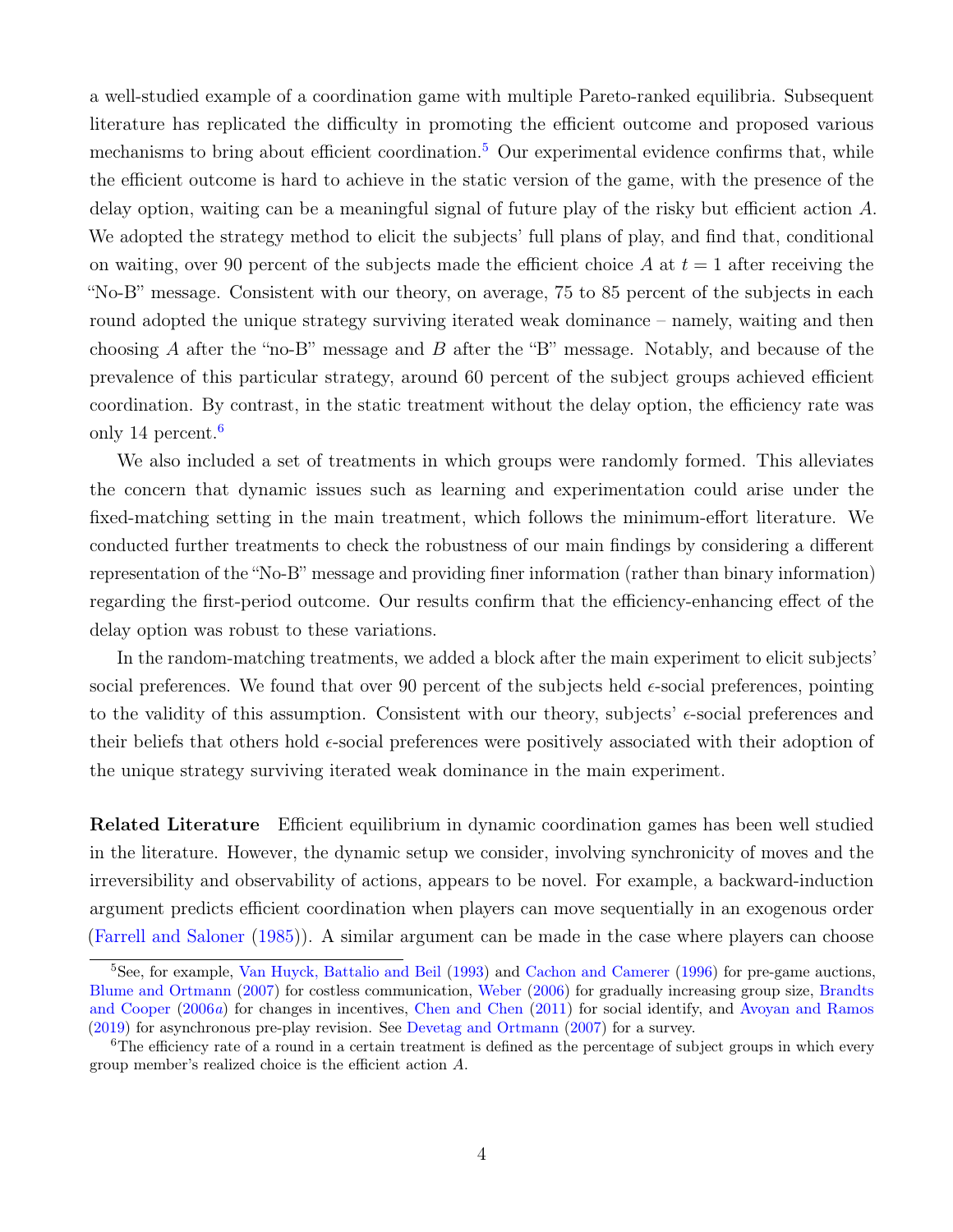the timing of taking the efficient action A while the inferior choice  $B$  is reversible.<sup>[7](#page-5-0)</sup> Furthermore, unlike [Calcagno et al.](#page-32-6) [\(2014\)](#page-32-6), who investigate a preparation stage in which actions are partially reversible,<sup>[8](#page-5-1)</sup> our approach relies on the fact that the inefficient action  $B$  is the only irreversible choice.

Our mechanism in which the players signal their intention to play the efficient action by waiting is distinct from achieving efficient coordination through pre-play communication. The latter is equivalent to a dynamic setting in which both actions are reversible, and taking a particular action in the first period can be viewed as a non-binding message expressing an intent concerning future play.[9](#page-5-2) There is ample experimental evidence confirming the effectiveness of costless communication in coordination games (see, among others, [Cooper et al.](#page-32-7) [\(1992](#page-32-7)b); [Charness](#page-32-8) [\(2000\)](#page-32-8); and [Blume and](#page-31-3) [Ortmann](#page-31-3) [\(2007\)](#page-31-3)). To distinguish our mechanism from pre-play communication, we conduct both theoretical and experimental analyses (see Section [2.2](#page-10-0) and [4.4,](#page-27-0) respectively).

The experimental literature on coordination games with pre-play moves largely proceeds via an informal use of forward induction, asserting that the Pareto-dominant outcome is achieved if the players adhere to this logic. An early paper along these lines is [Cooper et al.](#page-32-7)  $(1992b)$  $(1992b)$ , who find that granting an outside option with an appropriate payoff to one player significantly improves coordination efficiency. Subsequent papers add other forward-induction features such as pre-play auctions [\(Cachon and Camerer](#page-32-4) [\(1996\)](#page-32-4); [Van Huyck, Battalio and Beil](#page-34-4) [\(1993\)](#page-34-4)) and costly messages [\(Blume, Kriss and Weber](#page-31-6) [\(2017\)](#page-31-6)). The last paper is closest to ours in treating forward-induction reasoning formally, though via the [Govindan and Wilson](#page-33-7) [\(2009\)](#page-33-7) route rather than iterated weak dominance. Finally, [Crawford and Broseta](#page-32-9) [\(1998\)](#page-32-9) develop a model of stochastic, history-dependent learning dynamics to separate econometrically the forward-induction effect of the pre-play auction from the selection effect ("optimistic" subjects) in the data of [Van Huyck, Battalio and Beil](#page-34-4) [\(1993\)](#page-34-4).

By contrast, our paper formalizes the idea of forward induction by iterated weak dominance. Additionally, we find experimental evidence that, in our dynamic coordination setting, iterated weak dominance predicts the subjects' choices better than equilibrium concepts, supporting the

<span id="page-5-0"></span><sup>&</sup>lt;sup>7</sup>In this case, the players, knowing that their early actions can be observed and expecting others to follow, may take the lead by selecting the efficient action earlier and thereby arrive at the efficient outcome. We also investigate the case in which the efficient action is the only irreversible one. See Section [2.2](#page-10-0) for the theoretical analysis and see Section [4.4](#page-27-0) for the corresponding experimental results.

<span id="page-5-1"></span><sup>&</sup>lt;sup>8</sup>In a recent study, [Avoyan and Ramos](#page-31-5) [\(2019\)](#page-31-5) append a stochastic revision mechanism to the minimum-effort game and show, theoretically and experimentally, that this mechanism of partial commitment can help to promote efficient coordination on high effort.

<span id="page-5-2"></span><sup>9</sup>Regarding the credibility of non-binding messages in one-way communication, see [Farrell](#page-33-10) [\(1988\)](#page-33-10) for the notion of self-commitment and [Aumann](#page-31-7) [\(1990\)](#page-31-7) for the notion of self-signaling. For follow-up papers on coordination games, see [Baliga and Morris](#page-31-8) [\(2002\)](#page-31-8), [Sobel](#page-34-6) [\(2017\)](#page-34-6), and [Lo](#page-33-11) [\(2020\)](#page-33-11). It is worth noting that, in the case of  $N = 2$  (with one sender and one receiver), the message "A" is self-committing in one-way communication (i.e., the sender will take A at  $t = 1$ ) if they expect the receiver to trust the message), and it is self-signaling with the assumed social preferences (i.e., the sender wants the receiver to trust the message if and only if the announcement is credible and they would choose A at  $t = 1$ ). However, in our game, there are multiple players, and each of them can "send messages" to all the other players. In this case, since we need to consider a profile of messages, the notions of self-commitment and self-signaling are not well-defined (see the discussion in [Blume and Ortmann](#page-31-3) [\(2007\)](#page-31-3)).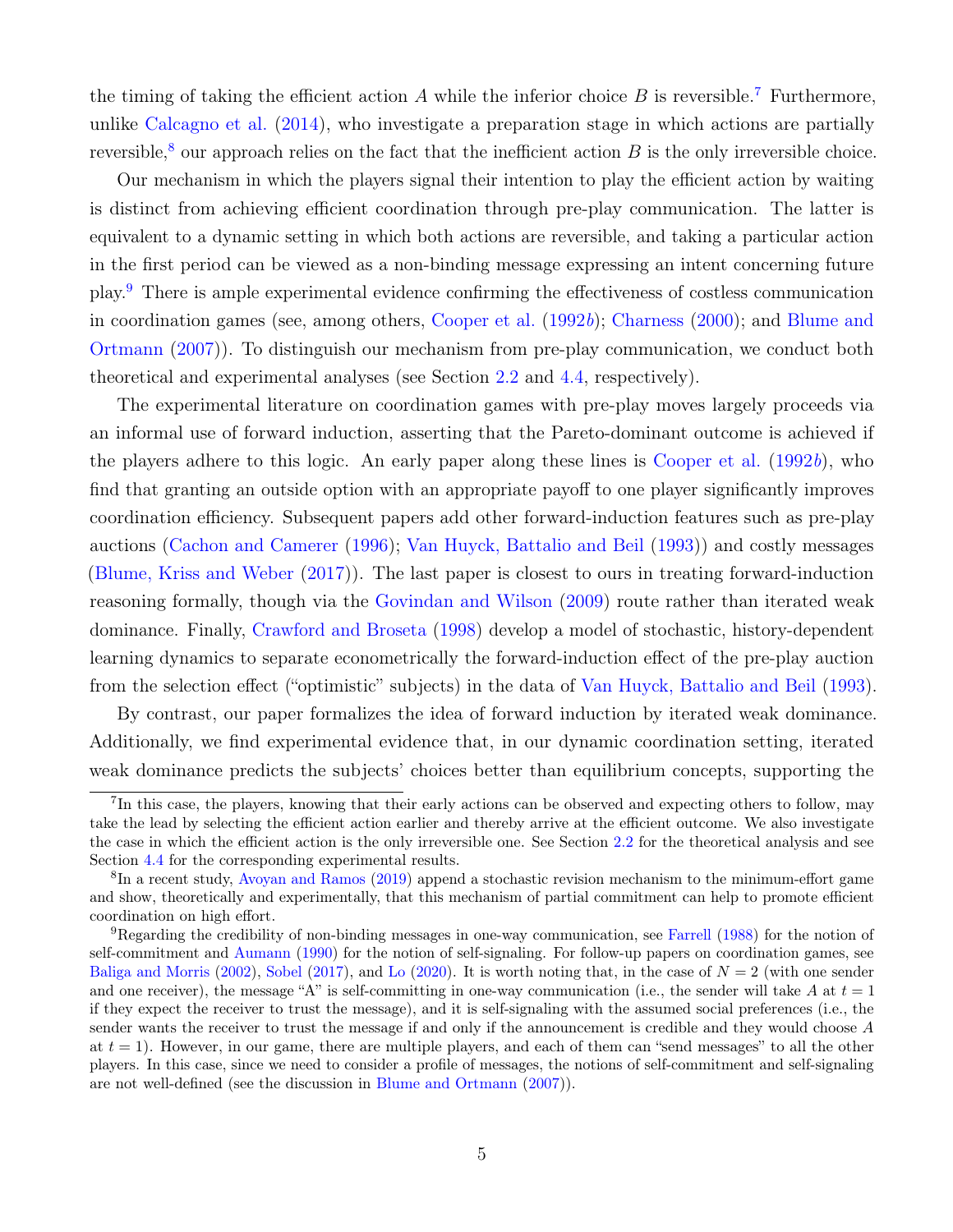forward-induction reasoning. Forward-induction effects have been investigated in other games. [Ben-Porath and Dekel](#page-31-1) [\(1992\)](#page-31-1), [Cooper et al.](#page-32-10) [\(1993\)](#page-32-10), [Brandts and Holt](#page-31-9) [\(1995\)](#page-31-9), [Huck and Müller](#page-33-12) [\(2005\)](#page-33-12), [Brandts, Cabrales and Charness](#page-31-10) [\(2007\)](#page-31-10), and [Krol and Krol](#page-33-13) [\(2020\)](#page-33-13) all study forward induction in Battle-of-the Sexes and entry games. The first and the last three papers follow the route of treating forward induction via iterated weak dominance, as in our paper. [Ben-Porath and Dekel](#page-31-1) [\(1992\)](#page-31-1), [Brandts, Cabrales and Charness](#page-31-10) [\(2007\)](#page-31-10), and [Krol and Krol](#page-33-13) [\(2020\)](#page-33-13) all build in money burning as the specific mechanism to signal intentions. In money burning, only one player has the option to signal, while every player in our model has the option to delay. It follows that the second-period information is also different. In money burning, the first-period choice of just one player is revealed. As we will see, in our game with a delay option, players get to see a message that depends on all the first-period choices made by the players.<sup>[10](#page-6-0)</sup>

Outline The remainder of the paper is organized as follows. Section [2](#page-6-1) presents the static benchmark model and the theory of the dynamic protocol. The experimental design and procedure are discussed in Section [3.](#page-13-0) Section [4](#page-19-0) reports the experimental results and Section [5](#page-30-0) concludes. Some of the proofs and statistical analyses are relegated to the Appendix.

### <span id="page-6-1"></span>2 Theory

We start with a static binary-action coordination game. There are  $N \geq 2$  players, indexed by  $i \in \mathcal{N} = \{1, 2, \ldots, N\}$ . Each player i simultaneously makes a decision  $d_i$  from  $D_i := \{A, B\}$ . For any action/strategy profile  $d \in \prod D_i$ , the monetary payoff of player i is denoted by  $\pi_i(d)$ . For each player i, the payoff  $\pi_i(\cdot)$  satisfies the conditions: (a) if a player chooses  $d_i = B$ , then  $\pi_i(d_i = B; d_{-i}) = b$ , regardless of the other players' choice  $d_{-i}$ ; (b) if a player chooses  $d_i = A$ , then,  $\pi_i(d_i = A; d_{-i}) = c < b$ for any  $d_{-i}$  that involves  $d_j = B$  for some player  $j \neq i$ ; and (c)  $\pi_i(d_i = A; (d_j = A)_{j \neq i}) = a > b$ .

In words,  $B$  is a safe choice, which yields a payoff of  $b$ , regardless of other players' choices, while A is a risky choice, which yields a high payoff a only if coordination is successful – that is, if all players choose A. Otherwise, if any other player chooses  $B$ , choosing A yields a low payoff of c. We further assume that each player  $i$  has the following utility function:

<span id="page-6-2"></span>
$$
u_i(d) = \pi_i(d) + \epsilon \sum_{j \neq i} \omega_{ij} \pi_j(d), \tag{1}
$$

where  $\epsilon$  is positive and infinitesimal, and the  $w_{ij}$  are strictly positive numbers. We say that player i has  $\epsilon$ -social preferences. Under this assumption, player i's preference is lexicographic in the sense

<span id="page-6-0"></span> $10$ Our theory involves three rounds of iterated weak dominance. The standard money-burning mechanism necessitates more rounds, which likely accounts for a portion of the failure to obtain experimental observations consistent with theoretical predictions.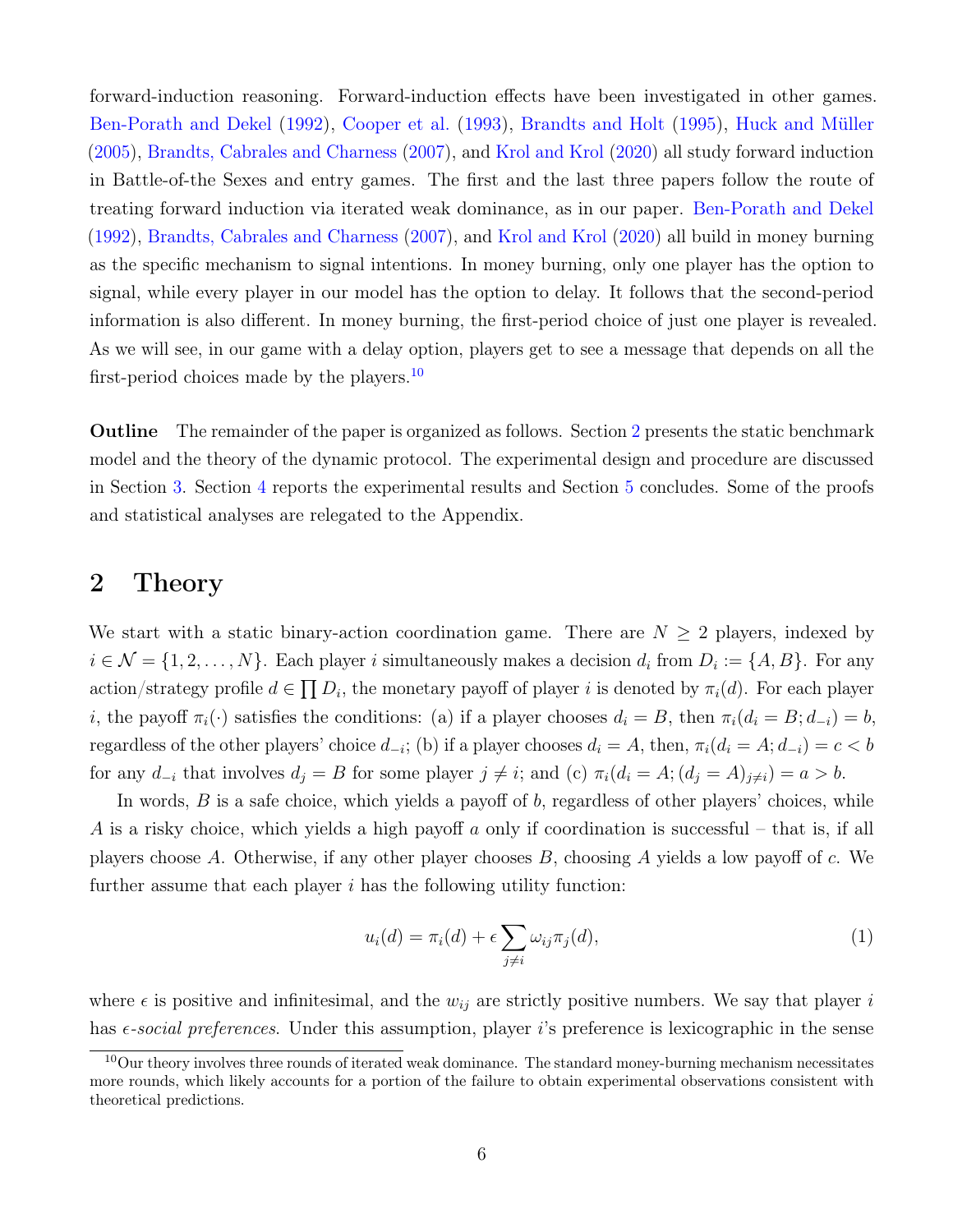that there is no tradeoff between i's own monetary payoff and that of any other player j. Sometimes, for the sake of comparison, we will make a different lexicographic assumption, namely, that player i will make a choice that hurts others without helping itself. We will refer to this as the case of "spiteful" ( $\epsilon$ -social) preferences.

We assume that each player hold  $\epsilon$ -social preferences and each player believes that all other players likewise hold  $\epsilon$ -social preferences.

<span id="page-7-0"></span>**Proposition 1** In this static binary-action coordination game, the pure-strategy Nash equilibria are  $d_i = A$  for all i and  $d_i = B$  for all i.

Clearly, when players are selfish ( $\epsilon = 0$ ), there are two equilibria in this simple static coordination game. Proposition [1](#page-7-0) confirms that the set of equilibria is the same with  $\epsilon$ -social preferences.

Coordinating on the risky choice A yields the highest payoff for all players, regardless of whether or not players have the social preferences as defined in  $(1)$ . Formally, *efficient coordination* is achieved if and only if  $d_i = A$  for all  $i \in \mathcal{N}$ . As shown in Proposition [1,](#page-7-0) efficient coordination is not guaranteed, since coordinating on the safe action  $B$  constitutes another equilibrium.

*Miscoordination* occurs if players fail to coordinate on a certain equilibrium – that is, if there are some players who choose  $A$ , while some other players choose  $B$ . Miscoordination incurs a significant loss to the players who choose A.

Next, we add a dynamic structure to the static coordination game, which enables each player to exercise a delay option so that they can choose between  $A$  and  $B$  at a later date. We will investigate how this delay option changes the outcome.

#### <span id="page-7-1"></span>2.1 Dynamic Structure with Irreversible Choice of B

There are two periods,  $t = 0, 1$ . At  $t = 0$ , each player chooses between B and "wait." The choice of B is irreversible. That is, if a player chooses B at  $t = 0$ , they cannot make any further changes. However, the players who wait at  $t = 0$  get to choose between A and B at  $t = 1$ . There is no cost associated with waiting. By waiting, players can observe a binary message m that takes the value  $m = 0$  if all players choose to wait at  $t = 0$  and the value  $m = 1$  otherwise.

We denote the set of pure strategies as

$$
\mathcal{S} \equiv \{B, WBB, WBA, WAB, WAA\}.
$$

The strategy of not waiting and taking  $B$  at  $t = 0$  is denoted as  $B$ . Any strategy involving waiting at  $t = 0$  is a plan contingent on the message m. We denote such a strategy as "W,  $d_i(m = 1)$ ,  $d_i(m = 0)$ ," respectively, where  $d_i(m)$  is defined as the action chosen conditional on m at  $t = 1$ .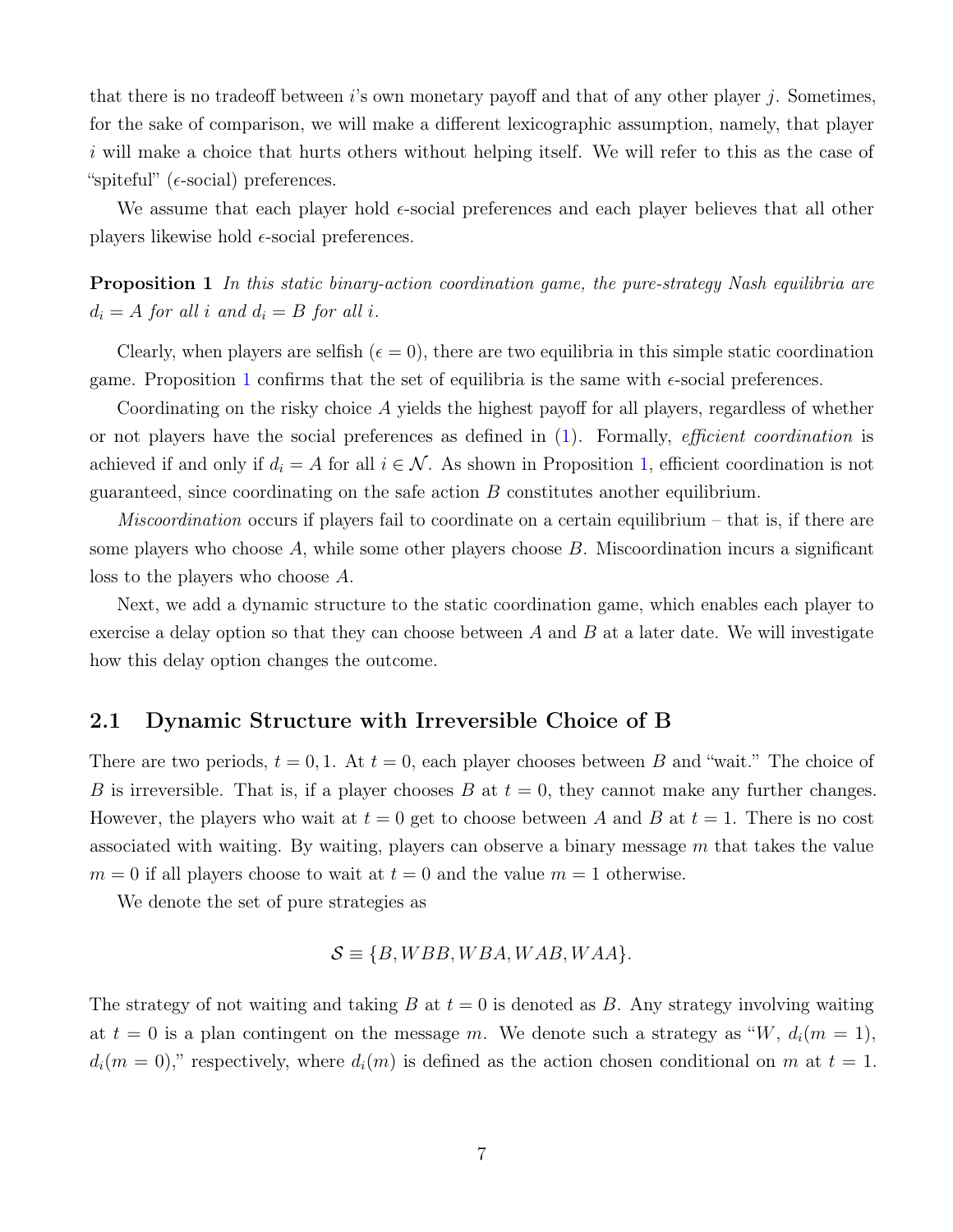For example, if a player chooses strategy  $WAB$ , they will wait at  $t = 0$  and then choose A after observing  $m = 1$ ; otherwise, they will choose  $B$ .

For any strategy profile of other players  $s_{-i} = (s_i)_{i \in \mathcal{N} \setminus \{i\}}$ , if player i chooses to wait, then the total number of B choices at  $t = 0$  can be written as

$$
n(s_{-i}) = |\{j \in \mathcal{N} \setminus \{i\}|s_j = B\}|,
$$

and, accordingly, the binary message that player  $i$  will receive after waiting is

$$
m = \mathbb{1}\{n(s_{-i}) \ge 1\}.
$$

<span id="page-8-0"></span>The cases  $m = 0$  and 1 correspond to the "no-B" and "B" messages, respectively.

**Proposition 2** For any  $s_i \in S$ , the strategy profile  $(s_i)_{i=1}^N$  constitutes a pure-strategy Nash equilibrium. The subgame-perfect equilibria are  $(s_i = B)_{i=1}^N$ ,  $(s_i = WBA)_{i=1}^N$ , and  $(s_i = WBB)_{i=1}^N$ .

It is easy to see that choosing A in the subgame following the message  $m = 1$  (the "B" message) cannot be part of an equilibrium in this subgame. Still, as Proposition [2](#page-8-0) demonstrates, subgame perfection does not yield a unique outcome or imply efficient coordination. In the subgame-perfect equilibria in which all players choose  $s_i = B$ , or in which they all choose  $s_i = WBB$ , each player ends up choosing B, and, therefore, efficiency does not result.

In the following theorem, we formalize forward induction as iterated simultaneous maximal deletion of weakly dominated strategies, which we henceforth simply call iterated weak dominance. The theorem shows that this procedure yields a unique strategy profile, which achieves efficient coordination.

<span id="page-8-1"></span>**Theorem 1** The unique strategy profile that survives iterated weak dominance is  $(s_i = WBA)_{i=1}^N$ . Under this strategy profile, efficient coordination is achieved.

The argument involves three rounds of elimination. Here, for the purpose of illustration, we use the payoff matrix of a two-player example (see Table [2\)](#page-9-0) to illustrate the elimination process. We give the main argument for each step of elimination and relegate the complete proof to the Appendix.

**First Round (Eliminate** WAB and WAA) WAB is weakly dominated by WBB. To see this, note that after the message  $m = 0$ , these two strategies yield equivalent outcomes. When  $m = 1$ ,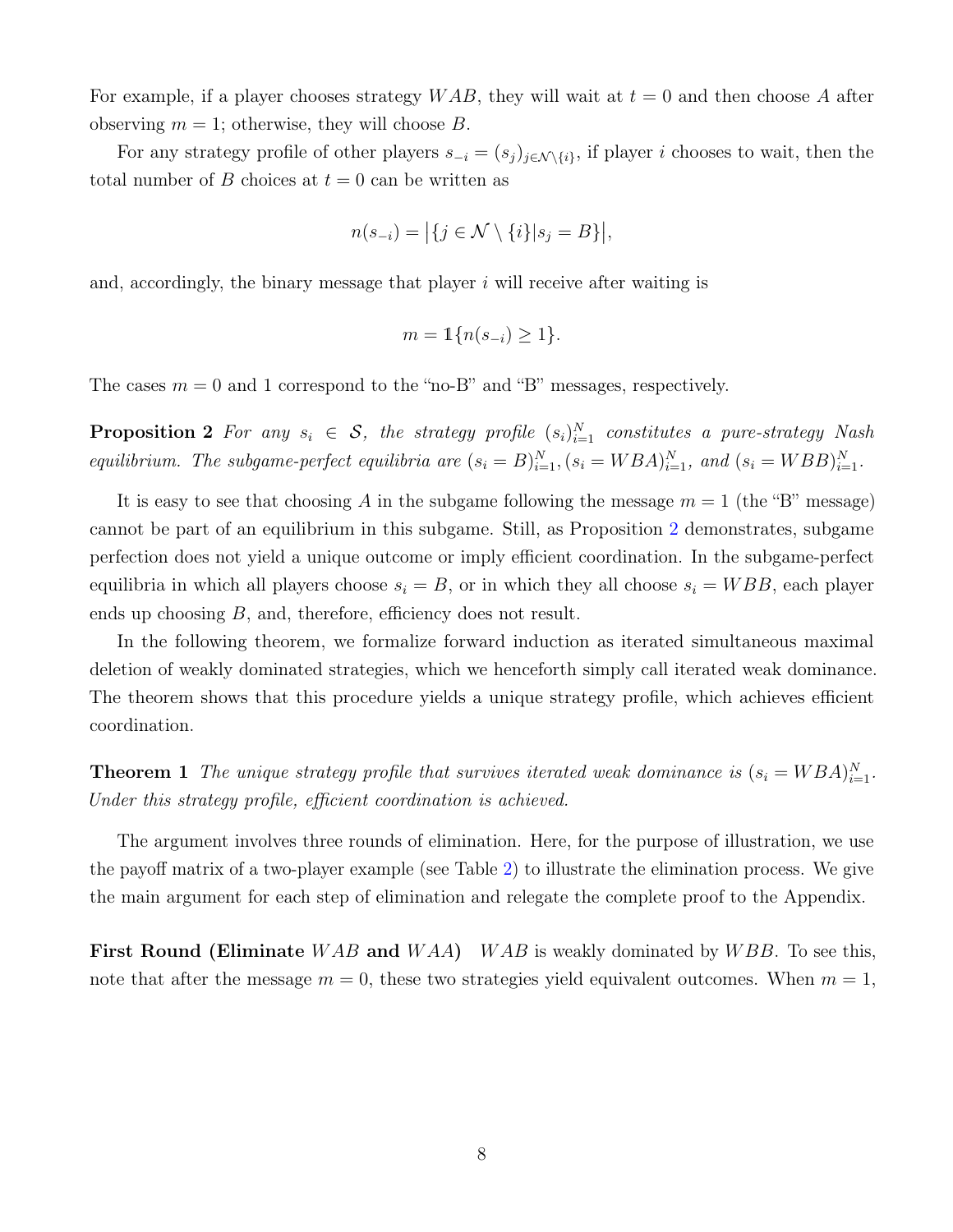<span id="page-9-0"></span>

|          |     | Player 2 |       |      |      |      |  |
|----------|-----|----------|-------|------|------|------|--|
|          |     | B        | W B B | WBA  | WAB  | WAA  |  |
|          | B   | b, b     | b, b  | b, b | b, c | b, c |  |
|          | WBB | b, b     | b, b  | b, c | b, b | b, c |  |
| Player 1 | WBA | b, b     | c, b  | a, a | c, b | a, a |  |
|          | WAB | c, b     | b, b  | b, c | b, b | b, c |  |
|          | WAA | c, b     | c, b  | a, a | c, b | a, a |  |

Table 2: 2-Player Payoff Matrix

WAB involves choosing A and yields a private payoff  $\pi_i = c$ , while WBB yields a private payoff  $\pi_i = b > c$ . The same argument can be used to show that WAA is weakly dominated by WBA.<sup>[11](#page-9-1)</sup>, <sup>[12](#page-9-2)</sup>

**Second Round (Eliminate** WBB) After the first round of elimination, the remaining pure strategies are  $B$ ,  $WBB$ , and  $WBA$ . Regardless of what other players choose, the realized choice under both strategies B and WBB is B. Thus, these two strategies yield the same payoff  $\pi_i = b$  to any player i.

Both strategies induce the same payoff to player  $j \neq i$  in all but one case, in which all players  $j \neq i$  choose to wait at  $t = 0$ , and at least some  $j \neq i$  choose the strategy WBA. In this case, if player i chooses B, a player j who chooses WBA gets payoff  $\pi_j = b$  from playing B after seeing  $m = 1$ . However, player j's payoff is reduced to c if player i chooses  $WBB$  because, in this case, player j's realized choice is A, following  $m = 0$ . Therefore, under the assumption of  $\epsilon$ -social preferences, B weakly dominates  $WBB$ .

**Third Round (Eliminate** B) Two strategies remain after the second round: B and  $WBA$ . Based on the same logic, each player understands that others will either play B or WBA provided that they believe others players hold  $\epsilon$ -social preferences. If at least one player  $j \neq i$  chooses B at  $t = 0$ , both B and WBA yield the same payoff to player i and to all other players. However, if all  $j \neq i$  choose W BA, then W BA yields a strictly higher payoff to i. Thus, B is weakly dominated by W BA.

<span id="page-9-1"></span><sup>&</sup>lt;sup>11</sup>This round of elimination holds for both  $\epsilon = 0$  and  $\epsilon > 0$ . In fact, both WAB (resp. WAA) and WBB (resp.  $WBA$ ) yield the same payoff to each of the other players, regardless of any possible strategies they take.

<span id="page-9-2"></span><sup>&</sup>lt;sup>12</sup>The strategy WBB is not weakly dominated by B in the first round of elimination. To see this, consider the case in which all other players choose  $WAB$ . In this case, compared with B,  $WBB$  generates strictly higher payoffs to the other players. As such,  $\epsilon$ -social preferences cannot eliminate WBB before the second round of elimination.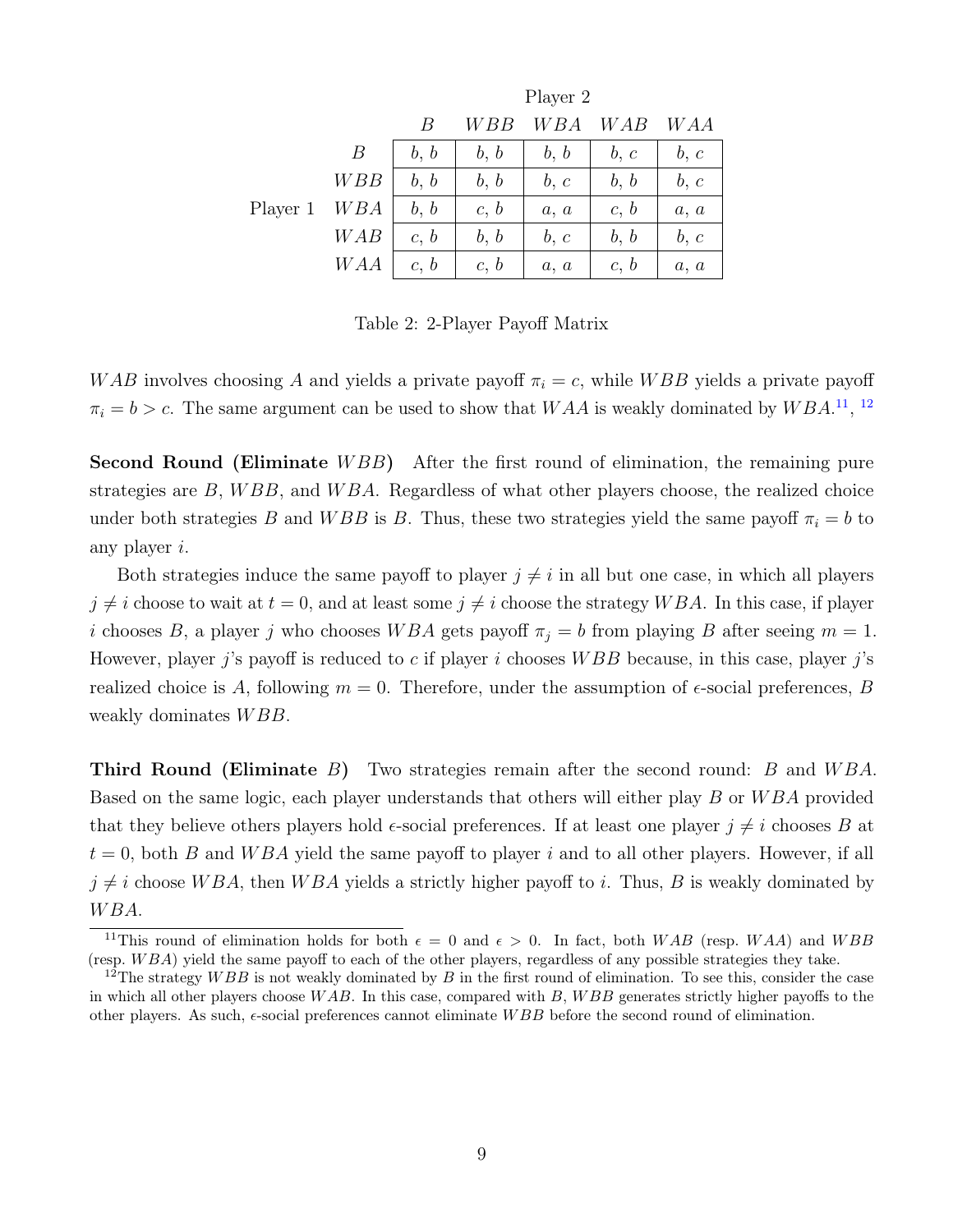Coordination Outcome Since all players choose the strategy WBA, the realized message is  $m = 0$ , and, thus, the realized choice is  $d_i = A$  for all  $i \in \mathcal{N}$ . Therefore, efficient coordination is achieved.

#### <span id="page-10-0"></span>2.2 Discussion

We consider a simple binary-action coordination game with  $N \geq 2$  players. By incorporating a delay option into the static game, we create a dynamic variant in which the safe but inefficient choice  $B$  is the only irreversible action. The players who exercise the delay option can observe a binary message about whether or not all players have taken the delay option. Somewhat surprisingly, there is a unique strategy WBA that survives iterated weak dominance in the resulting dynamic game. Under this strategy, a player, by giving up the safe but inefficient choice and exercising the delay option at  $t = 0$ , signals their intention to play the risky but efficient choice A (conditional on observing that all other players chose to wait). Under this unique strategy profile, efficient coordination is achieved. This result is built on forward-induction reasoning, which has bite only when players have  $\epsilon$ -social preferences.

Next, we discuss how our result depends on the extensive form that governs the play, i.e., on the observability of the history of play and the (ir)reversiblity of the actions.

#### Observability of Past Actions

In our benchmark model, players who choose to wait can observe only a binary message regarding the history of play.

This is a deliberate assumption meant to capture the difficulty of observing the precise history of play in a multiple-player setting. But a delay option per se does not rule out cases in which players can observe more information about the past history.

Here, we consider an environment in which any player  $i$  who exercises the delay option can observe the exact number of irreversible choices that occurred at  $t = 0$ . We denote this number by  $n(s_{-i})$  and say that this scenario exhibits *finer information*.<sup>[13](#page-10-1)</sup> With finer information, the strategy of waiting at  $t = 0$  and then choosing A at  $t = 1$  if and only if  $n = 0$  remains the unique strategy profile that survives iterated weak dominance. To reduce the notational burden, in the finer-information setting, we continue to write " $WBA$ " for this strategy.

<span id="page-10-2"></span>Proposition 3 With finer information, the unique strategy profile that survives iterated weak dominance is  $(s_i = WBA)_{i=1}^N$ . Under this strategy profile, efficient coordination is achieved.

<span id="page-10-1"></span><sup>&</sup>lt;sup>13</sup>Note that "finer information" here is different from perfect information, since the identities of the players who choose B and who choose to wait at  $t = 0$  remain unknown.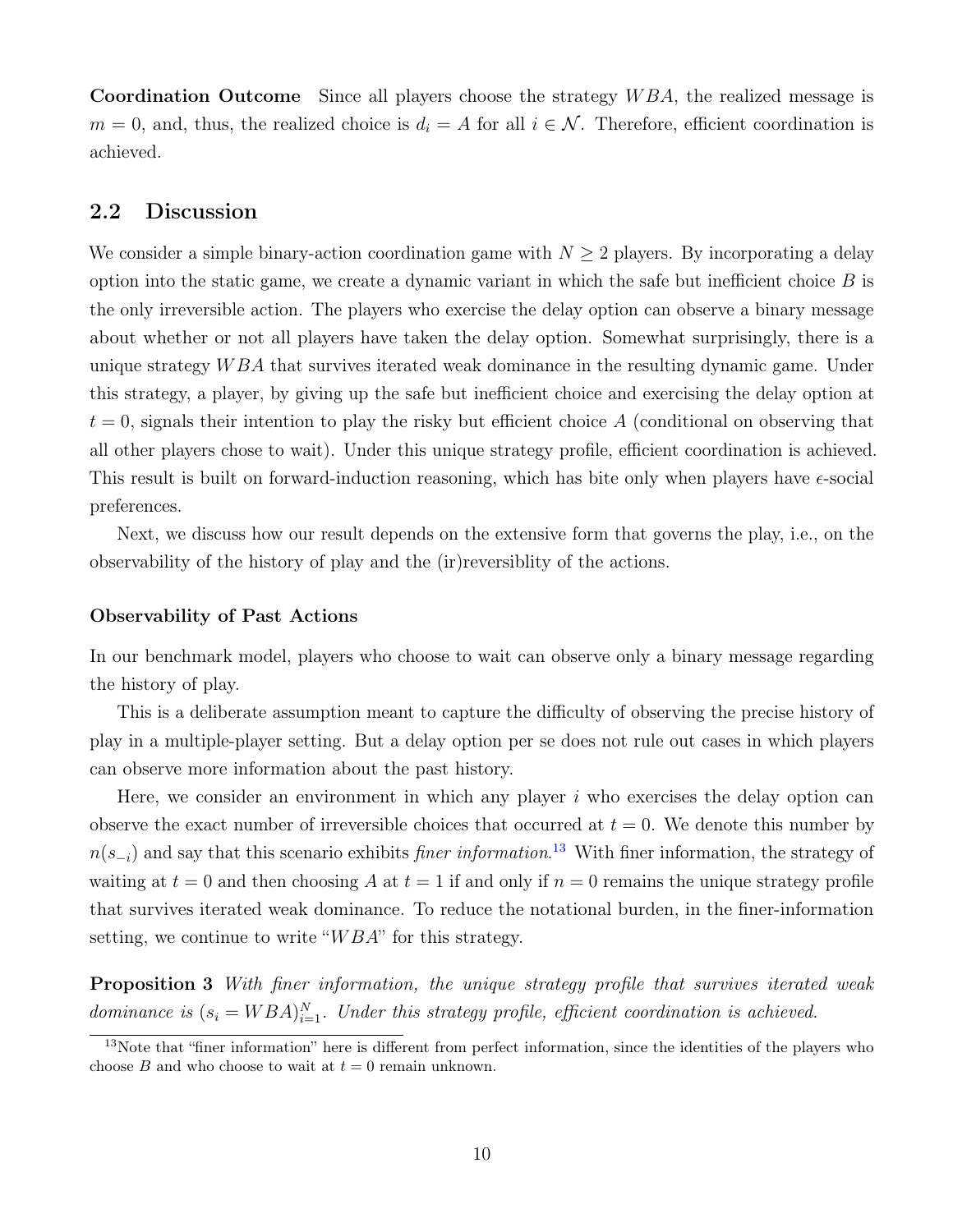Note that, efficient coordination cannot be achieved as long as someone chooses B at  $t = 0$ , that is,  $n(s_{-i}) \geq 1$ , irrespective of the exact number of B choices. After any information set  $n(s_{-i}) \geq 1$ , the best response for any player i who waited is to play B at  $t = 1$ . Therefore, as Proposition [3](#page-10-2) states, providing finer information by partitioning the information set of  $m = 1$  ("B" message) in the binary-message setting does not change the unique strategy players choose or change the coordination outcome. Our mechanism is robust to finer information because the intention to coordinate efficiently is signaled via an information set that is a singleton  $(n = 0)$ , which is exactly the same as the information set  $m = 0$  ("no B" message) in the binary message setting.

#### (Ir)reversibility Structure

We have argued that a delay option can resolve the coordination problem if the inefficient choice B is the only binding choice at  $t = 0$ . What if both actions A and B are reversible, or, the efficient choice A, instead of B, is the only irreversible choice at  $t = 0$ ? In this subsection, we discuss the essentiality of our reversibility structure to our result.

**Neither Choice is Irreversible** We first consider the case in which neither  $A$  nor  $B$  is irreversible at  $t = 0$ . More precisely, players choose between A and B at  $t = 0$ , but the first-period choice is not binding. At  $t = 1$ , they first observe the number of A and B choices at  $t = 0$  and then make a final choice between A and B. Since a player's payoff depends only on their action at  $t = 1$ , their choice at  $t = 0$  is payoff-irrelevant.

In fact, we can interpret the play at  $t = 0$  as costless pre-play communication and the play at  $t = 1$ as the actual coordination game. It is easy to check that neither subgame-perfect equilibrium nor iterated weak dominance generates a unique prediction, even with the assumed  $\epsilon$ -social preferences. For instance, there is a subgame-perfect equilibrium in which all players choose A at  $t = 0$ , and then all switch to B at  $t = 1$ , regardless of the information they observe. In another equilibrium, everyone chooses B at  $t = 0$  and makes no change at  $t = 1$ , regardless of the information observed. These strategy profiles also survive iterated weak dominance and lead to inefficient outcomes.

Action A is Irreversible Now consider the case in which the efficient choice A is the only irreversible choice at  $t = 0$ . More precisely, players first choose between "wait" and A at  $t = 0$ . After observing the number of wait and A choices at  $t = 0$ , players who waited choose between A and B at  $t = 1$ . This setting has an irreversibility structure that is the opposite of our benchmark setup. The following proposition shows that iterated weak dominance and subgame-perfect equilibrium predict the efficient outcome only in the case of  $N = 2$ . For  $N \geq 3$  players, these theories fail to yield (uniquely) the coordination outcome.

<span id="page-11-0"></span>**Proposition 4** In a coordination game, in which A is the only irreversible choice at  $t = 0$ :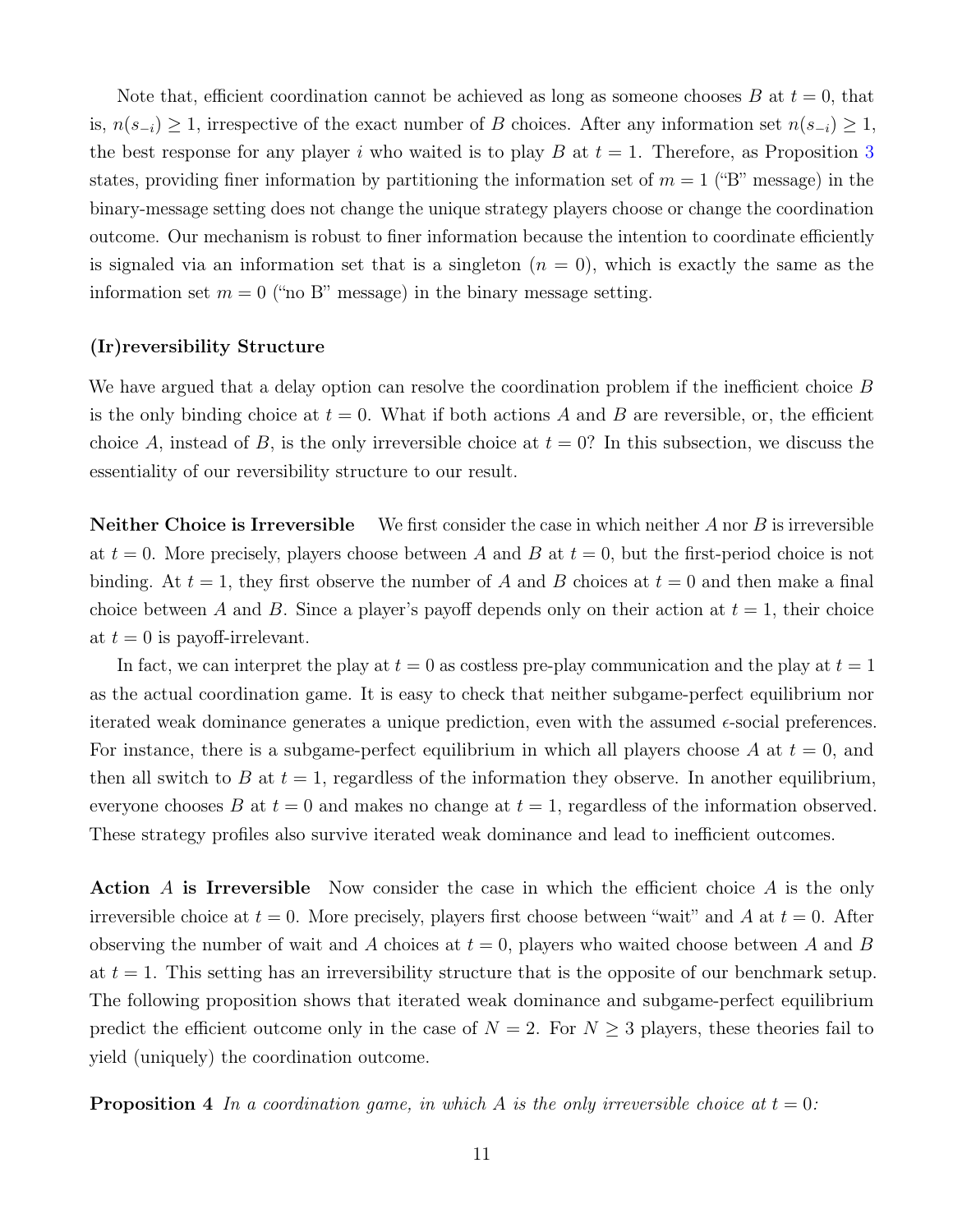- 1. if  $N = 2$ , both iterated weak dominance and subgame-perfect equilibrium yield efficient strategy profiles;
- 2. if  $N \geq 3$ , both iterated weak dominance and subgame-perfect equilibrium allow inefficient strategy profiles.

As shown in the proof of Proposition [4](#page-11-0) in the Appendix, efficient coordination can be achieved under iterated weak dominance as well as subgame-perfect equilibrium in the case of  $N = 2$  players. The underlying mechanism, however, is fundamentally different from the one highlighted in this paper. Rather than signaling intention through waiting, the mechanism in this case is based on the fact that each player has a weakly dominant choice of A earlier. This is because (1) if one player takes A early and the other player waits, it is optimal for them to follow by taking A at  $t = 1$ ; and (2) if one player takes A early and the other player also takes A at  $t = 0$ , efficient coordination has already been achieved at  $t = 0$ .

However, for  $N \geq 3$  players, neither iterated weak dominance nor subgame-perfect equilibrium guarantees efficiency. For example, the strategy profile where all players choose wait at  $t = 0$  and choose A at  $t = 1$  only if all other players have chosen A at  $t = 0$  survives iterated weak dominance, and it constitutes a subgame-perfect equilibrium.<sup>[14](#page-12-0)</sup> Under this strategy profile, each player's final choice is B and, thus, efficient coordination is not achieved.

One might think that, in this setting, efficient coordination is easier to achieve because, now, any player can take the lead by committing to the binding choice A early, at  $t = 0$ . Intuitively, these early A choices would encourage other players to follow. However, Proposition [4](#page-11-0) says that this intuition is false. The only message that ensures that a player will follow and choose A at  $t = 1$ is that all other players have chosen A at  $t = 0$ . When the game is played by  $N \geq 3$  players, it is possible that all players who waited would choose B at  $t = 1$  if more than one player waited at  $t = 0$ , since they anticipate that other players will do the same. Efficient coordination cannot be guaranteed.

#### 2.3 Summary

Our main results show that an option to delay facilitates efficient coordination by allowing players to signal their intentions. The above discussion demonstrates, at a theoretical level, that signaling intentions by waiting is different from signaling intentions by non-binding communication (when both actions are reversible) and also different from signaling intentions by taking the efficient action early (when the efficient action A is irreversible). Therefore, although the mechanism we emphasize is robust to the availability of finer information, it relies crucially on the irreversibility of the inefficient choice.

<span id="page-12-0"></span><sup>&</sup>lt;sup>14</sup>This strategy is, in fact, the most frequently used one in our experiment.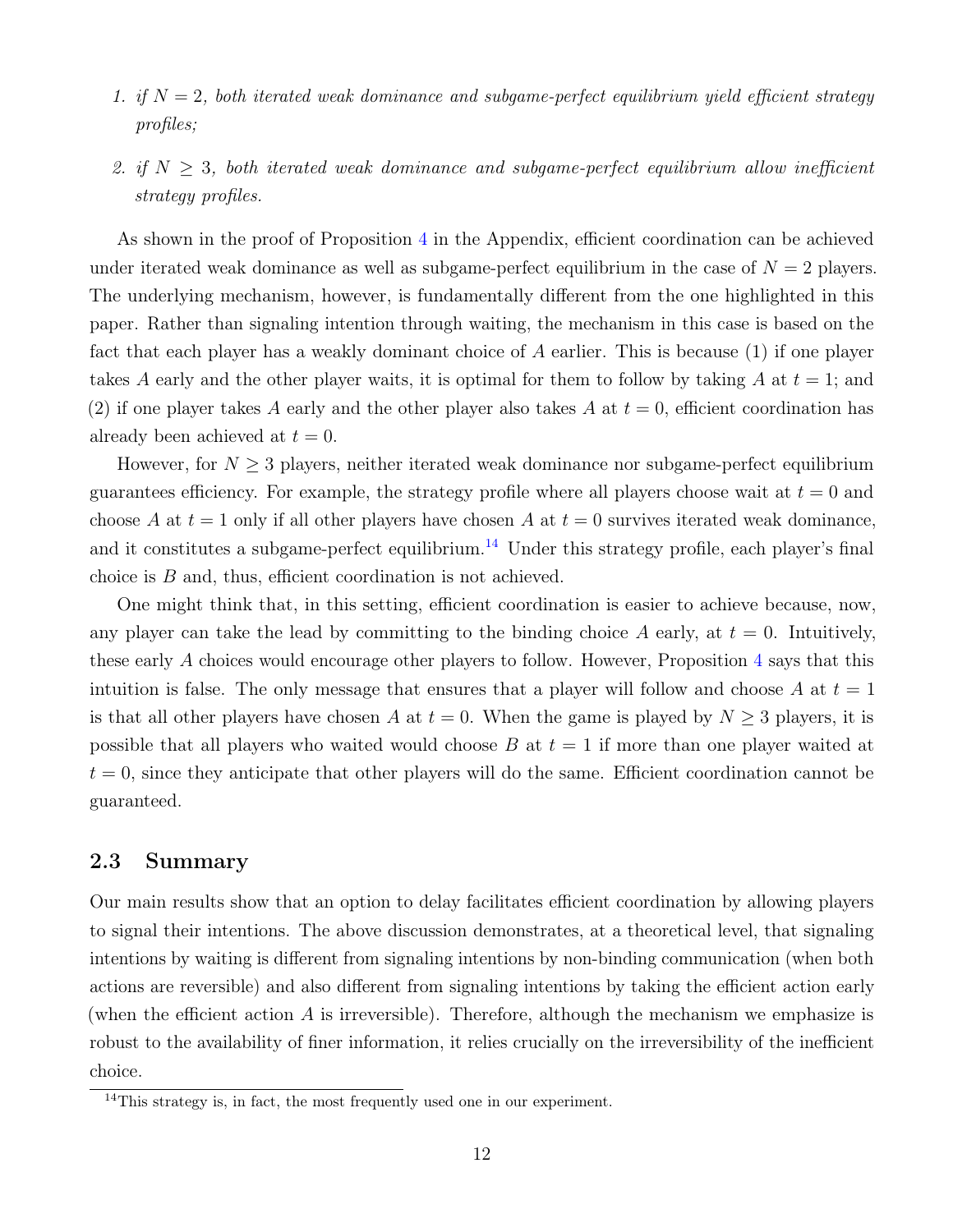For completeness, we extend the model further to show that the delay mechanism can work in a more general coordination game, in which the successful coordination does not require all players to choose the efficient choice A. We also discuss the case in which both actions are irreversible choices, as well as the case in which delay is costly.[15](#page-13-1) Since these extensions are not essential to our theoretical analysis and experimental tests, we relegate them to the Online Appendix.<sup>[16](#page-13-2)</sup>

# <span id="page-13-0"></span>3 Experimental Design

Our theory demonstrates that the dynamic structure with an irreversible  $B$  choice admits a unique prediction of efficient coordination via iterated dominance. However, the inferior outcome still qualifies as a subgame-perfect equilibrium, even with the assumption of  $\epsilon$ -social preferences. Therefore, we test experimentally the efficacy of this delay structure and check whether participants' choices are consistent with the theoretical prediction based on iterated dominance.

Since the theory speaks to games with multiple players, we do not restrict ourselves to a twoplayer group but look into four-player coordination games in the experiment. A well-developed literature that studies multi-player coordination is the experiments on the minimum-effort, or the weakest-link games. The coordination game we consider can be interpreted as a binary-action minimum-effort game played by  $N \geq 2$  players, with high effort level A and low effort level B, as the group coordination is determined by the lowest choice in the group. In our main treatments, we follow the design of the minimum-effort games literature, which started with [Van Huyck, Battalio](#page-34-0) [and Beil](#page-34-0) [\(1990\)](#page-34-0), so as to make our experimental findings comparable to those of the existing studies.

Following the standard protocol in the literature of minimum-effort game, subjects played a game for 15 rounds in fixed four-person groups in the main treatments. Subjects' strategies were elicited using the strategy method in the dynamic games. The parameters chosen were  $a = 55$ ,  $b = 45, c = 5, and N = 4.$  A more detailed description of the experimental implementation will be given in Section [3.3.](#page-16-0) In addition, since fixed-matching might invoke learning from the previous rounds of play and other dynamic concerns for future play, we conducted follow-up experiments with randomly matched groups.

<span id="page-13-1"></span><sup>&</sup>lt;sup>15</sup>In a more general class of coordination games, or when both A and B are irreversible in our benchmark setup, our result is sensitive to the information available to the players who exercise the delay option. Specifically, our result holds in the binary-information setting but does not hold in the finer information-setting. Moreover, although the mechanism of signaling intentions can still work with a costly delay option, this mechanism cannot ensure efficient coordination.

<span id="page-13-2"></span><sup>&</sup>lt;sup>16</sup>The Online Appendix can be found at [www.zhenzhoueconomics.com/research.](https://drive.google.com/file/d/1M74nOlp2TtFqoy7MGyeW5zltyTYb5xkr)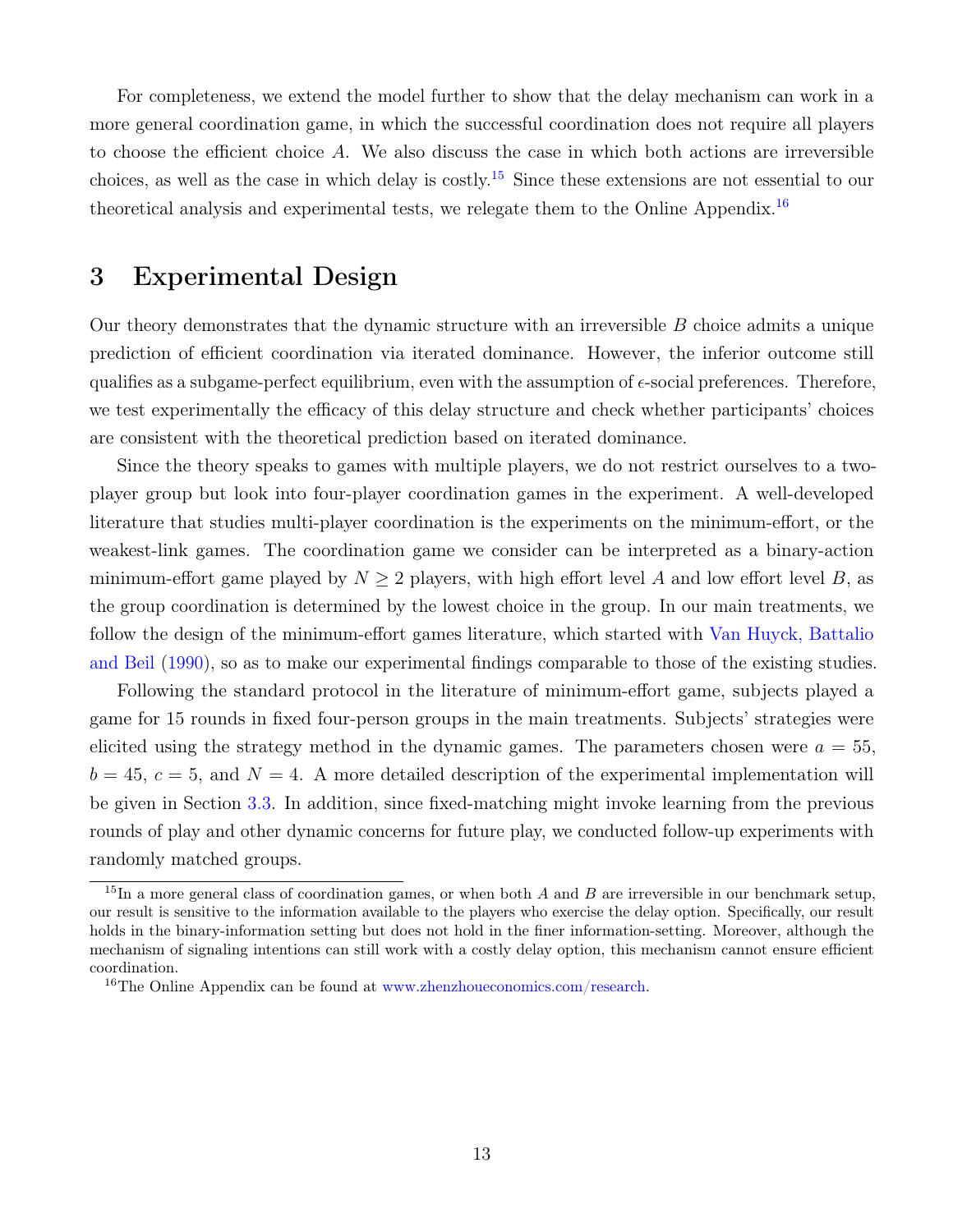#### 3.1 Main Treatments

The main treatments compare the coordination efficiency in static games and the dynamic games with the irreversible B choice.

#### Static Game ("St-b")

The "St-b" treatment is the static version of the binary-action coordination game with "binary feedback" ("b" for short) – subjects were informed of whether the efficient outcome was achieved at the end of each round. Feedback about only the coordination outcome was the standard protocol in the minimum-effort literature; that is, subjects observed only the minimum effort chosen in the previous rounds.

#### Dynamic Game with Irreversible  $B$  Action ("BI-b")

The main treatment, "BI-b," follows the dynamic structure proposed in Section [2.1](#page-7-1) (see Proposition [2](#page-8-0) and Theorem [1\)](#page-8-1), where B is the only irreversible action ("BI" for short), and subjects receive binary information ("b" for short) about whether or not  $B$  was chosen thus far at the end of each period. Each round of the game consisted of two periods. At  $t = 0$ , each subject chose between B and the "Wait" option. If a subject chose to wait, they would receive a binary message about whether someone in the group had chosen B in  $t = 0$ , and then chose between A and B in  $t = 1$ . At the end of  $t = 1$ , all subjects were informed of the binary outcome of whether efficient coordination was achieved. Following the protocol in the minimum-effort literature, they did not observe the exact numbers of the irreversible choices.

#### 3.2 Additional Treatments

Additional treatments were implemented to further test the robustness of the efficacy of delay option in promoting efficient coordination and the underlying mechanism, including a treatment with a reversible choice of A in the first period to mitigate the potential framing effect, treatments with finer information, randomly matched groups, and alternative reversibility structures.

#### Binary Information with Three Options in the First Period ("BI-b-3c")

One potential concern of the dynamic treatment "BI-b" is that, some subjects might interpret B not chosen by anyone in the first period, the "no-B" message, literally (simply following the face value of this massage) as "no one will choose  $B$ ", rather than "everyone decided to wait and see." It might bias the results in the direction that favors our theory prediction. To mitigate this framing effect, we added one treatment which included  $A$  in the first period as an reversible choice. The additional reversible A choice does not affect our theoretical results, but with this additional reversible option,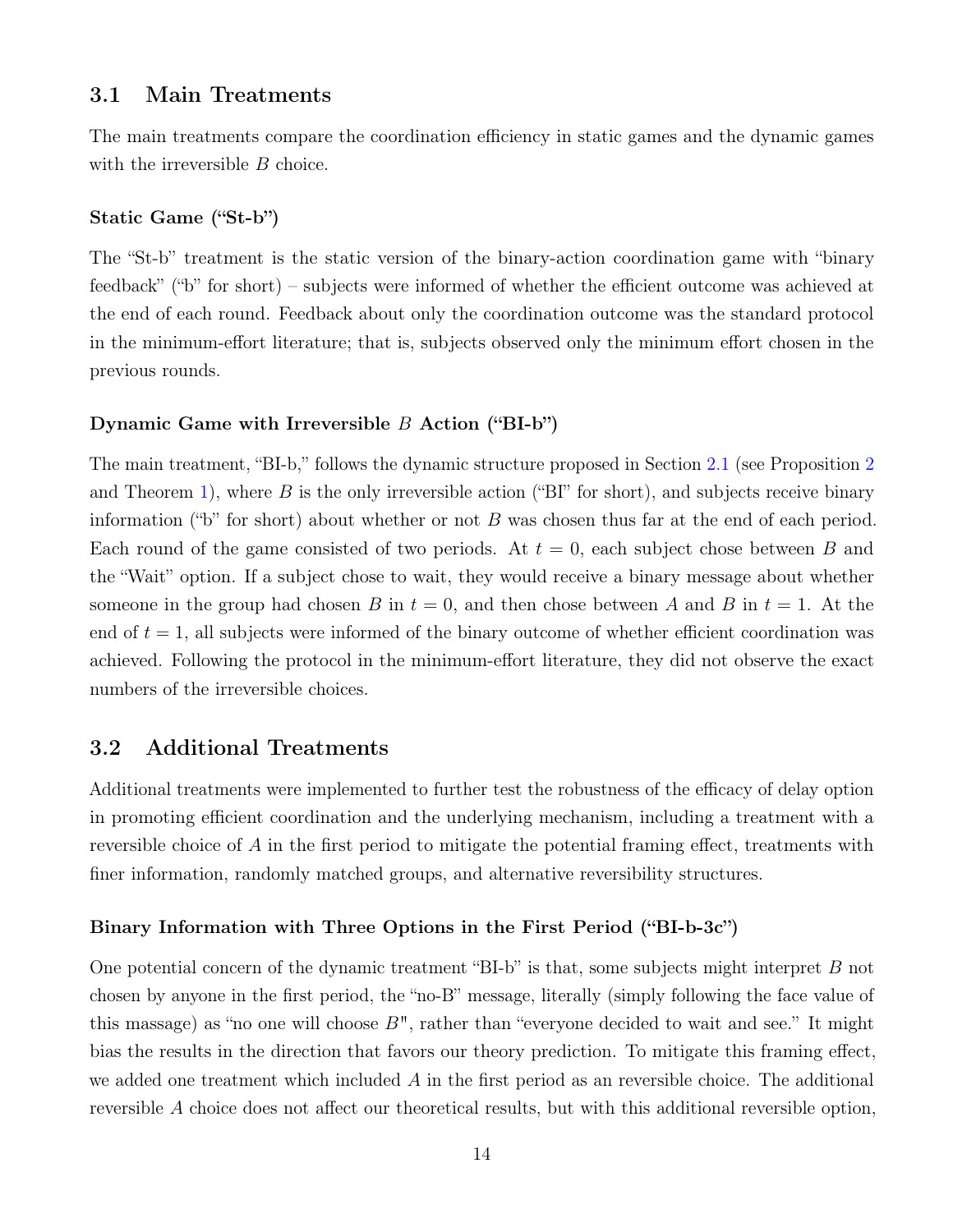the "Wait" choice at  $t = 0$  should not be interpreted literally as a choice that is biased toward the choice of A at  $t = 1$ . In addition, the binary message after the first period was framed as "nobody" (someone) chose B in the first period, and (not) everyone chose 'Wait' or A in the first period." Altogether, these settings stressed the fact that the face value of the "no-B" message is merely "B not chosen in the first period", which helped mitigate the framing effect.

#### Finer-Information Treatments ("St-f" and "BI-f")

In addition to the main treatments with binary feedback, we also tested the finer-information versions of these two treatments: "St-f" (static, finer information) and "BI-f" (B-irreversible, finer information). In contrast to the binary information setting, all finer-information treatments ("f" for short) enables the subjects to observe the number of  $B$  choices at the end of first period (in dynamic treatments) and the number of B as final choices at the end of second period. More precisely, in the "BI-f" treatment, if a subject decided to wait at  $t = 0$ , they would face four possible situations: everybody waited, or 1, 2, or 3 group members chose B. Therefore, the subject's strategy would be whether to wait at  $t = 0$ , and, if they waited, a full plan on these four contingencies.

There is mixed evidence about whether providing finer info alters subjects' behavior in the minimum-effort literature. [Van Huyck, Battalio and Beil](#page-34-0) [\(1990\)](#page-34-0) found that the finer information setting did not affect coordination efficiency, while in the "full feedback" treatment of [Brandts and](#page-31-11) [Cooper](#page-31-11) [\(2006](#page-31-11)b), efficiency were significantly improved. The finer-information treatments serve as a further test of our theoretical results. Based on Proposition [3,](#page-10-2) the same efficient outcome could be generated with the delay option in the finer-information treatment, "BI-f."<sup>[17](#page-15-0)</sup> Moreover, since the alternative irreversibility structures are theoretically studied and experimentally tested based on the finer-information setting,<sup>[18](#page-15-1)</sup> examining the finer information ("BI-f") treatment allows for a fair comparison across different irreversibility structures.

#### Random Matching

The main treatments adopted a fixed matching protocol, following the literature of the coordination games with groups consisting of more than two subjects. One concern about fixed-matching is the learning effect. Subjects' play in the later rounds of the experiments might be affected by what they learned from the previous rounds. Moreover, exploration or experimentation can be another concern. Subjects might adopt a different strategy from what they would play in an one-shot game

<span id="page-15-0"></span> $17$ In addition, there is a minor concern that relates to the framing effect. In the "BI-b" treatment, subjects may have felt tempted to choose differently for the  $m = 0$  and  $m = 1$  messages, thereby inducing more choices of WBA and WAB than of WBB and WAA. The finer-information treatment helps avoid this.

<span id="page-15-1"></span><sup>&</sup>lt;sup>18</sup>For alternative irreversibility structures, it is reasonable to focus our analysis on the finer-information setting. For example, when both actions are reversible, it is natural to allow subjects to observe the number of A and B choices at  $t = 0$ , as in [Blume and Ortmann](#page-31-3) [\(2007\)](#page-31-3).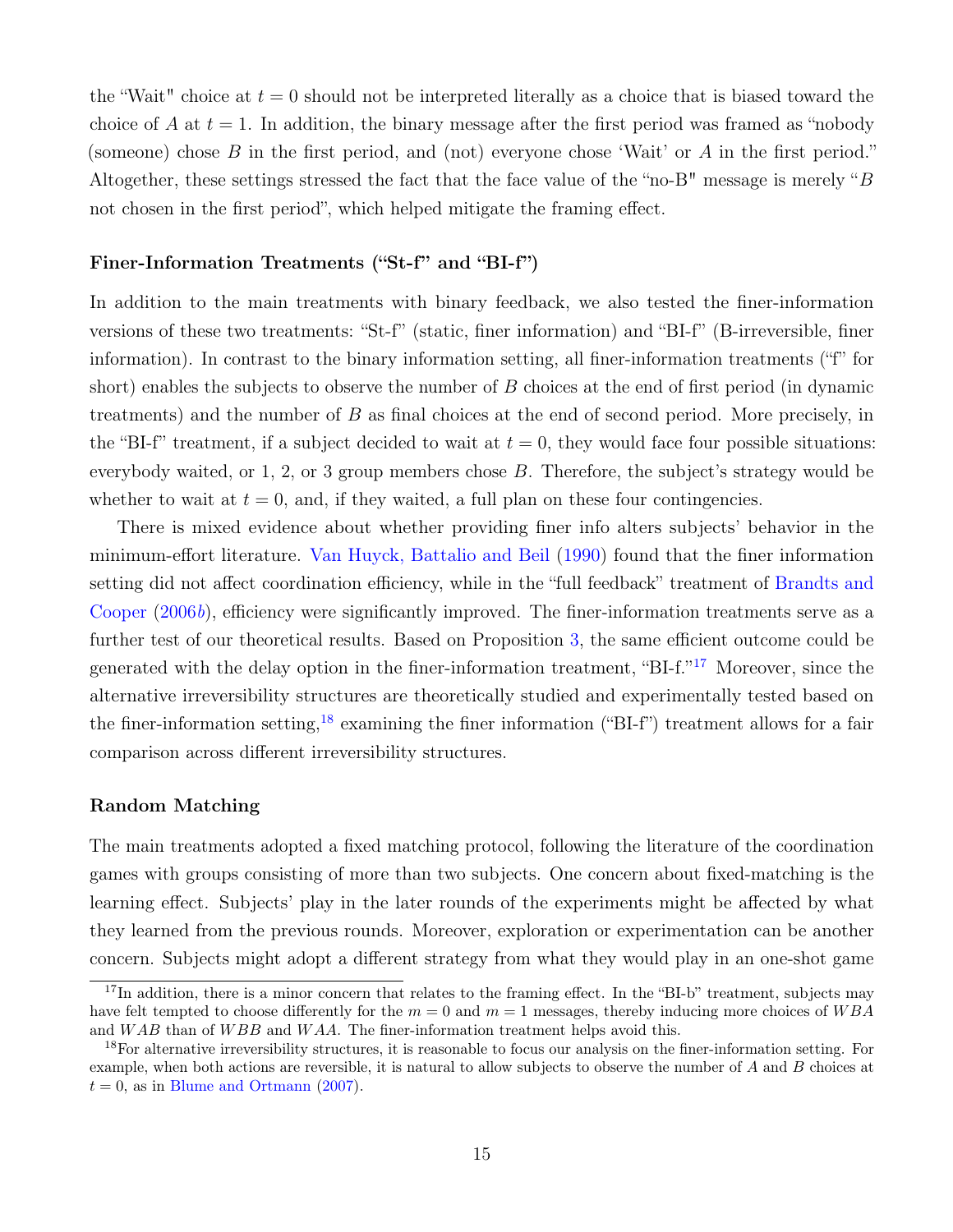in order to affect the other group mates' choices in the future play. To alleviate these dynamic concerns associated with our main treatment, we ran four additional treatments with groups that were randomly matched round by round. These follow-up sessions included the random-matching counterparts of the main treatments, "BI-b-rand" and "St-b-rand," as well as "BI-b-3c-rand" and "BI-f-rand," which controlled for the framing effect and the information setting, respectively. Each of them are designed in a way identical to the fixed-matching treatments except for the randomly matched groups. In addition, in all of the "BI" treatments with random-matching, the "no-B" message was modified to further alleviate framing effects. In the main treatments, the "no-B" ( $m = 0$ ) message read as "nobody chose B in the first period", while the revised "no-B" message read as "nobody chose B in the first period, and everyone chose 'Wait'."<sup>[19](#page-16-1)</sup>

#### Alternative Irreversibility Treatments ("NI-f" and "AI-f")

We also tested the two alternative irreversibility structures discussed in Section [2](#page-6-1) to distinguish our delay option with other potentially efficiency-enhancing dynamic mechanisms. In the "NI-f" (neither action being irreversible, finer information) treatment, both the choices of A and B at  $t = 0$  were reversible. At  $t = 0$ , subjects chose between A and B. There was no wait option in the first period. Then, at  $t = 1$ , upon observing the distribution of the choices from  $t = 0$ , they could freely switch to the other choice at no cost. Under this dynamic setting, a player could still express their intention to play A or B, but in a non-binding way.

In the "AI-f" (A-irreversible, finer information) treatment, only the A choice was binding at  $t = 0$ . In  $t = 0$ , subjects chose between A and the wait option. Then, in  $t = 1$ , those who chose the wait option could decide between A and B after observing the number of A choices at  $t = 0$ . This delay structure allowed a player to credibly signal their intention to choose the efficient action A. However, as discussed in Section [2.2,](#page-10-0) there is no unique prediction of efficient coordination by SPNE or weak dominance for a four-person group  $(N = 4)$ . The "AI-f" treatment further helps us understand whether the irreversibility structure is essential for the delay mechanism.

#### <span id="page-16-0"></span>3.3 Experimental Procedure

#### Main Experiments: Fixed-Matching Sessions

The experiment was implemented by a web-based program and by Otree [\(Chen, Schonger and](#page-32-11) [Wickens,](#page-32-11) [2016\)](#page-32-11) in the Smith Lab at Shanghai Jiao Tong University in 2019 and 2021. A total of 396 undergraduate and graduate students participated in 20 sessions. At the beginning of each session,

<span id="page-16-1"></span><sup>&</sup>lt;sup>19</sup>In the "BI-b-3c-rand" treatments, the message was "nobody chose  $B$  in the first period, and everyone chose  $A$  or 'Wait'."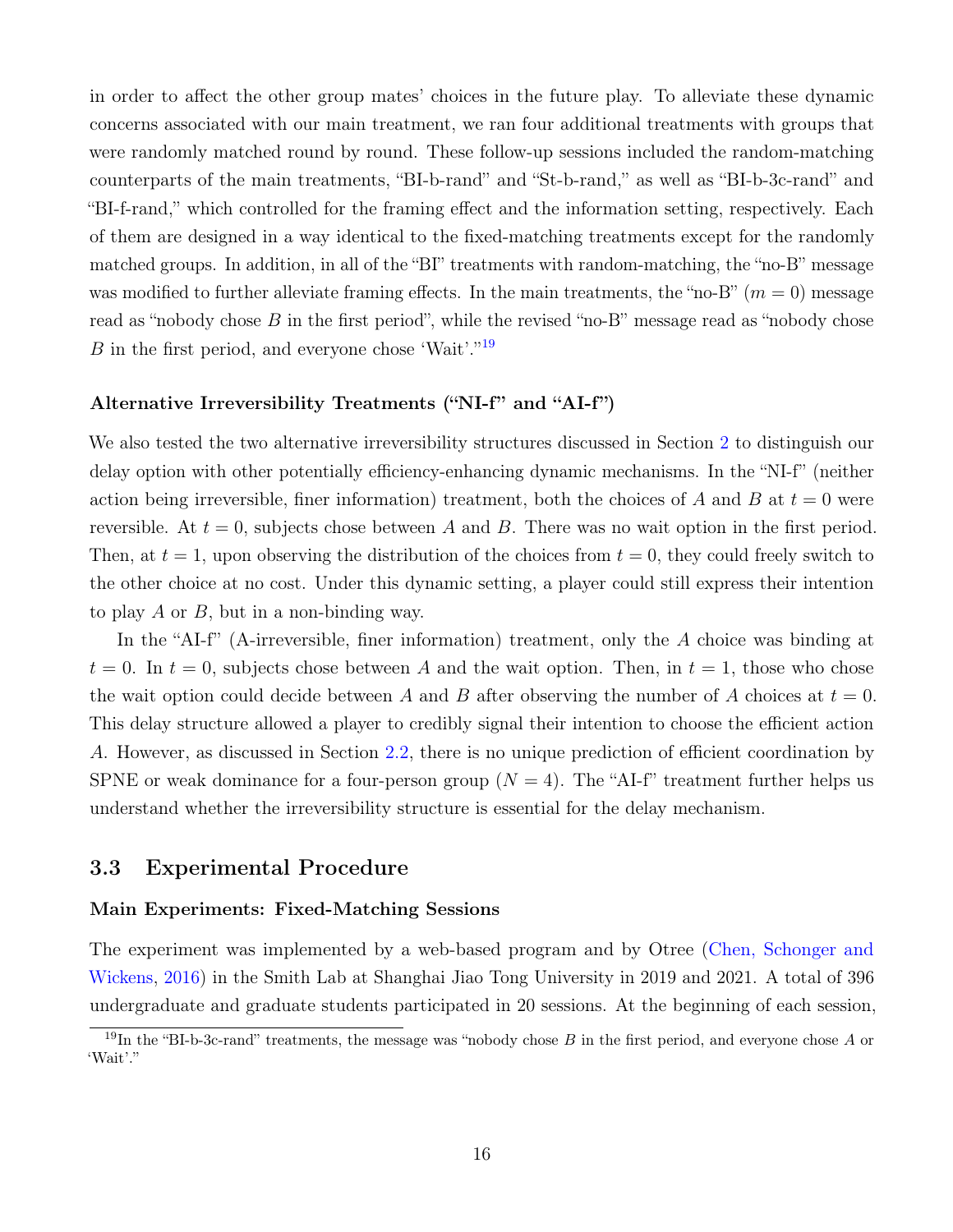each subject arriving at the lab was randomly assigned a seat number. They were then randomly put into groups of four that were fixed throughout the sessions.

We adopted a between-subject design. In each session, subjects played the game from one treatment for 15 rounds with their group mates. The choices were labeled "1" and "2" instead of "A" and "B." There was no time limit for making the choices.

In the static treatment, subjects simply submitted their choices of "1" or "2" in each round. In the dynamic treatments, subjects' complete strategies were elicited using the strategy method. For example, on the choice page of our main treatment ("BI-b"), subjects were first asked to choose between "1" and "Wait." If their choice was "Wait," then two additional choices would appear, asking them to choose an action for each of the two possible realizations of the message,  $m = 0, 1$ . Subjects were made aware that only one of the choices would be realized, based on the outcome in the first period. Instead, if any subject's first-period choice was "1," then there would be a notice telling them that they did not need to make any choice for the second period. However, the subject still needed to click a "confirm" button for each possible realization of the binary message to finish this round. With these two "confirm" buttons, the total number of clicks would be the same whether a subject chose to wait or not to wait at  $t = 0$ . Thus, subjects would not be able to infer others' choices from the number of clicks.

In the finer-information treatments, after choosing "Wait" (or either of the two actions in the "NI-f" treatment), the four possible outcomes from the first period would appear, and the subject needed to choose an action for each of the four contingencies.<sup>[20](#page-17-0)</sup> If a subject chose not to wait, then they needed to click on the four "confirm" buttons.

At the beginning of the experiment, the instructions were first read aloud in the lab. Then, the subjects completed a short comprehension test before the 15-round play of the experiment. After all participants finished the experiment, we gave them unincentivized and anonymous questionnaires about their decision rules. Participants had not been informed about the questionnaires beforehand. At the end of each session, subjects were paid based on their cumulative payoffs from all rounds (1 point was converted into 0.07 RMB). Each session took about 45 minutes, and the average earnings were 55 RMB (or 8.5 USD), including a participation fee of 5 RMB. The numbers of subjects in each session and treatment are summarized in Table [3.](#page-18-0)

<span id="page-17-0"></span><sup>&</sup>lt;sup>20</sup>In all treatments with finer information, there were  $N = 4$  contingencies that could arrive at the end of  $t = 0$ . specifically, all four possible numbers  $(0, 1, 2, 3)$  of the irreversible choices made by the other three group members in "BI-f" and "AI-f" treatments. The same held true for the number of B choices in the "NI-f" treatment.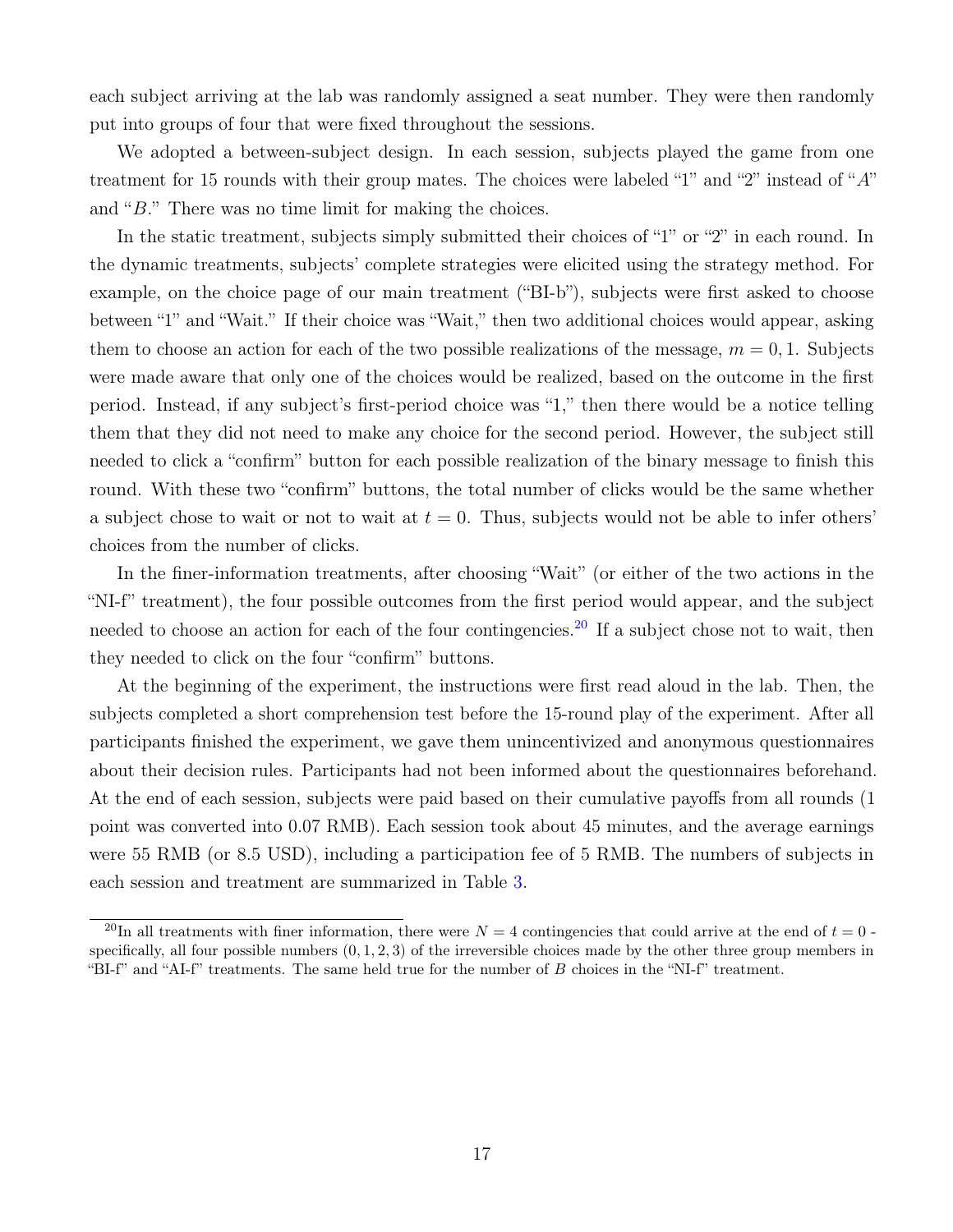<span id="page-18-0"></span>

| Main Treatments                              | $#$ Sessions   | $#$ 4-player Groups           |
|----------------------------------------------|----------------|-------------------------------|
| "St-b" (static, binary info)                 | 5              | 21                            |
| "BI-b" (B irreversible, binary info)         | 5              | 21                            |
| "St-f" (static, finer info)                  | $\overline{2}$ | 11                            |
| "BI-f" (B irreversible, finer info)          | $\overline{2}$ | 12                            |
| "BI-b-3c" (B irreversible, binary info,      |                |                               |
| three choices available in the first period) | $\overline{2}$ | 10                            |
| "NI-f" (neither irreversible, finer info)    | 2              | 12                            |
| "AI-f" (A irreversible, finer info)          | $\overline{2}$ | 12                            |
| Follow-up Treatments                         | $#$ Sessions   | $#$ 8-player Matching cohorts |
| "St-b-rand"                                  | 3              | 8                             |
| "BI-b-rand"                                  | 3              | 8                             |
| "BI-f-rand"                                  | $\overline{2}$ | 6                             |
| "BI-b-3c-rand"                               | $\overline{2}$ | 6                             |

Table 3: Experimental Design

#### Follow-Up Experiments: Random-Matching Sessions

The follow-up experiments were computerized using Otree [\(Chen, Schonger and Wickens,](#page-32-11) [2016\)](#page-32-11) and took place in 2021 in Shanghai Jiao Tong University. A total of 224 undergraduate and graduate students participated in the 10 new sessions.

In the follow-up treatments (Table [3\)](#page-18-0), each matching cohort consisted of eight subjects, and they were randomly matched to play the four-player game within the cohort. We chose this cohort size to generate the largest number of independent observations. To limit the motive of learning and exploration, subjects only played the game for 10 rounds. Though the matching cohort was relatively small, it still served as a comparison with the fixed-group sessions, and provided us with the insight from different matching protocols.

In addition, after the main experiments in the random-matching sessions, an extra block was added to elicit subjects' social preference and the belief in others' social preference. The details will be given in Section [4.3.](#page-25-0)

At the end of each session, subjects were paid based on their payoffs from two randomly selected rounds and their earnings in the social preference block (1 point was converted into 0.5 RMB). Each session took about 50-60 minutes, and the average earnings were 70 RMB (or 11 USD), including a participation fee of 10 RMB.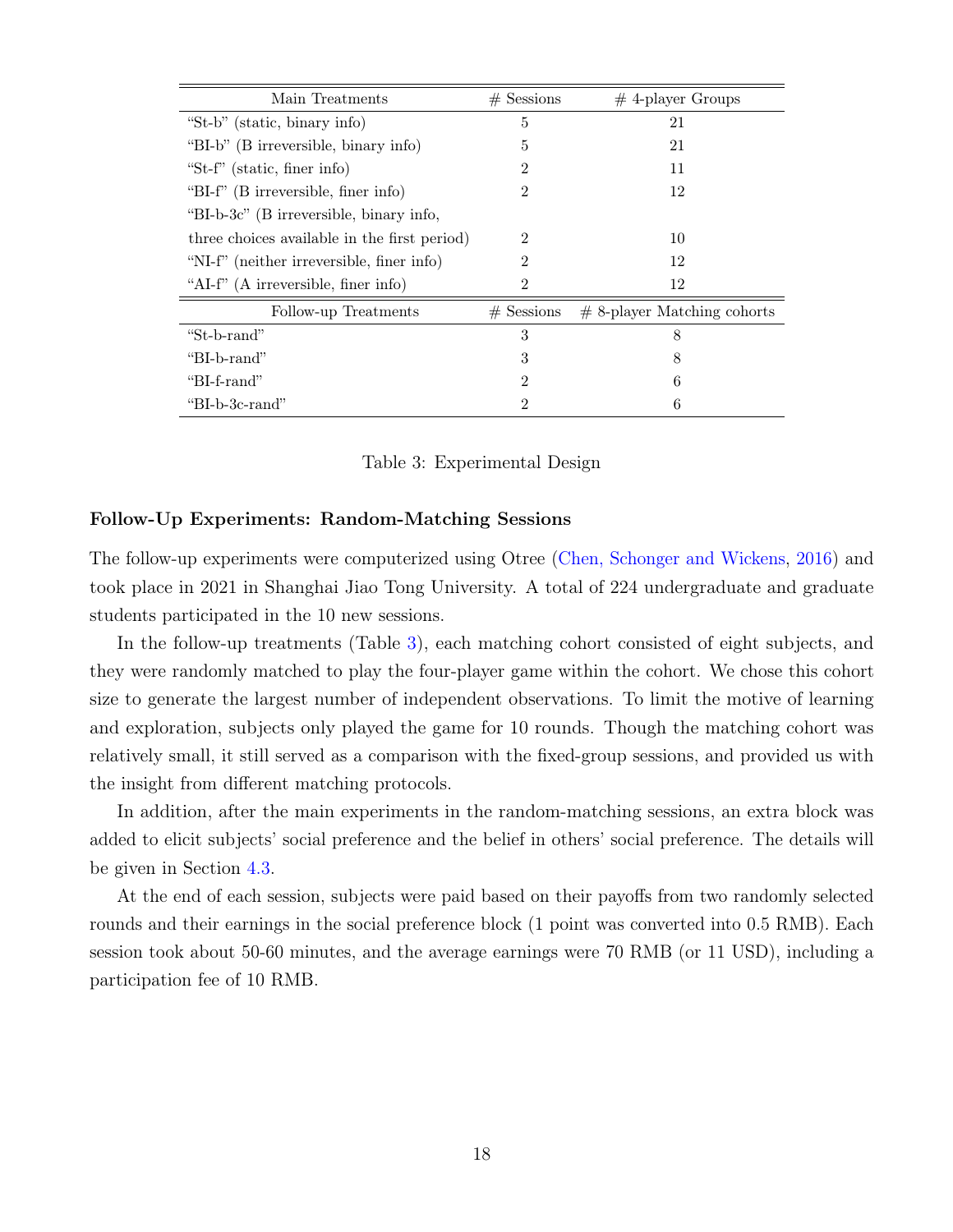### <span id="page-19-0"></span>4 Experimental Results

#### <span id="page-19-3"></span>4.1 Main Results: Efficiency of the B-Irreversible Structure

We first compare the efficiency rates, defined as the percentages of groups that achieved efficient coordination, between the static treatment ("St-b") and our main dynamic treatment ("BI-b"), followed by a decomposition of the strategies adopted in the "BI-b" treatment.

Result 1 (Group-Level Efficiency) The efficiency rates were significantly higher in the dynamic treatment ("BI-b") than in the static treatment ("St-b").

Figure [1](#page-19-1) plots the frequencies of efficient outcome in the static and B-irreversible treatments. Efficient coordination was difficult to achieve in the static games "St-b," which replicates the findings in the minimum-effort game literature (see, for example, [Brandts and Cooper](#page-31-4) [\(2006](#page-31-4)a); [Van Huyck,](#page-34-0) [Battalio and Beil](#page-34-0) [\(1990\)](#page-34-0)). In this static treatment, only 14 percent of the groups managed to coordinate on the efficient A choice. In sharp contrast, the average efficiency rate over the 15 rounds was significantly higher – over 60 percent – in our main dynamic treatment, "BI-b." This high rate of efficient coordination was sustained overall. The regression results presented in Column 2 of Table [4](#page-20-0) suggest that the difference in the efficiency rates is statistically significant.

<span id="page-19-1"></span>

Figure 1: Group Efficiency Rates

In Table [4,](#page-20-0) we examine other measures of coordination outcomes, namely, frequencies of A as final choices, group average payoff, and rates of coordination.<sup>[21](#page-19-2)</sup> In "BI-b," significantly more subjects made A as their final choices than in "St-b" (Column 1), and the groups coordinated much better

<span id="page-19-2"></span> $21$ The rate of coordination was calculated as the percentage of groups in which all members made the same choice. Mis-coordination occurs when there is at least one subject whose realized choice is A, while some others choose B.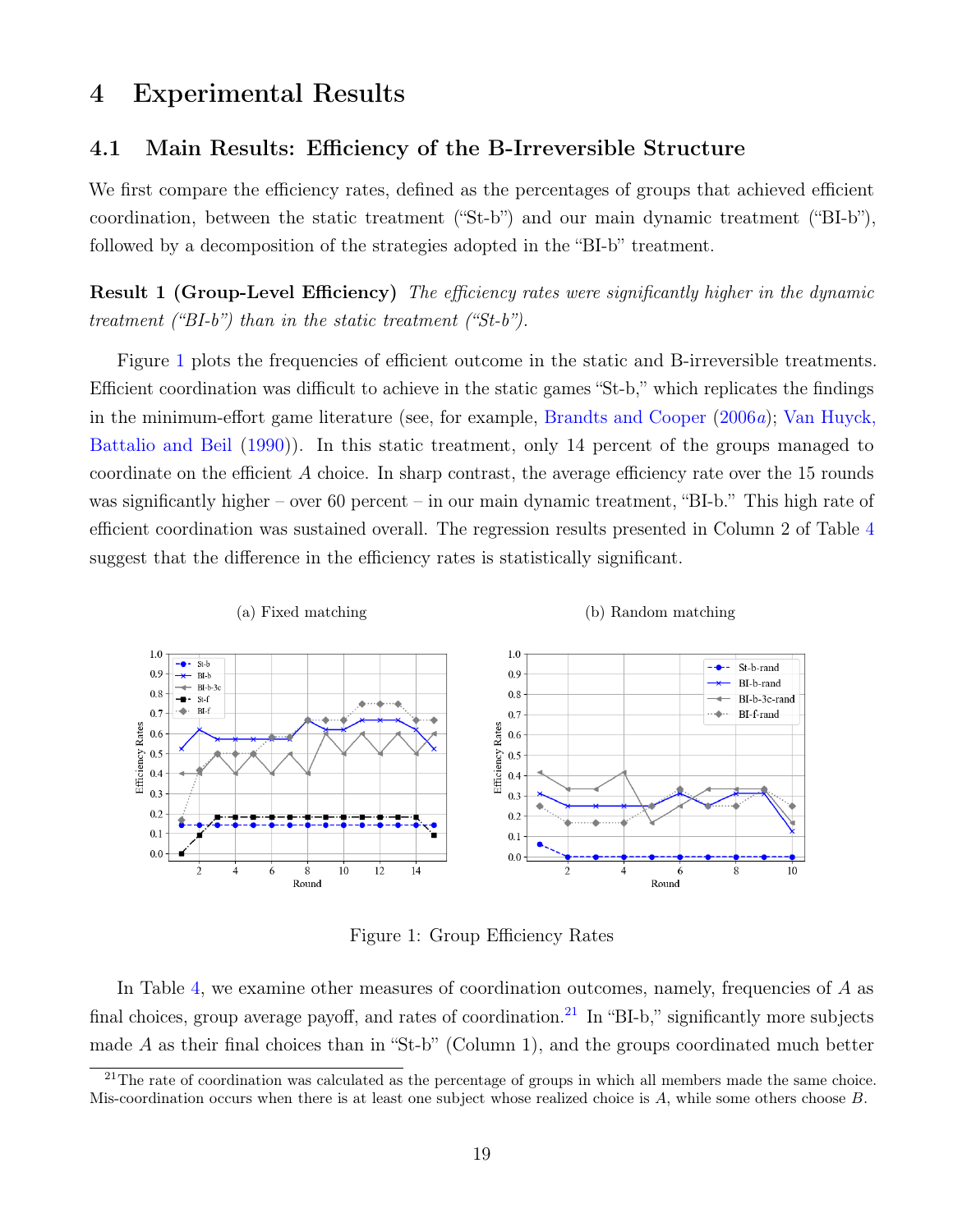|              | (1)         | (2)         | (3)         | (4)          |
|--------------|-------------|-------------|-------------|--------------|
|              | A rate      | effi rate   | payoff      | rate<br>coor |
| $St-b$       | $-0.283***$ | $-0.460***$ | $-7.238***$ | $-0.200***$  |
|              | (0.0266)    | (0.1246)    | (0.7278)    | (0.0303)     |
| $BI-f$       | 0.0115      | $-0.0143$   | $-0.941$    | $-0.0333$    |
|              | (0.0460)    | (0.1508)    | (1.0871)    | (0.0234)     |
| $St-f$       | $-0.268***$ | $-0.446***$ | $-7.391***$ | $-0.194***$  |
|              | (0.0225)    | (0.1414)    | (0.7392)    | (0.0347)     |
| $BI-b-3c$    | $-0.0835$   | $-0.110$    | $-0.670$    | 0.0267       |
|              | (0.0670)    | (0.1674)    | (1.2799)    | (0.0222)     |
| Constant     |             |             | $49.60***$  |              |
|              |             |             | (0.4434)    |              |
| $R^2$        |             |             | 0.121       |              |
| Pseudo $R^2$ | 0.123       | 0.152       |             | 0.0893       |
| N            | 1125        | 1125        | 1125        | 1125         |

<span id="page-20-0"></span>on either of the choices (Column 4). The higher incidence of efficient coordination in the dynamic setting led to significantly higher individual payoffs (Column 3 of Table [4\)](#page-20-0).<sup>[22](#page-20-1)</sup>

Notes: Standard errors clustered at the group level are in parentheses; \*  $p < 0.10$ , \*\*  $p < 0.05$ , \*\*\*  $p < 0.01$ .

Reference category is "BI-b." Each observation is a group-average level in a round. Dependent variables (and the regression models used) are (1) percentages of A as final choices (tobit), (2) efficient outcome dummy (probit), (3) group average payoff (OLS), and (4) the dummy for coordination on either action (probit). Marginal effects are reported for tobit and probit regressions.

|  |  | Table 4: Group-Level Regression Analysis (Fixed-Matching) |
|--|--|-----------------------------------------------------------|
|  |  |                                                           |

Result 2 (Group-Level Efficiency: Robustness) The efficacy of the delay option was found to be robust to the treatments that introduce an additional reversible choice "A" ("BI-b-3c"), allows subjects to observe finer information ("BI-f"), and implements random matching ("BI-b-rand").

**Framing Effect** As shown in Figure  $1(a)$  $1(a)$ , the efficient rate was slightly lower in "BI-b-3c," as compared with "BI-b." However, regression analyses (Table [4\)](#page-20-0) demonstrate that the differences were not statistically significant in any of the four measures. In addition, a significant improvement in coordination efficiency with respect to "St-b" was still observed in "BI-b-3c" (see Table [14](#page-43-0) in the Appendix). Thus, although framing might contribute to the efficacy of delay option observed in the main treatment "BI-b," there is a lack of support that the significant improvement in efficiency rate in "BI-b" was mainly caused by the framing effect.

In addition, as will be discussed below, the results from the random-matching treatments also suggest that the improved efficiency in the "BI" treatment is robust to the presentation of the "no-B" message.

<span id="page-20-1"></span><sup>&</sup>lt;sup>22</sup>The average payoff in the static games was  $42.4$  per round, while it was  $49.6$  per round in the dynamic games. Given the fact that the highest possible payoff (when achieving efficient coordination) was 55, and the B choice secured a payoff of  $45$ , the dynamic structure with the irreversible  $B$  choice significantly recovered the efficiency loss in the static games.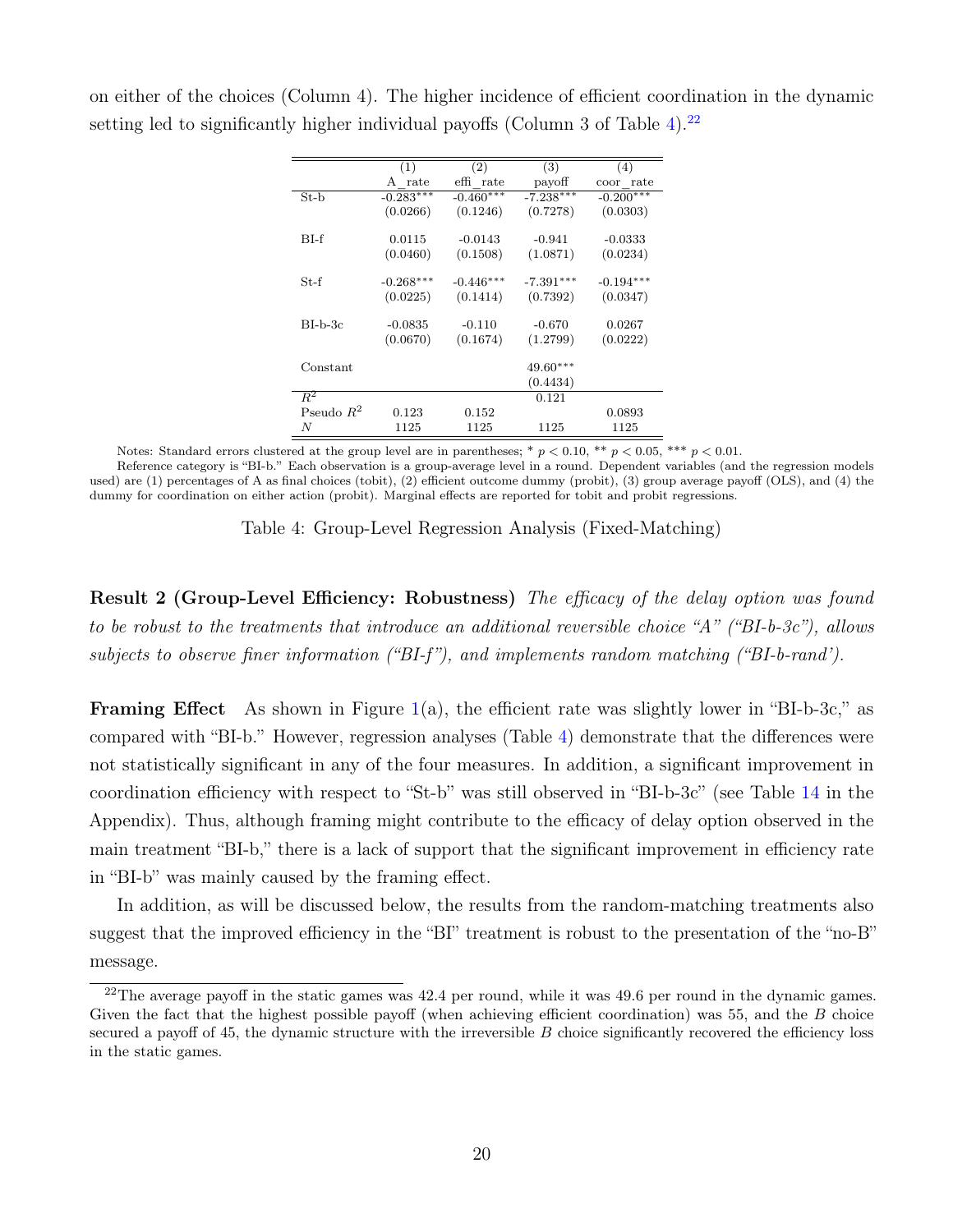Finer Information The results from "BI-f" treatment confirm the theoretical prediction (Proposition [3\)](#page-10-2) that a delay option implements the efficient coordination even with finer information. The efficiency rates from "BI-f" were not significantly different from the binary information treatment "BI-b" (Table [4\)](#page-20-0). Moreover, as shown in Figure  $1(a)$  $1(a)$ , a significantly large gap in the group-level efficiencies can be observed between "BI-f" and "St-f." The regression results reported in Table [9](#page-28-0) show that the difference is significant.

Random Matching Overall, the efficiency rates were relatively lower in all of the randommatching treatments (Figure  $1(b)$  $1(b)$ ), for both the dynamic treatments and the static one, and the differences were present in the first round.<sup>[23](#page-21-0)</sup> This indicates that the dynamic concerns and the exploration motive might play a role in facilitating coordination in the fixed-matching sessions. More details about these motives will be discussed in Section [4.2,](#page-21-1) where we examine the decomposition of the adopted strategies.

Despite this, we still observe a significant difference between "St-b-rand" and "BI-b-rand" in the efficiency rates and the frequencies of A as final choices (Table [5\)](#page-22-0). In particular, the higher efficiency rates in "BI-b-rand" could be sustained over the rounds, which is consistent with the pattern found in "BI-b." However, the differences in payoff and coordination rates were not significant, despite being in the right direction. This is probably due to the fact that, in "St-b-rand," with little confidence in coordinating on the efficient action, subjects coordinated very well on  $B$  starting from the beginning, leading to high rates of coordination. In "BI-b-rand," although the efficiency rates were higher, mis-coordination occurred more frequently. Hence, more subjects got the extremely low payoff of 5 as compared to the payoff of 45 from an inferior coordination on B. As a result, we do not observe a significant improvement in the average payoffs in "BI-b-rand."

Furthermore, no significant differences were observed between "BI-b-rand" and the other two dynamic treatments (see Table [5\)](#page-22-0), namely, "BI-b-3c-rand" and "BI-f-rand," suggesting that the results in the random-matching sessions were robust after controlling for the framing effect and information setting. Since all the random-matching sessions adopted the new presentation of the "no-B" message to mitigate the framing effect, the results here also suggest that additional framing effects potentially associated with presentation of "no-B" message did not account for the observed improvement in coordination efficiency in the fixed-matching sessions.

### <span id="page-21-1"></span>4.2 Main Results: Adoption of Strategies

Result 3 (Adopted Strategies) In all dynamic treatments with an irreversible B choice (i.e. the "BI" treatments), the majority of the subjects took the unique iteratedly undominated strategy W BA.

<span id="page-21-0"></span><sup>&</sup>lt;sup>23</sup>Statistical analysis comparing the fixed- and random-matching sessions could be found in Appendix [C.1.](#page-41-0)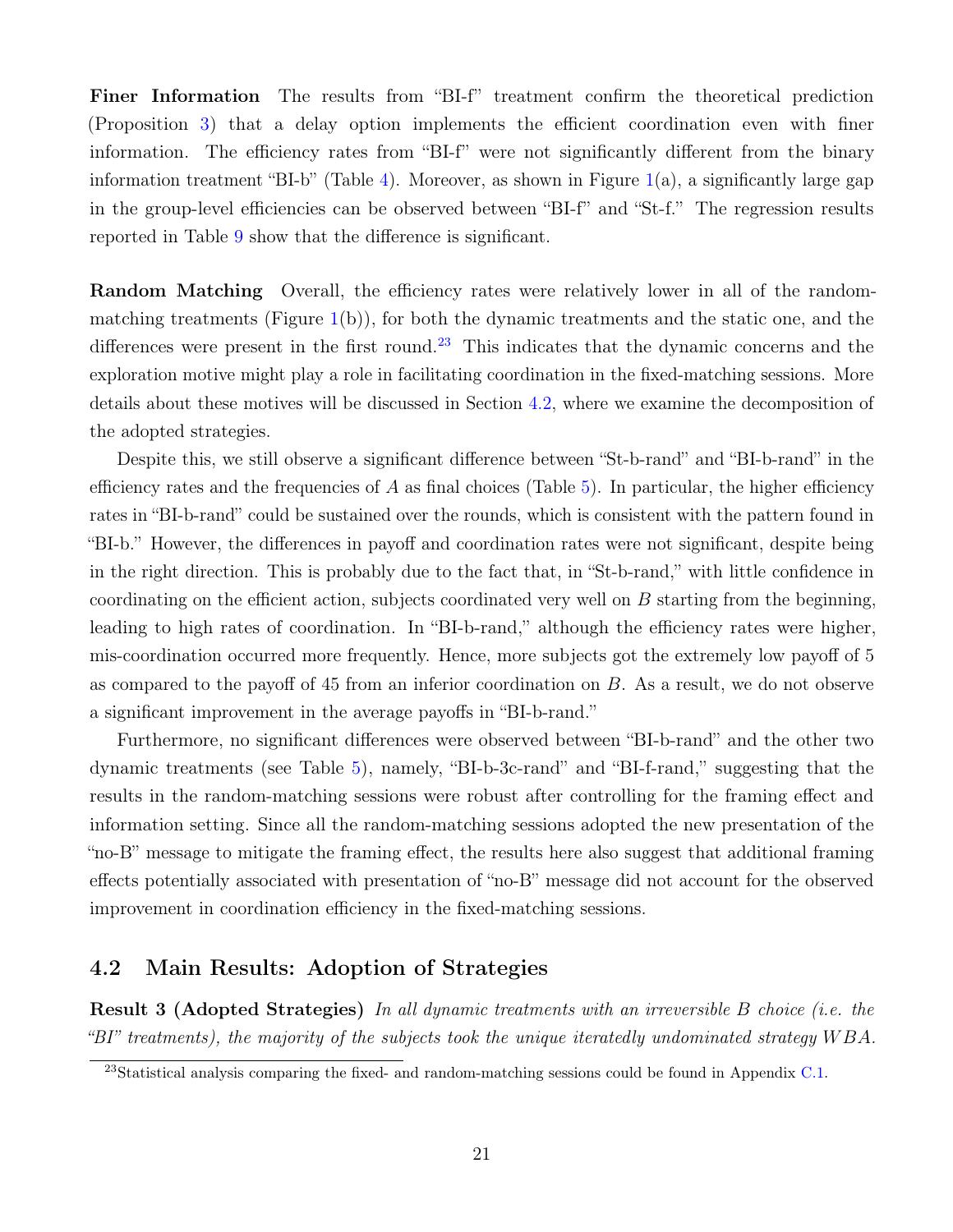<span id="page-22-0"></span>

|              | (1)        | (2)          | (3)        | (4)                   |
|--------------|------------|--------------|------------|-----------------------|
|              | rate<br>A  | effi<br>rate | payoff     | $_{\rm rate}$<br>coor |
| BI-b-3c-rand | 0.0103     | 0.0378       | 1.146      | 0.0218                |
|              | (0.1456)   | (0.1295)     | (1.7964)   | (0.0438)              |
| BL-f-rand    | $-0.0217$  | $-0.0166$    | $-0.0208$  | $-0.0137$             |
|              | (0.1400)   | (0.1303)     | (2.3104)   | (0.0462)              |
| St-b-rand    | $-0.216**$ | $-0.171**$   | $-1.125$   | $-0.00906$            |
|              | (0.1026)   | (0.0821)     | (1.7084)   | (0.0650)              |
| Constant     |            |              | $43.69***$ |                       |
|              |            |              | (1.0857)   |                       |
| $R^2$        |            |              | 0.0126     |                       |
| Pseudo $R^2$ | 0.239      | 0.278        |            | 0.0197                |
| N            | 280        | 280          | 280        | 280                   |

Notes: Standard errors clustered at matching cohort level are in parentheses; \*  $p < 0.10$ , \*\*  $p < 0.05$ , \*\*\*  $p < 0.01$ . Reference category is "BI-b-rand." Each observation is a matching-cohort-average level in a round. Dependent variables (and the regression models used) are (1) percentages of A as final choices (tobit), (2) efficient outcome dummy (probit), (3) group average payoff (OLS), and (4) the dummy for coordination on either action (probit). Marginal effects are reported for tobit and probit regressions.

Table 5: Group-Level Regression Analysis (Random-Matching)

The strategy method allowed us to decompose the strategies adopted in the dynamic treatments. Figure [2](#page-23-0) plots the distribution of strategies  $B$ ,  $WBB$ ,  $WBA$  and the dominated strategies (WAB and  $WAA$ ) adopted by subjects in the "BI" treatments. Consistent with the theoretical prediction, the vast majority of the subjects adopted the unique iteratedly undominated strategy WBA. In "BI-b," the proportion of WBA choices was above 70% across all rounds.<sup>[24](#page-22-1)</sup>

By contrast, the other two strategies consistent with the SPNE predictions,  $B$  and  $WBB$ , were adopted much less frequently. In "BI-b," aside from those who chose  $WBA$ , 15 percent of the subjects chose B and 10 percent chose  $WBB$ , on average, over time.<sup>[25](#page-22-2)</sup>

The prevalence of the WBA strategy could also be found in the "BI-b-3c," "BI-f," and "BI-b-rand" treatments.[26](#page-22-3) Across different treatments, although the frequencies vary, the proportions of subjects who took the strategies that could be categorized as  $WBA$  were, overall, greater than 60% (see Figure [2\)](#page-23-0). Next, we discuss the decomposition of strategies in these treatments in detail.

<span id="page-22-1"></span><sup>&</sup>lt;sup>24</sup> Across rounds, the proportion of WBA in the "BI-b" treatment dropped slightly over time and ended up being 71 percent in the last round. Note that subjects could identify whether a W BB choice in the group was the reason for the inferior coordination outcome via the feedback following  $t = 0$ . They could also learn the presence of  $WBB$ choices if they ended up getting a payoff of 5 for that round. This learning could cause them to switch from  $WBA$ to W[B](#page-39-0)B or B. An analysis of individual choices (see Appendix B for details) suggests that some participants who started with  $WBA$  switched to B or  $WBB$  because they were hurt by their group mates who chose  $WBB$ .

<span id="page-22-2"></span><sup>&</sup>lt;sup>25</sup>In particular, there was an increase in the proportion of the subjects who chose  $B$ , from 7 percent in the first round to over 15 percent in the later rounds, possibly due to the inferior outcome in the previous rounds. It is not surprising that a small fraction of subjects chose strategies  $B$  and  $WBB$ . This can be understood with the help of our model. Choosing B over WBB might suggest that the subject had a social preference not to hurt others, but did not believe that group mates had such preferences. For the 10 percent of subjects choosing WBB, one plausible explanation would be the presence of selfish or spiteful social preferences.

<span id="page-22-3"></span><sup>&</sup>lt;sup>26</sup>Recall that we refer to the following strategy as  $WBA$  in the "BI-f" treatment: "wait in the first period; choose A if  $n = 0$ , and choose B if  $n \geq 1$ ," where n is the number of B choices in  $t = 0$ . Any strategy involving choosing A after observing  $n \geq 1$  is called a dominated strategy.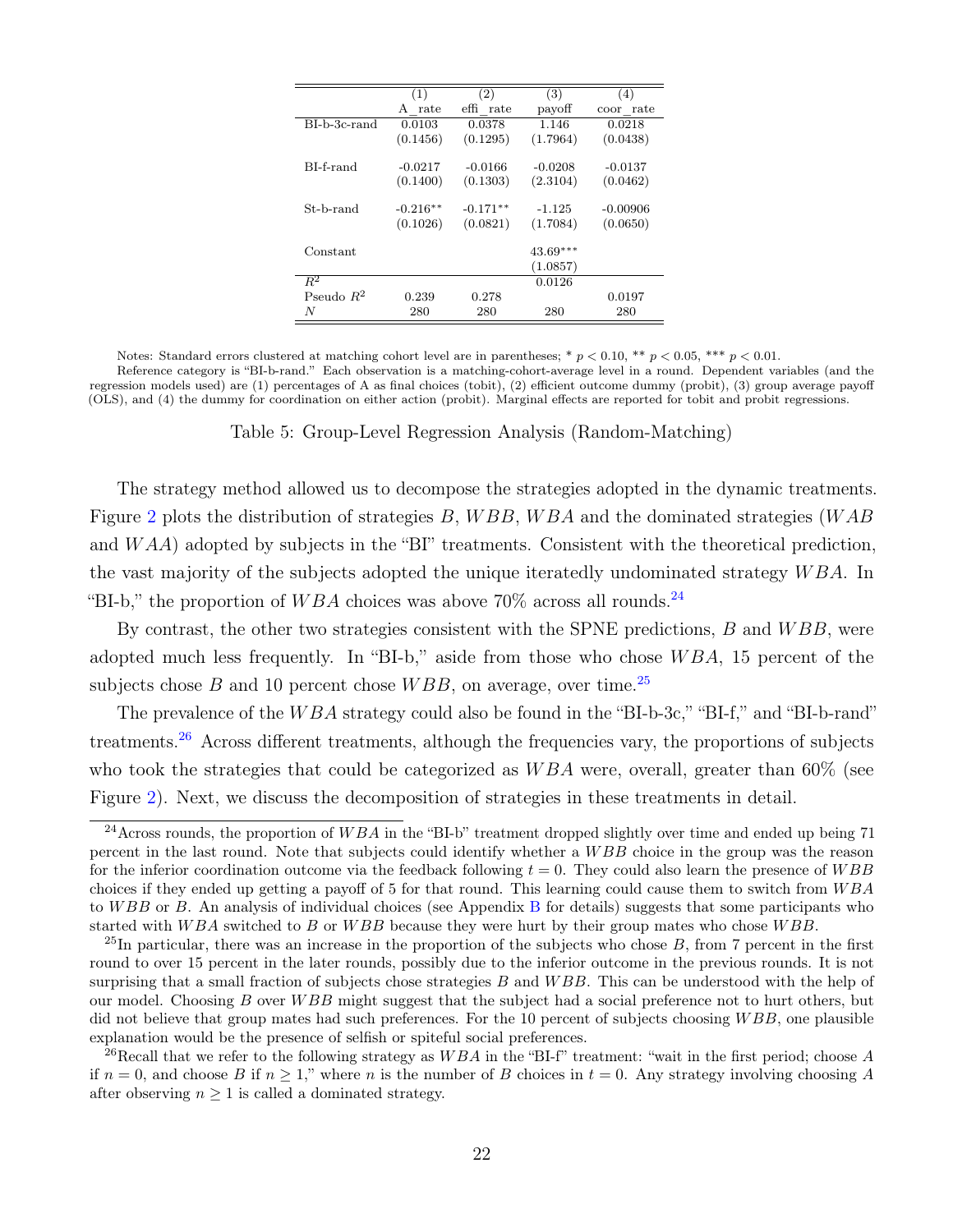<span id="page-23-0"></span>

Figure 2: Decomposition of Strategies in the "BI" Treatments

Note: The figure presents the frequency of different strategies chosen by subjects in each round of play in the "BI" treatments. "Dominated strategy" denotes strategies  $WAB$  and  $WAA$ , which are strictly dominated strategies in the first round of elimination. In "BI-b-3c," the strategies with A or "Wait" as the first period choice, and with the same second period choices are grouped together.

Framing Effect The "BI-b-3c" treatment allows subjects to choose the reversible option A at  $t = 0$  and thus, adopt the strategies ABA or ABB. Theoretically, these two strategies are identical to  $WBA$  and  $WBB$ . They can, however, be different if the name of the reversible action carries some meaning. To test for a framing effect, we compare the frequency of  $B$  choices in the first period with the choice of "A" after the "no-B" message in the second period, as between "BI-b-3c" and "BI-b." The results reported in Table [6](#page-24-0) indicate no significant differences in the frequencies between these two treatments.

To examine whether the choice of A and "Wait" at  $t = 0$  had different implications for the play at  $t = 1$ , we further decomposed the second-period observations from "BI-b-3c" into two groups based on the first-period choices. Those who chose A in the first period tended to choose A after the "no-B" message more often than those who choose "Wait" (see Column 3 of Table [6\)](#page-24-0). However, the difference was not significant, as reported in Column 4 of Table [6.](#page-24-0) Therefore, even though we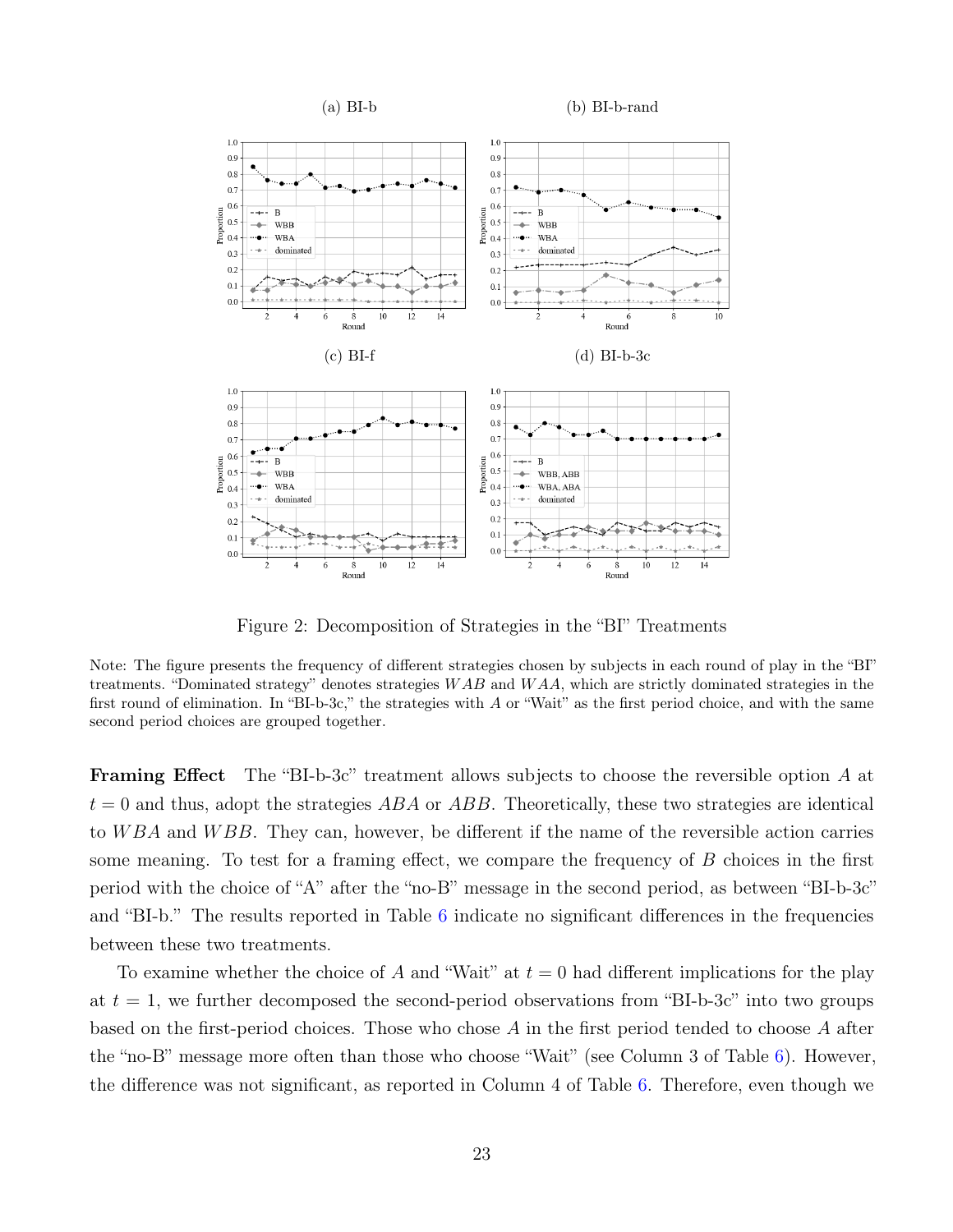<span id="page-24-0"></span>cannot completely rule out the possibility of a framing effect, these findings confirm that it played a very limited role in the main treatment "BI-b." Therefore, the high adoption rate of the  $WBA$ strategy was unlikely to have been driven by the framing effect of the binary information.

|               |             | $reference = BL-b$ |              | reference $=$ BI-b-3c: A |
|---------------|-------------|--------------------|--------------|--------------------------|
|               | (1)         | (2)                | (3)          | (4)                      |
|               | $B$ in $t0$ | A after no-B       | A after no-B | A after no-B             |
| $BI-f$        | $-0.0270$   | 0.0247             |              |                          |
|               | (0.0576)    | (0.0644)           |              |                          |
| $BI-b$ 3c     | $-0.00572$  | $-0.0105$          |              |                          |
|               | (0.0643)    | (0.0979)           |              |                          |
| $BI-b-3c$ : A |             |                    | 0.0865       |                          |
|               |             |                    | (0.0562)     |                          |
| BI-b-3c: Wait |             |                    | $-0.212$     | $-0.300$                 |
|               |             |                    | (0.1974)     | (0.1934)                 |
| Pseudo $R^2$  | 0.00171     | 0.00381            | 0.0691       | 0.207                    |
| N             | 2580        | 2214               | 1583         | 513                      |

Notes: Standard errors clustered at the group level are in parentheses; \*  $p < 0.10$ , \*\*  $p < 0.05$ , \*\*\*  $p < 0.01$ .

Probit regressions. Reference category is "BI-b." Each observation is an individual subject in a round. Dependent variables are choice of B in t0 (dummy) and choice of A after the no-B message (dummy). Other control variables include Rounds 1-5 (dummy), Rounds 6-10 (dummy), and Rounds 11-15 (dummy). Marginal effects are reported.

Table 6: Individual Level Regression (Fixed-Matching)

**Finer Information** We next compared the frequencies of B choices at  $t = 0$  and the A choice after the "no-B" message at  $t = 1$  between "BI-f" and the main treatment "BI-b." The results, reported in Table [6,](#page-24-0) indicate no significant difference in these frequencies. However, there was a distinguishable difference in the frequency of  $WBA$  between these two treatments in the first two rounds. More subjects chose B and the dominated strategies in "BI-f," which resulted in lower efficiency rates in these early rounds, though the rate rapidly caught up in the later rounds.<sup>[27](#page-24-1)</sup>

One possible explanation is that, under fixed matching, subjects may have an incentive to learn the choices of their team mates.<sup>[28](#page-24-2)</sup> In "BI-b," if a subject chose B at  $t = 0$ , then the binary information does not allow them to observe whether or not other subjects had chosen B at  $t = 0$ in the previous rounds. As a result, the learning motive may incentivize subjects to choose "Wait" at  $t = 0$ , implemented by either WBA or WBB strategy. By contrast, in the finer-information treatment, subjects learn the number of B choices at  $t = 0$  no matter they chose B or "Wait." This

<span id="page-24-1"></span><sup>&</sup>lt;sup>27</sup>The pattern of increasing efficiency in the first couple of rounds is also present in [Avoyan and Ramos](#page-31-5)  $(2019)$ and [Brandts and Cooper](#page-31-11)  $(2006b)$  $(2006b)$ , in which finer information is available. In the treatments with finer information, subjects could observe the exact number of  $A$  and  $B$  choices in the previous rounds, which might have facilitated coordination. For example, if a subject realized that they are the only one playing  $B$  in one round, they might have wanted to switch from B to A in the next round.

<span id="page-24-2"></span> $^{28}$ Another possibility is the complexity associated with the finer-information treatment, due to which some subjects were confused by the four contingencies and, therefore, chose the most conservative strategies at the beginning of the experiment. In addition, the challenge from implementing the strategy with four contingencies might have lead to more choices of dominated strategies.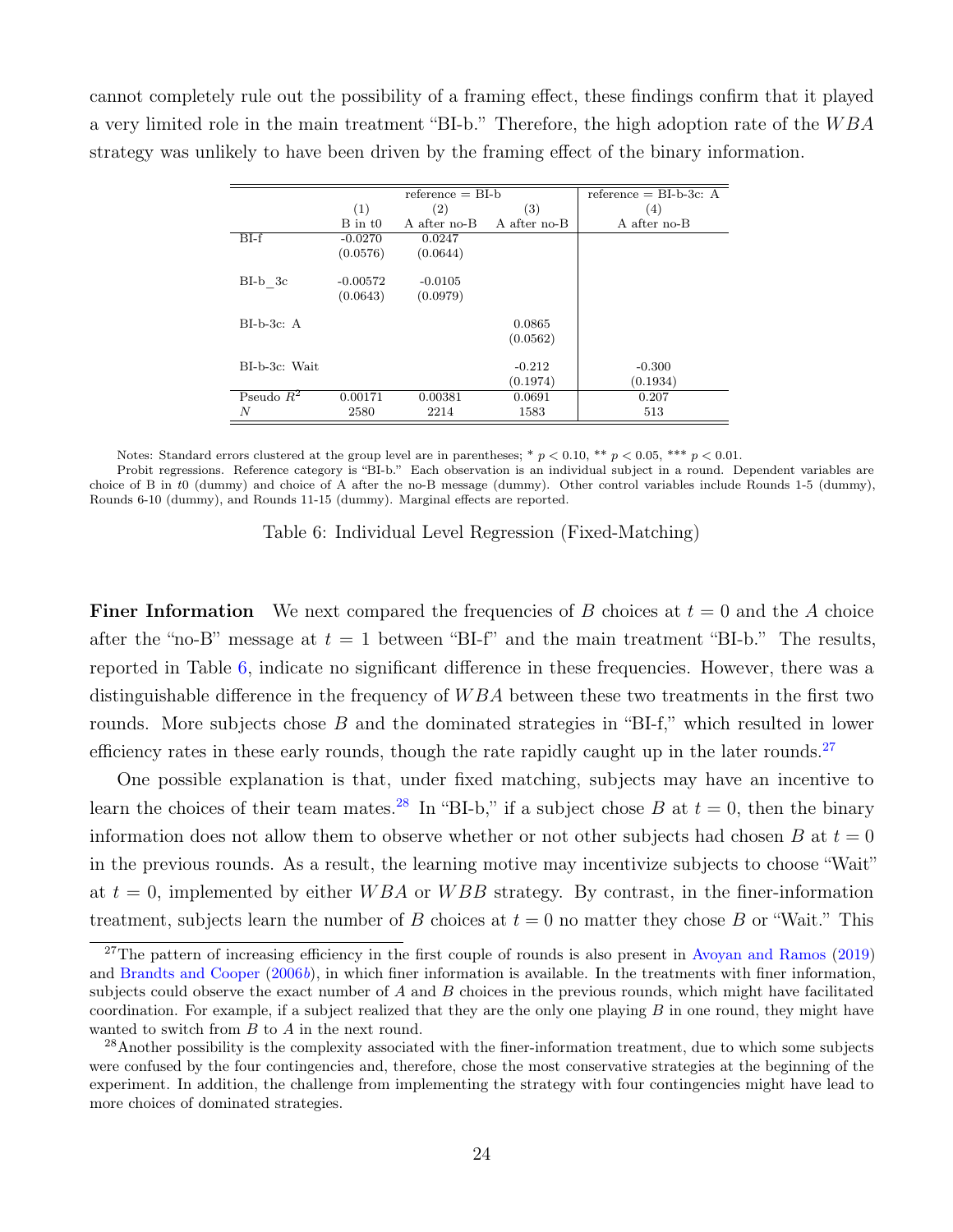learning motive can be stronger at the beginning of the repeated game, and it may increase the choices of  $WBA$  in "BI-b," while it should not influence the adopted strategies when finer information is available. Such a learning motive may help explain the observation that  $B(WBA)$  was chosen more (less) frequently in the early rounds of "BI-f," as compared with "BI-b."

Arguably, this learning motive should be significantly weakened in the "BI-b-rand" treatment since groups are randomly shuffled in each round. Therefore, we expect the frequency of  $WBA$  to be lower and that of B to be higher in the "BI-b-rand" treatment, as compared with "BI-b." Consistent with this line of reasoning, we observed about 70 percent of  $WBA$  choices in the first round of the "BI-b-rand" treatment, significantly lower than that in the "BI-b" treatment.<sup>[29](#page-25-1)</sup> This indicates that, while the learning motive may have influenced waiting decisions, it is unlikely to be the primary reason for the observation that the majority of subjects chose the strategy  $WBA$ .

**Random-Matching** Consistent with our findings in the fixed-matching experiments, WBA was chosen by the majority of subjects in the random-matching treatment "BI-b-rand." However, compared with "BI-b," a higher proportion of subjects chose  $B$  in "BI-b-rand," and the difference was present in the first round, though only marginally significant. This suggests that the learning motive and other dynamic concerns might be contributing marginally to the high frequencies of waiting observed in the fixed matching treatments. More statistical analysis is reported in Table [13](#page-43-1) in the Appendix.

#### <span id="page-25-0"></span>4.3 Social Preferences and Adoption of Strategies

According to our theory, the strategy of WBA becomes the unique iteratedly undominated strategy when the players have  $\epsilon$ -social preferences and they believe that other players hold these preferences. To explore the underlying mechanism of the delay option, we conducted additional experiments to examine whether subjects' social preferences and their beliefs about others' preferences were correlated with the adopted strategies.

**Result 4 (Social Preferences)** The lack of  $\epsilon$ -social preferences is positively associated the the choice of WBB. The lack of belief that other players hold  $\epsilon$ -social preferences is positively asscoaited with the choices of B ans WBB.

In the follow-up sessions with randomly-matched groups, an additional block was added after the main experiments. The block consisted of two choice problems. The first one asked the subjects

<span id="page-25-1"></span><sup>&</sup>lt;sup>29</sup> A possibly better metric to examine this learning motive is the frequency of "Wait" at  $t = 0$  vs. that of  $WBA$ choices. The frequency of waiting choices is 77 percent in the first round of the "BI-f" treatment, which is much lower than the 92 percent in "BI-b" treatment. Interestingly, the frequency is almost identical to that in the "BI-b-rand" treatment (78 percent), under which the learning motive is largely absent. We thank an anonymous referee for suggesting this analysis.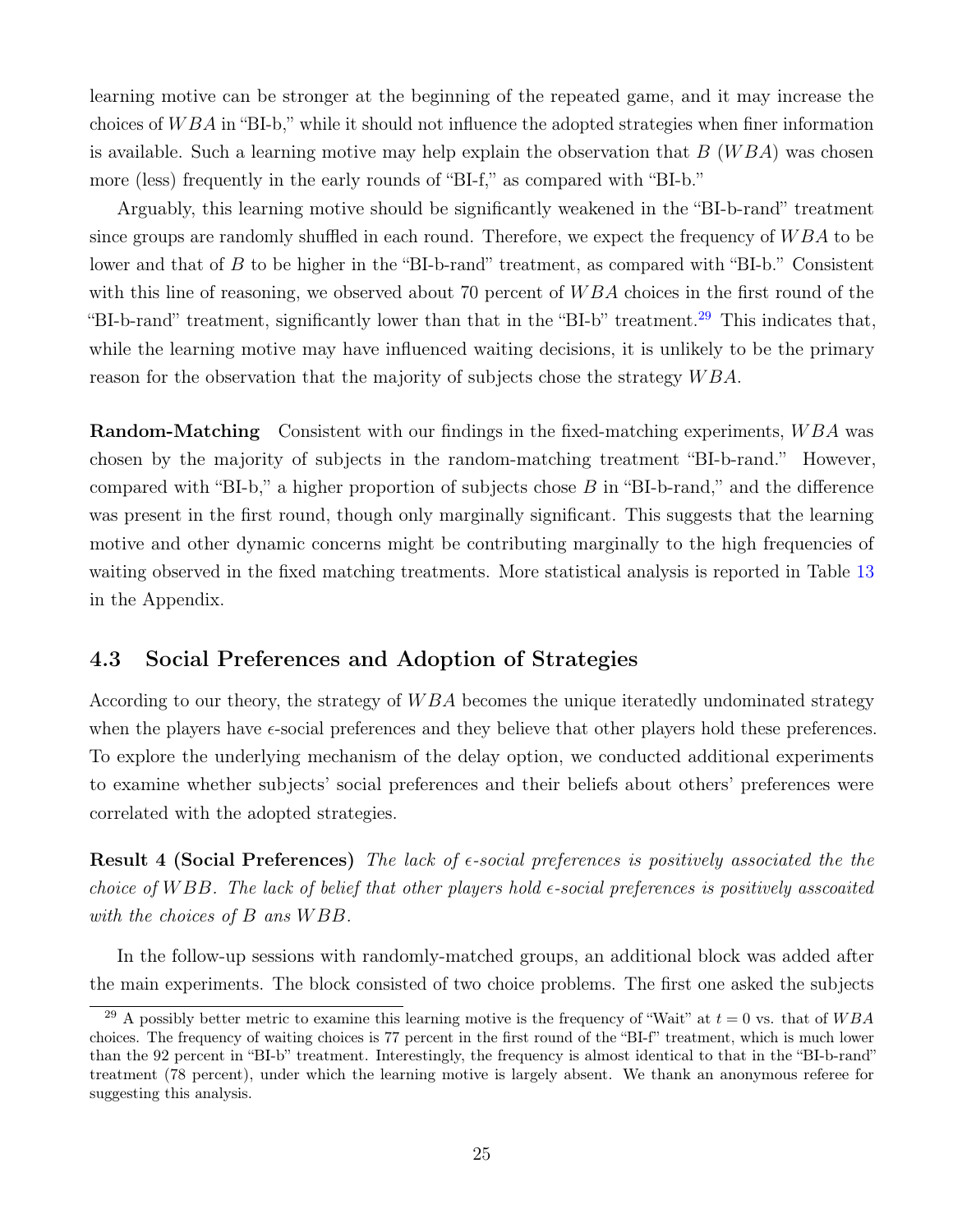to choose from two allocations of experimental points between oneself and a randomly selected participant. The two options were (15, 15) and (15, 5) in experimental points for oneself and the other participant. Since the choice only affected the payoff of the other participant, a player with  $\epsilon$ -social preferences would select the first option, while a spiteful subject would select the latter one. We consider the choice of  $(15,15)$  to be an indicator of  $\epsilon$ -social preferences.

The second question elicited subjects' beliefs about the choice of a randomly selected participant in the first decision problem. A correct prediction would yield a payoff of 5 experimental points. Subjects who predicted that a randomly selected participant would choose (15, 15) are assumed to believe that other subjects in the game had  $\epsilon$ -social preferences.

The social preference block's findings are summarized in Table [7.](#page-26-0) Over 90 percent of the 160 subjects who participated in the three "BI" treatments of the random-matching sessions made the choices consistent with  $\epsilon$ -social preferences and also believed that other players have  $\epsilon$ -social preferences. These findings support our assumption that the  $\epsilon$ -social preferences and the beliefs in this type of preference were hold by the majority of the subjects. Consistent with our theory, this group exhibited a greater propensity to choose the unique iteratively undominated strategy  $WBA$ than other groups.

| choice | belief | N                           | $_{\rm{pct}}$ | В               | WBB              | WBA             |
|--------|--------|-----------------------------|---------------|-----------------|------------------|-----------------|
| Y      | V      | 144                         | $90.0\%$      | 0.23<br>(0.028) | 0.072<br>(0.014) | 0.68<br>(0.03)  |
| Y      | N      | 6                           | 3.8%          | 0.72<br>(0.17)  | 0.23<br>(0.17)   | 0.05<br>(0.034) |
| N      | V      | $\mathcal{D}_{\mathcal{L}}$ | $1.2\%$       | 0.45<br>(0.35)  | 0.1<br>(0.1)     | 0.45<br>(0.45)  |
| N      | N      | 8                           | $5.0\%$       | 0.17<br>(0.073) | 0.59<br>(0.1)    | 0.23<br>(0.08)  |

<span id="page-26-0"></span>Notes: the data is from the "BI-b-rand," "BI-f-rand," and "BI-b-3c-rand" sessions. The "Choice and "Belief" columns represent whether a subject made a choice consistent with the  $\epsilon$ -social preferences, and whether the subject beliefs in the  $\epsilon$ -social preferences of other participants. Standard errors are in the parentheses.

Table 7: Social Preferences and Use of Strategies

According to our theory, if a player has  $\epsilon$ -social preferences but does not believe other players hold  $\epsilon$ -social preferences, both WBA and B survive iterated weak dominance. Without  $\epsilon$ -social preferences, regardless of players' beliefs about other players' preferences, all three strategies, W BA, WBB, and B, survive iterated weak dominance. The regression results in Table [8](#page-27-1) substantiate our theory. The absence of  $\epsilon$ -social preferences was significantly associated with the choice of  $WBB$ , but negatively predicts the choice of WBA. Additionally, not believing that ther players hold  $\epsilon$ -social preferences resulted in an increase in both B and W BB, and a decrease in W BA.

A caveat to our measure of  $\epsilon$ -social preferences is that, since the social preference block was added after the main experiment, it is possible that the experience in the experiment both affected subjects' choices in the later rounds and the choices in the social-preference block. To test this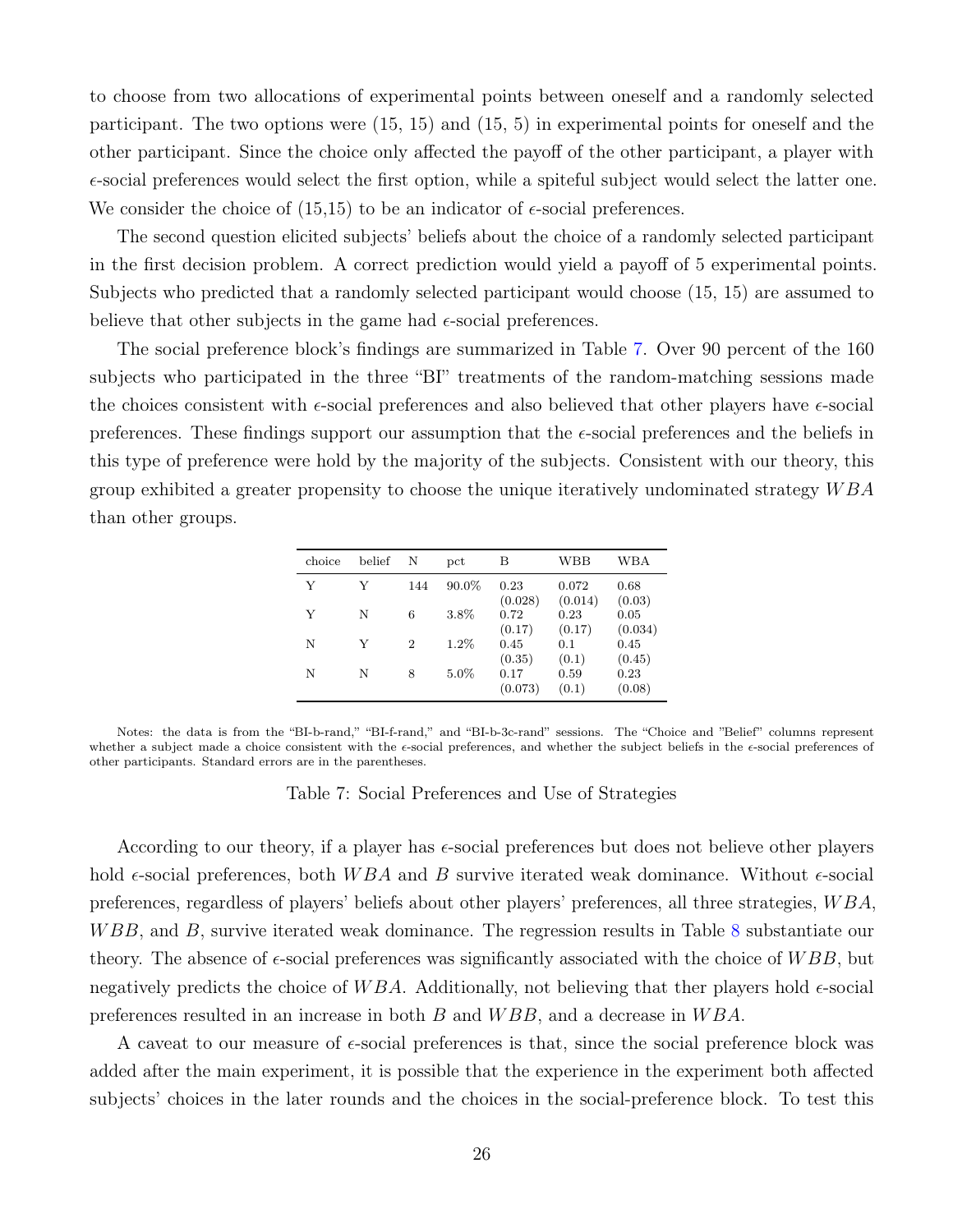<span id="page-27-1"></span>possibility, we looked at whether players' choices in this block depended on their negative experiences in the coordination games. The negative experience is measured by the percentage of rounds in which they received the payoff of 5, which could only happen if the subject decided to cooperate by playing A after the "no-B" message but someone else in the group played B following the "no-B" message. As shown in Table [15](#page-43-2) in the Appendix, this negative experience could not predict their social-preference choices. This suggests that the social-preference measures were derived primarily from the subjects' innate preferences rather than their experience during the experiment.

|                  | (1)               | (2)                         |
|------------------|-------------------|-----------------------------|
| Independent var. | no $\epsilon$ -SP | no belief in $\epsilon$ -SP |
| B predict        | $-0.0310$         | $0.171**$                   |
|                  | (0.0765)          | (0.0809)                    |
| WBB_predict      | $0.437***$        | $0.366***$                  |
|                  | (0.1126)          | (0.0696)                    |
| WBA predict      | $-0.406***$       | $-0.537***$                 |
|                  | (0.1023)          | (0.0744)                    |
| Pseudo $R^2$     | 0.0441            | 0.0700                      |
| N                | 1581              | 1581                        |

Notes: Standard errors clustered at the matching cohort level are in parentheses; \*  $p < 0.10$ , \*\*  $p < 0.05$ , \*\*\*  $p < 0.01$ .

Multinomial logit regressions. Each observation is an individual subject in a round from the "BI" treatments with random-matching (excluding the observations in which dominated strategies were chosen). Dependent variable is the adopted strategy. Independent variables are the measured social preferences and the belief in social preferences.  $\epsilon$ -SP stands for the  $\epsilon$ -social preferences. Control variables are the dummies for the three "BI" treatments. Marginal effects are reported.

Table 8: Social Preferences and Individual Choices

#### <span id="page-27-0"></span>4.4 Alternative Irreversibility Structures

Our theory relies on the specific irreversibility structure, under which the efficient choice  $A$  is the only reversible choice at an earlier date. However, other reversibility structures may also improve efficient coordination, thanks to mechanisms different from signaling intention by waiting. For example, experimental evidence has shown that when both choices are reversible, multi-sided costless pre-play communication in common-interest coordination games [\(Blume and Ortmann,](#page-31-3) [2007;](#page-31-3) [Charness,](#page-32-8) [2000;](#page-32-8) [Cooper et al.,](#page-32-12) [1992](#page-32-12)a) can help to facilitate efficient coordination. We examine experimentally the effect of alternative irreversibliliy structures, and compare these with the mechanism of our delay option with the irreversible B choice.

Result 5 (Alternative Irreversibility) Both "NI-f" and "AI-f" improved the efficient coordination to some extent. However, that improvement was lower than under "BI-f" and relied on a different mechanism.

"NI-f" Treatment We find evidence that "BI-f" is more effective at facilitating efficient coordination than "NI-f." First of all, according to the estimation results (Column 6 of Table [9\)](#page-28-0),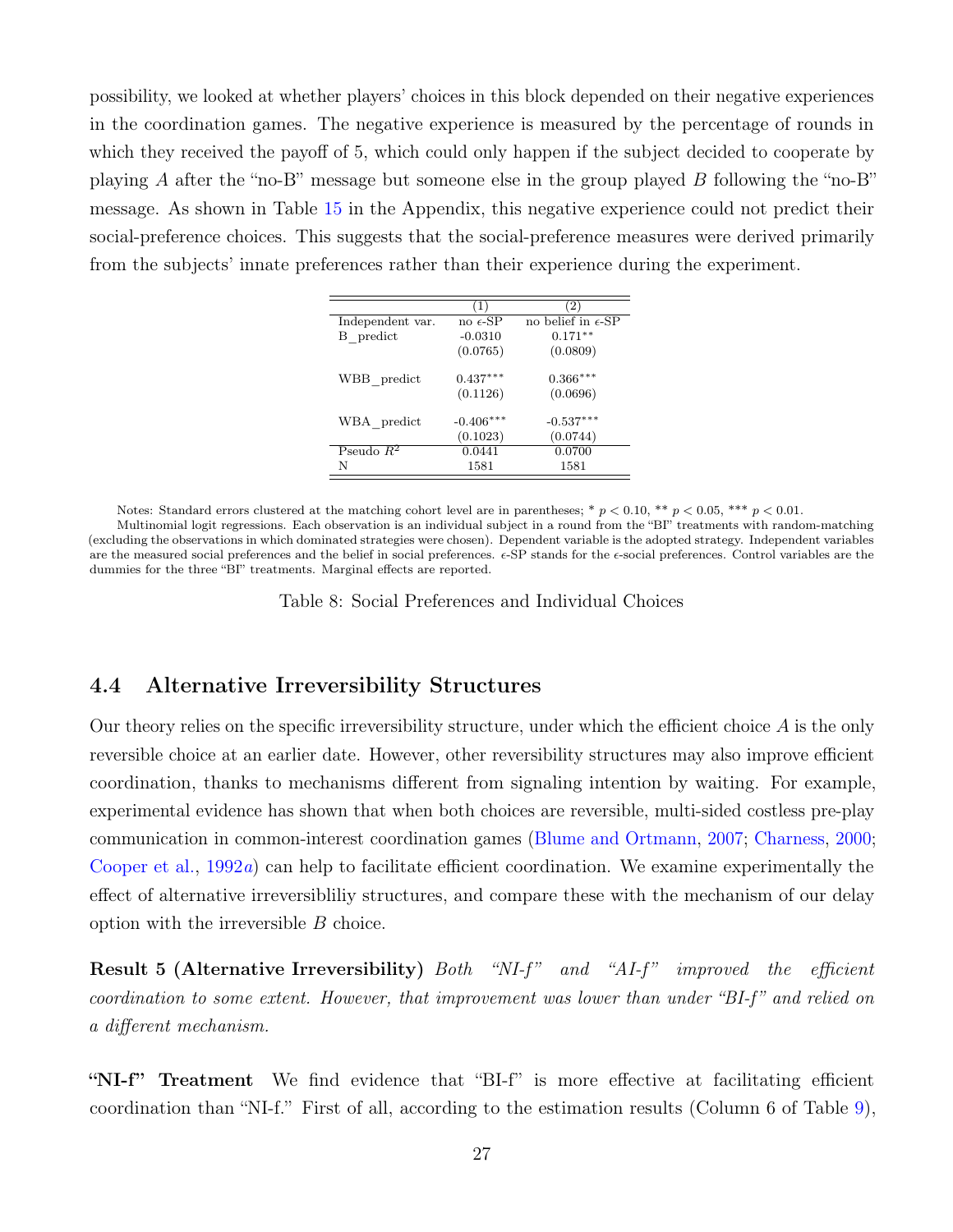similar to "BI-f," "NI-f" increased efficiency rates in comparison to "St-f;" but, different from "BI-f," the difference was not statistically significant. Moreover, comparing "NI-f" with "BI-f", the efficiency rates in "NI-f" were lower than those in "BI-f," although the differences were not statistically significant (Column 2 of Table [9\)](#page-28-0). Moreover, the frequencies of the realized A choices, the group average payoffs, and the coordination rates were found to be significantly lower in "NI-f" than in "BI-f."

<span id="page-28-0"></span>

|                  |             |             | $reference = BI-f$ |             |             |           | $reference = St-f$ |            |
|------------------|-------------|-------------|--------------------|-------------|-------------|-----------|--------------------|------------|
|                  | (1)         | (2)         | (3)                | (4)         | (5)         | (6)       | (7)                | (8)        |
|                  | A rate      | effi rate   | payoff             | coor rate   | A rate      | effi rate | payoff             | coor rate  |
| $St-f$           | $-0.279***$ | $-0.431***$ | $-6.450***$        | $-0.161***$ |             |           |                    |            |
|                  | (0.0449)    | (0.1539)    | (1.1605)           | (0.0368)    |             |           |                    |            |
| $NI-f$           | $-0.135***$ | $-0.189$    | $-2.274*$          | $-0.0722**$ | $0.146***$  | 0.242     | $4.177***$         | $0.0884**$ |
|                  | (0.0465)    | (0.1682)    | (1.1598)           | (0.0297)    | (0.0209)    | (0.1604)  | (0.8421)           | (0.0394)   |
| $AI-f$           | $-0.199***$ | $-0.333**$  | $-6.051***$        | $-0.189***$ | $0.0812***$ | 0.0980    | 0.399              | $-0.0283$  |
|                  | (0.0530)    | (0.1605)    | (1.7731)           | (0.0583)    | (0.0307)    | (0.1522)  | (1.5877)           | (0.0639)   |
| Constant         |             |             | $48.66***$         |             |             |           | $42.21***$         |            |
|                  |             |             | (0.9969)           |             |             |           | (0.5962)           |            |
| $R^2$            |             |             | 0.0653             |             |             |           | 0.0336             |            |
| Pseudo $R^2$     | 0.0772      | 0.0899      |                    | 0.0360      | 0.0310      | 0.0425    |                    | 0.0130     |
| $\boldsymbol{N}$ | 705         | 705         | 705                | 705         | 525         | 525       | 525                | 525        |

Notes: Standard errors clustered at the group level are in parentheses; \*  $p < 0.10$ , \*\*  $p < 0.05$ , \*\*\*  $p < 0.01$ .

Reference category is "BI-f" (1-4) or "St-f" (5-8). Each observation is a group-average level in a round. Dependent variables (and the regression models used) are  $(1 \& 5)$  percentages of A as final choices (tobit),  $(2 \& 6)$  efficient outcome dummy (probit),  $(3 \& 7)$  group average payoff (OLS), and (4 & 8) the dummy for coordination on either action (probit). Marginal effects are reported for tobit and probit regressions.

Table 9: Group-Level Regressions (Fixed-Matching)

Next, we make a detailed comparison between the two mechanisms, signaling intention by waiting and expressing intention via costless pre-play communication, which is also found to improve coordination efficiency to some extent. Based on our theory, the choice of "Wait" signals the intention to play A at  $t = 1$  (if all others choose to wait). From this perspective, the "Wait" choice in "BI-f" (or "BI-b") is comparable to the non-binding  $A$  choice in the "NI-f" treatment.

To distinguish these two mechanisms, we first compare the proportion of A choices (among subjects who chose to wait at  $t = 0$ ) following the "no-B" message in "BI-f" with that of subjects who chose A at  $t = 0$  after the "all-A" message (i.e. everyone else in the group chose A in the first period) in "NI-f." As shown in Column 3 of Table [10,](#page-29-0) these two proportions do not differ significantly.

Recall that the "no-B" message in "BI-f" simply means that no one has taken a binding choice. In fact, all messages in the "NI-f" setting have that meaning since all actions are reversible. However, the "all-A" message in "NI-f," on its face value, says that "all subjects intend to choose A." If the face value of messages can, indeed, affect players' beliefs and their subsequent moves (not in a strategic sense but in a linguistic sense), it is striking that the "no-B" message in "BI-f" can be as effective as the "all-A" message in "NI-f." Indeed, our theory implies that, under the unique iteratedly undominated strategy profile, all subjects would take A following the "no-B" message in "BI-f."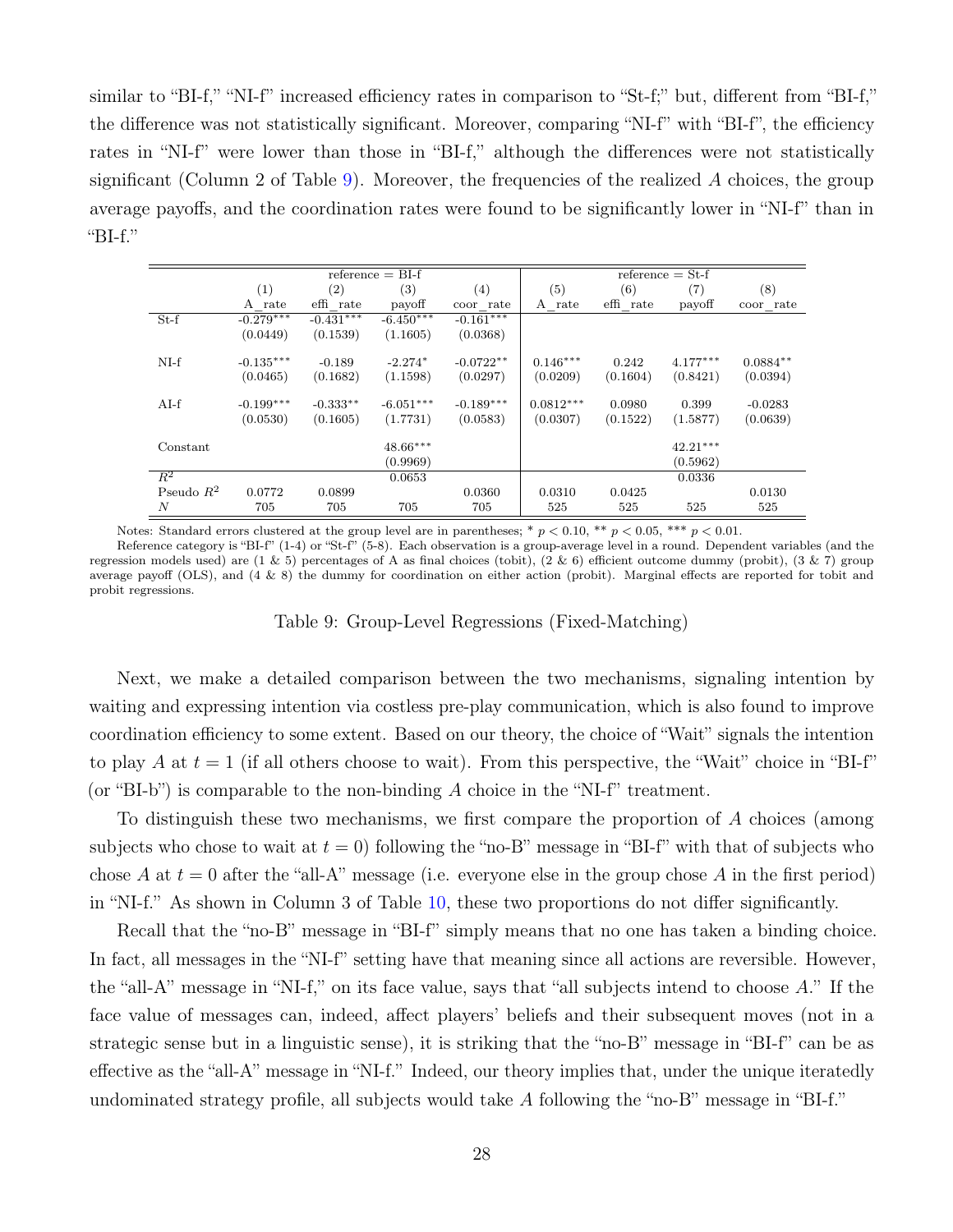<span id="page-29-0"></span>

|              | $\left(1\right)$ | $\left( 2\right)$     | (3)                   |
|--------------|------------------|-----------------------|-----------------------|
|              | $B$ in $t0$      | A after no-B or all-A | A after no-B or all-A |
| $NI-f$       | $0.118*$         | $-0.147*$             |                       |
|              | (0.0713)         | (0.0790)              |                       |
| $NI-f-A$     |                  |                       | 0.00838<br>(0.0595)   |
| $NI-f-B$     |                  |                       | $-0.635***$           |
|              |                  |                       | (0.1019)              |
| Pseudo $R^2$ | 0.0309           | 0.0411                | 0.251                 |
| N            | 1440             | 1351                  | 1351                  |

Notes: Standard errors clustered at the group level are in parentheses; \*  $p < 0.10$ , \*\*  $p < 0.05$ , \*\*\*  $p < 0.01$ .

Probit regressions. Reference category is "BI-f." Each observation is an individual subject in a round. Dependent variables are choice of B in t0 (dummy) and choice of A after the no-B message (dummy). Other control variables include Rounds 1-5 (dummy), Rounds 6-10 (dummy), and Rounds 11-15 (dummy). Marginal effects are reported.

Table 10: Individual-Level Regression (Fixed-Matching)

In addition, among the subjects who chose  $B$  in "NI-f", the proportion of  $A$  choices following the "no-B" message was significantly lower than those who chose to wait at "BI-b" (Column 3 of Table [10\)](#page-29-0). Therefore, combining both reversible choices, the "all-A" message in "NI-f" was no longer as effective as in "BI-f" (Column 2 of Table [10\)](#page-29-0). Additionally, as can be seen from Column 1 of Table [10,](#page-29-0) for the  $t = 0$  choices, the frequency of the irreversible B choices in "NI-f" was much higher than that of the reversible  $B$  choices in "BI-f," showing that the irreversiblity structure made a difference. The "no-B" message was generated more frequently in "BI-f," as compared with the "all-A" message in "NI-f," thereby inducing a higher frequency of A as final choices and a higher rate of efficient coordination in "BI-b."

"AI-f" Treatment When A is the only binding choice at  $t = 0$  as discussed in Section [2.2,](#page-10-0) neither subgame-perfect Nash equilibrium nor iterated weak dominance can provide a clear prediction about efficient coordination for any multiple-player group ( $N \geq 3$ ). Although choosing A early may serve as a signal to induce the players who have waited to follow, it is, indeed, a risky choice because all the subjects who waited still faced a coordination problem at  $t = 1$ . The experimental evidence shows that the "AI-f" protocol raised the frequency of A as final choices, but overall, it did not significantly promote efficient coordination or improved the average payoffs and coordination rates, compared with the static benchmark (Table [9\)](#page-28-0).

Overall, the results provide some evidence that our delay mechanism is more effective than the alternative ones, and that the delay structures do make a difference in promoting efficient coordination.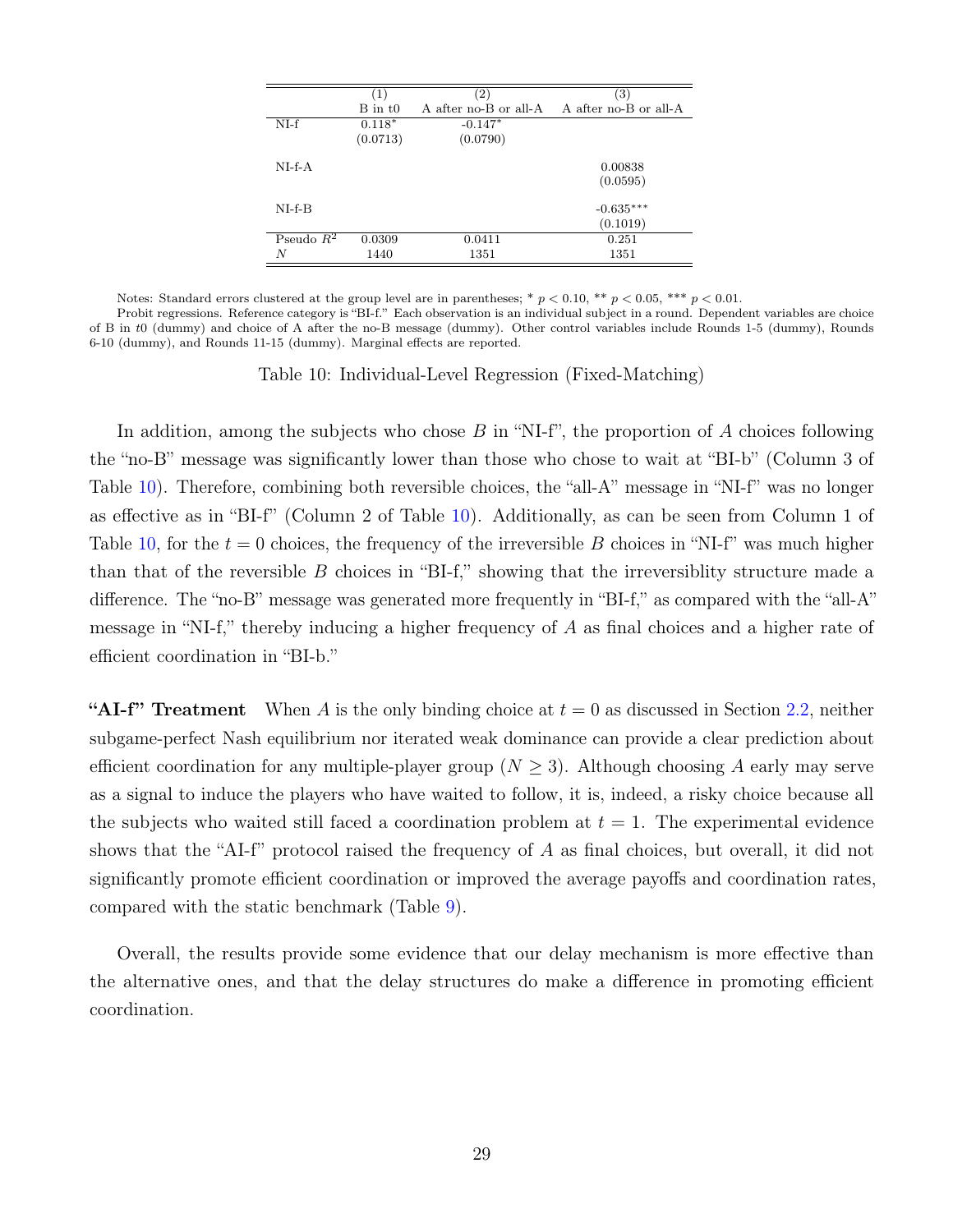# <span id="page-30-0"></span>5 Conclusion

This paper highlights a distinctive function of a delay option in strategic interactions that can be modeled as coordination games. The option enables forward-induction reasoning to operate, and, in this way, each player, by delaying their choice, can signal their intention to take the risky and efficient action. We show that this mechanism of signaling intentions via delay can work to achieve the efficient outcome. This idea is formalized via iterated weak dominance, when players have  $\epsilon$ -social preferences.

We also provide experimental evidence to support our theoretical analysis regarding use of the strategy that survives iterated weak dominance and the resulting coordination outcome. The results are robust to the presentation of first-period outcomes and to randomly matched groups. Additionally, iterated weak dominance relies on an assumption that the players hold  $\epsilon$ -social preferences, and it was found in the experiment that subjects'  $\epsilon$ -social preferences and their beliefs that other players hold such preferences were positively related to the choices of the unique surviving iterative undominated strategy.

The unique strategy surviving iterated weak dominance – waiting and then taking the efficient action if and only if none of the other players took the inefficient action earlier – can be interpreted as "no first use (of the inefficient action)." Obviously, if everyone commits to such a strategy that can lead to the efficient outcome, and this way of achieving efficiency becomes possible only if each player is granted the option to delay. We believe that this simple idea should be applicable to more complex coordination settings.[30](#page-30-1) We leave this direction to future work.

<span id="page-30-1"></span><sup>30</sup>For example, [Basak and Zhou](#page-31-12) [\(2021\)](#page-31-12) apply a similar idea to design information disclosure policy in a dynamic regime change game with irreversible attacks in an incomplete-information environment.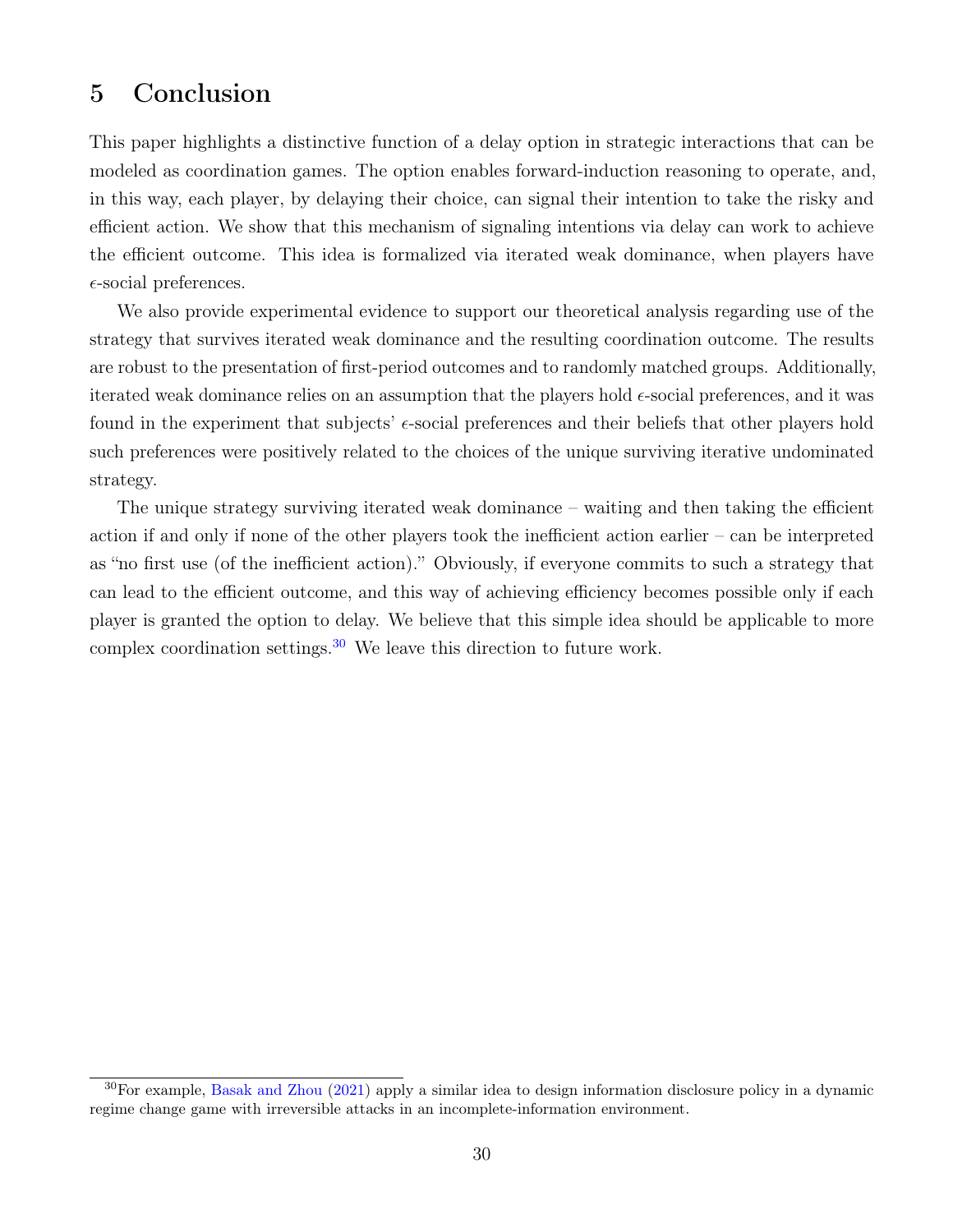### References

- <span id="page-31-7"></span>Aumann, Robert. 1990. "Nash equilibria are not self-enforcing." Economic decision making: Games, econometrics and optimisation, 201–206.
- <span id="page-31-5"></span>Avoyan, Ala, and Joao Ramos. 2019. "A Road to Efficiency Through Communication and Commitment." Available at SSRN 2777644.
- <span id="page-31-8"></span>Baliga, Sandeep, and Stephen Morris. 2002. "Co-ordination, spillovers, and cheap talk." Journal of Economic Theory, 105(2): 450–468.
- <span id="page-31-12"></span>Basak, Deepal, and Zhen Zhou. 2021. "Panics and Early Warnings." Working Paper.
- <span id="page-31-0"></span>Battigalli, Pierpaolo. 1997. "On rationalizability in extensive games." Journal of Economic Theory, 74(1): 40–61.
- <span id="page-31-1"></span>Ben-Porath, Elchanan, and Eddie Dekel. 1992. "Signaling future actions and the potential for sacrifice." *Journal of Economic Theory*, 57(1): 36–51.
- <span id="page-31-3"></span>Blume, Andreas, and Andreas Ortmann. 2007. "The effects of costless pre-play communication: Experimental evidence from games with Pareto-ranked equilibria." Journal of Economic theory, 132(1): 274–290.
- <span id="page-31-6"></span>Blume, Andreas, Peter H Kriss, and Roberto A Weber. 2017. "Pre-play communication with forgone costly messages: experimental evidence on forward induction." *Experimental Economics*,  $20(2): 368 - 395.$
- <span id="page-31-2"></span>Brandenburger, Adam, Amanda Friedenberg, and H Jerome Keisler. 2008. "Admissibility in Games." Econometrica, 76(2): 307–352.
- <span id="page-31-9"></span>Brandts, Jordi, and Charles A Holt. 1995. "Limitations of dominance and forward induction: Experimental evidence." Economics Letters, 49(4): 391–395.
- <span id="page-31-4"></span>Brandts, Jordi, and David J Cooper. 2006a. "A change would do you good.... An experimental study on how to overcome coordination failure in organizations." American Economic Review, 96(3): 669–693.
- <span id="page-31-11"></span>Brandts, Jordi, and David J Cooper. 2006b. "Observability and overcoming coordination failure in organizations: An experimental study." Experimental Economics, 9(4): 407–423.
- <span id="page-31-10"></span>Brandts, Jordi, Antonio Cabrales, and Gary Charness. 2007. "Forward induction and entry deterrence: an experiment." *Economic Theory*, 33(1): 183–209.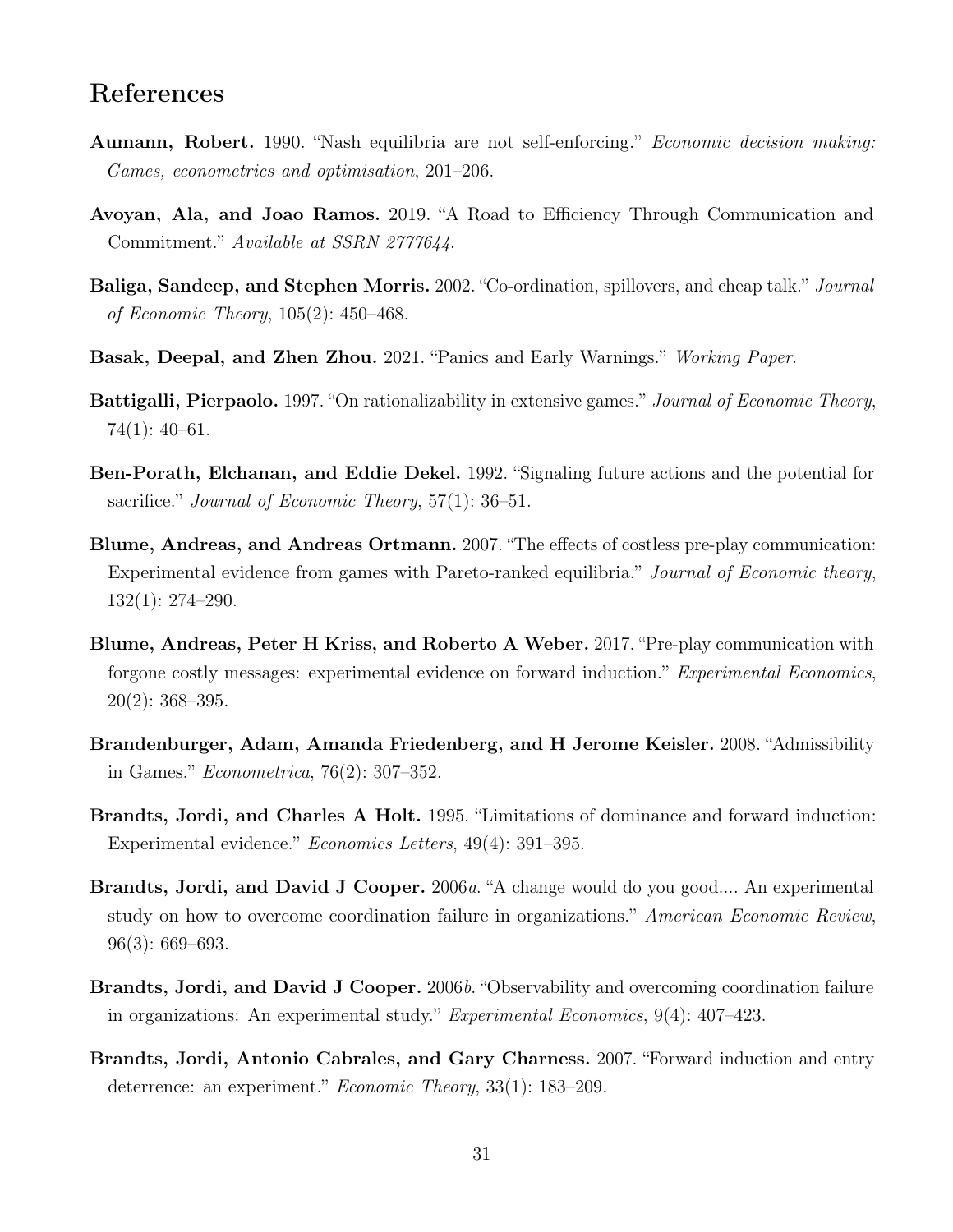- <span id="page-32-1"></span>Bryant, John. 1983. "A simple rational expectations Keynes-type model." The Quarterly Journal of Economics, 98(3): 525–528.
- <span id="page-32-4"></span>Cachon, Gerard P, and Colin F Camerer. 1996. "Loss-avoidance and forward induction in experimental coordination games." The Quarterly Journal of Economics, 111(1): 165–194.
- <span id="page-32-6"></span>Calcagno, Riccardo, Yuichiro Kamada, Stefano Lovo, and Takuo Sugaya. 2014. "Asynchronicity and coordination in common and opposing interest games." Theoretical Economics, 9(2): 409–434.
- <span id="page-32-0"></span>Carlsson, Hans, and Eric van Damme. 1993. "Global Games and Equilibrium Selection." Econometrica, 61(5): 989–1018.
- <span id="page-32-3"></span>Chamley, Christophe, and Douglas Gale. 1994. "Information revelation and strategic delay in a model of investment." Econometrica, 62(5): 1065–1085.
- <span id="page-32-8"></span>Charness, Gary. 2000. "Self-serving cheap talk: A test of Aumann's conjecture." Games and Economic Behavior, 33(2): 177–194.
- <span id="page-32-11"></span>Chen, Daniel L., Martin Schonger, and Chris Wickens. 2016. "oTree—An open-source platform for laboratory, online, and field experiments." Journal of Behavioral and Experimental Finance, , (9): 88–97.
- <span id="page-32-5"></span>Chen, Roy, and Yan Chen. 2011. "The potential of social identity for equilibrium selection." American Economic Review, 101(6): 2562–89.
- <span id="page-32-12"></span>Cooper, Russell, Douglas V De Jong, Robert Forsythe, and Thomas W Ross. 1992a. "Communication in Coordination Games." Quarterly Journal of Economics, 107: 739–771.
- <span id="page-32-7"></span>Cooper, Russell, Douglas V De Jong, Robert Forsythe, and Thomas W Ross. 1992b. "Forward induction in coordination games." *Economics Letters*,  $40(2)$ : 167–172.
- <span id="page-32-10"></span>Cooper, Russell, Douglas V DeJong, Robert Forsythe, and Thomas W Ross. 1993. "Forward induction in the battle-of-the-sexes games." The American Economic Review, 1303–1316.
- <span id="page-32-2"></span>Corsetti, Giancarlo, Bernardo Guimaraes, and Nouriel Roubini. 2006. "International lending of last resort and moral hazard: A model of IMF's catalytic finance." *Journal of Monetary* Economics, 53(3): 441–471.
- <span id="page-32-9"></span>Crawford, Vincent, and Bruno Broseta. 1998. "What price coordination? The efficiencyenhancing effect of auctioning the right to play." American Economic Review, 198-225.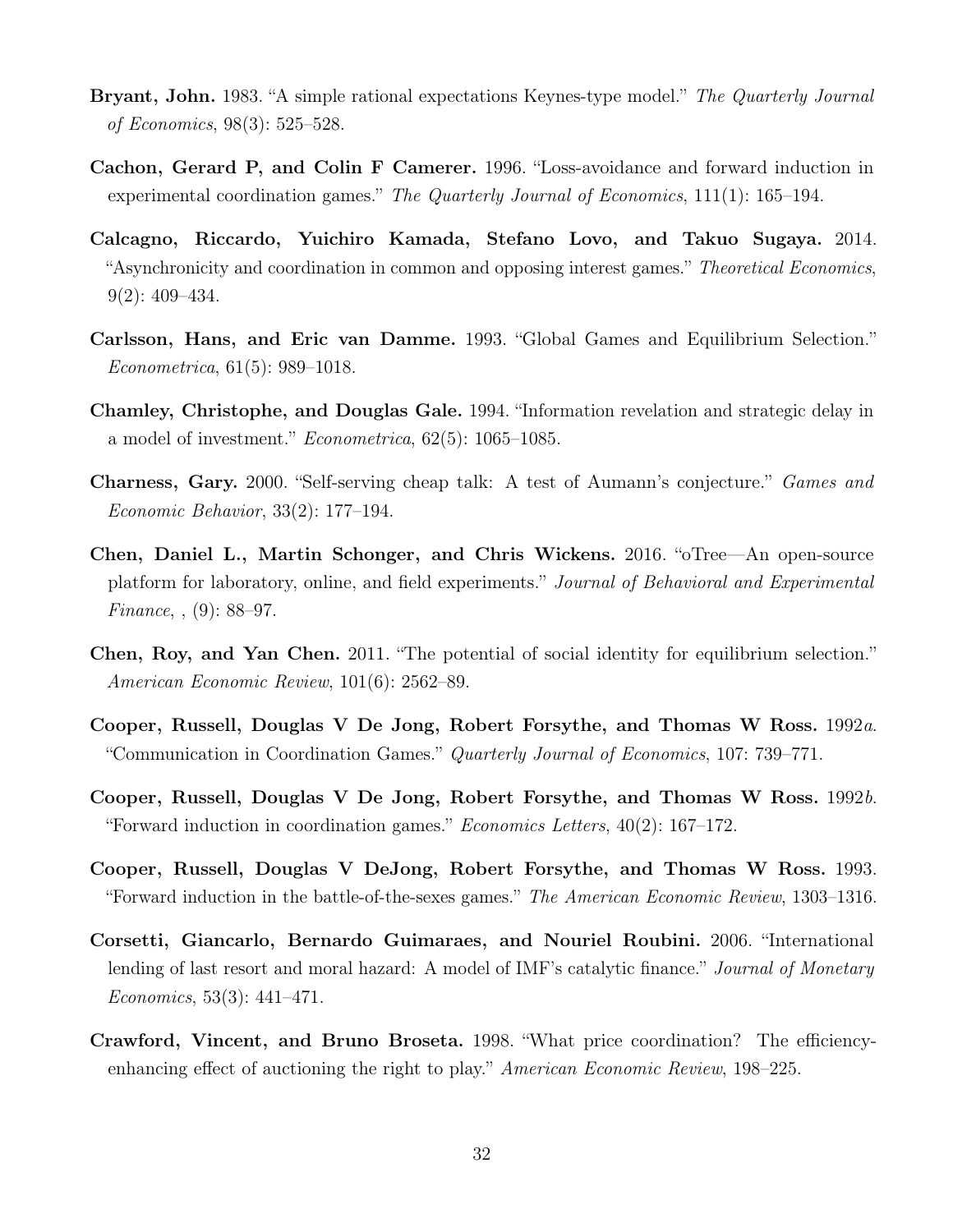- <span id="page-33-9"></span>Devetag, Giovanna, and Andreas Ortmann. 2007. "When and why? A critical survey on coordination failure in the laboratory." Experimental economics, 10(3): 331–344.
- <span id="page-33-3"></span>Diamond, Peter A. 1982. "Aggregate demand management in search equilibrium." Journal of political Economy, 90(5): 881–894.
- <span id="page-33-10"></span>Farrell, Joseph. 1988. "Communication, coordination and Nash equilibrium." Economic Letters, , (27): 209–214.
- <span id="page-33-1"></span>Farrell, Joseph, and Garth Saloner. 1985. "Standardization, compatibility, and innovation." the RAND Journal of Economics, 70–83.
- <span id="page-33-8"></span>Fehr, Ernst, and Klaus M Schmidt. 2006. "The economics of fairness, reciprocity and altruismexperimental evidence and new theories." Handbook of the economics of giving, altruism and reciprocity, 1: 615–691.
- <span id="page-33-7"></span>Govindan, Srihari, and Robert Wilson. 2009. "On forward induction." *Econometrica*, 77(1): 1– 28.
- <span id="page-33-5"></span>Gul, Faruk, and Russell Lundholm. 1995. "Endogenous timing and the clustering of agents' decisions." Journal of Political Economy, 103(5): 1039–1066.
- <span id="page-33-0"></span>Harsanyi, John C, and Reinhard Selten. 1988. "A general theory of equilibrium selection in games." MIT Press Books, 1.
- <span id="page-33-12"></span>Huck, Steffen, and Wieland Müller. 2005. "Burning money and (pseudo) first-mover advantages: an experimental study on forward induction." Games and Economic Behavior, 51(1): 109–127.
- <span id="page-33-2"></span>Katz, Michael L, and Carl Shapiro. 1986. "Technology adoption in the presence of network externalities." *Journal of political economy*, 94(4): 822–841.
- <span id="page-33-6"></span>Kohlberg, Elon, and Jean-Francois Mertens. 1986. "On the Strategic Stability of Equilibria." Econometrica, 54(5): 1003–1037.
- <span id="page-33-13"></span>Krol, Michal, and Magdalena Ewa Krol. 2020. "On the strategic value of 'shooting yourself in the foot': an experimental study of burning money." International Journal of Game Theory,  $49(1): 23-45.$
- <span id="page-33-11"></span>Lo, Melody. 2020. "Language and coordination games." Economic Theory, 1–44.
- <span id="page-33-4"></span>Mathevet, Laurent, and Jakub Steiner. 2013. "Tractable dynamic global games and applications." Journal of Economic Theory, 148(6): 2583–2619.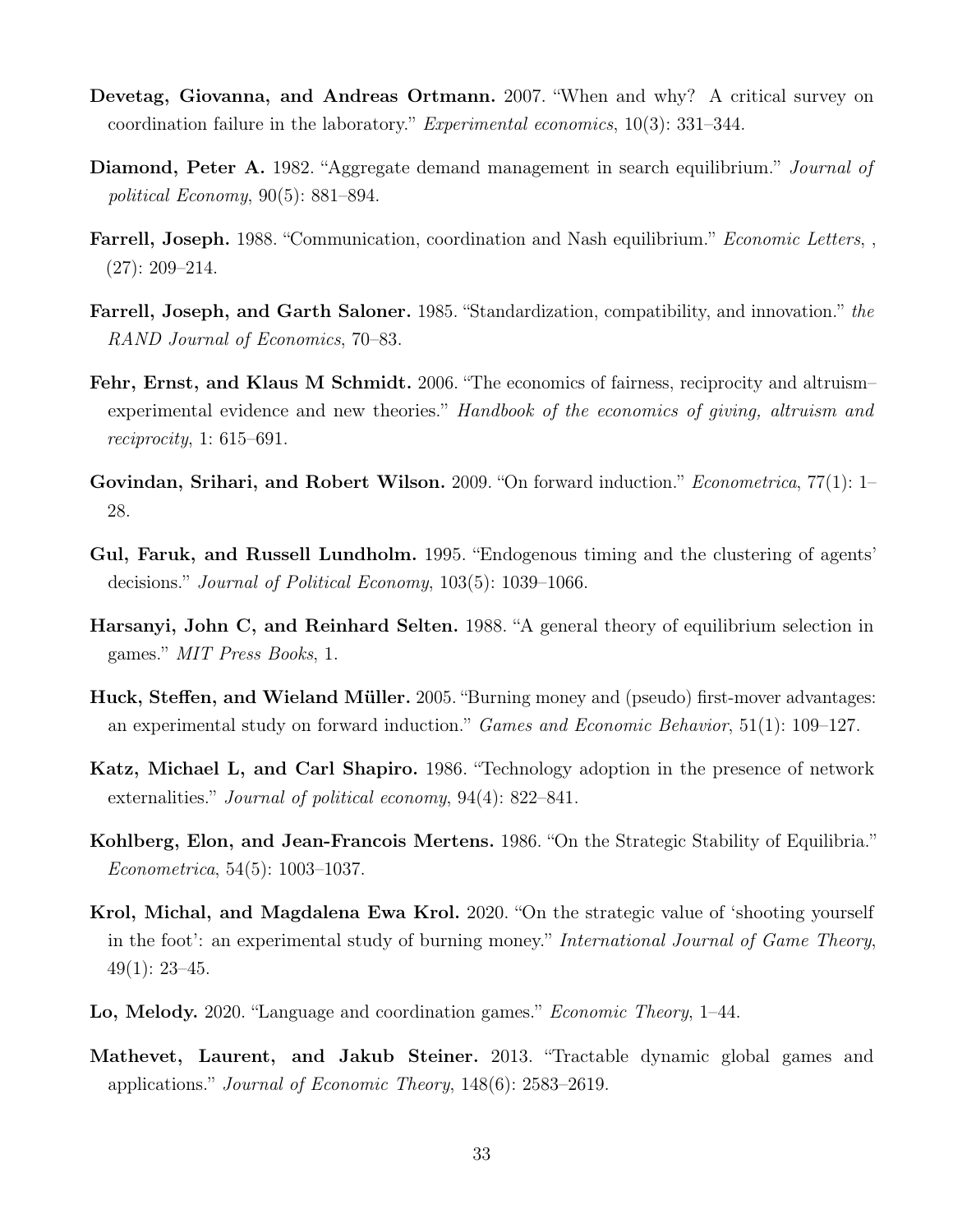- <span id="page-34-1"></span>Morris, Stephen, and Hyun Song Shin. 1998. "Unique equilibrium in a model of self-fulfilling currency attacks." American Economic Review, 587–597.
- <span id="page-34-3"></span>Pearce, David G. 1984. "Rationalizable strategic behavior and the problem of perfection." Econometrica: Journal of the Econometric Society, 1029–1050.
- <span id="page-34-6"></span>Sobel, Joel. 2017. "A note on pre-play communication." Games and Economic Behavior, 102: 477– 486.
- <span id="page-34-2"></span>**Van Damme, Eric.** 1989. "Stable equilibria and forward induction." *journal of Economic Theory*, 48(2): 476–496.
- <span id="page-34-0"></span>Van Huyck, John B, Raymond C Battalio, and Richard O Beil. 1990. "Tacit coordination games, strategic uncertainty, and coordination failure." The American Economic Review, 80(1): 234– 248.
- <span id="page-34-4"></span>Van Huyck, John B, Raymond C Battalio, and Richard O Beil. 1993. "Asset markets as an equilibrium selection mechanism: Coordination failure, game form auctions, and tacit communication." Games and Economic Behavior, 5(3): 485–504.
- <span id="page-34-5"></span>Weber, Roberto A. 2006. "Managing growth to achieve efficient coordination in large groups." American Economic Review, 96(1): 114–126.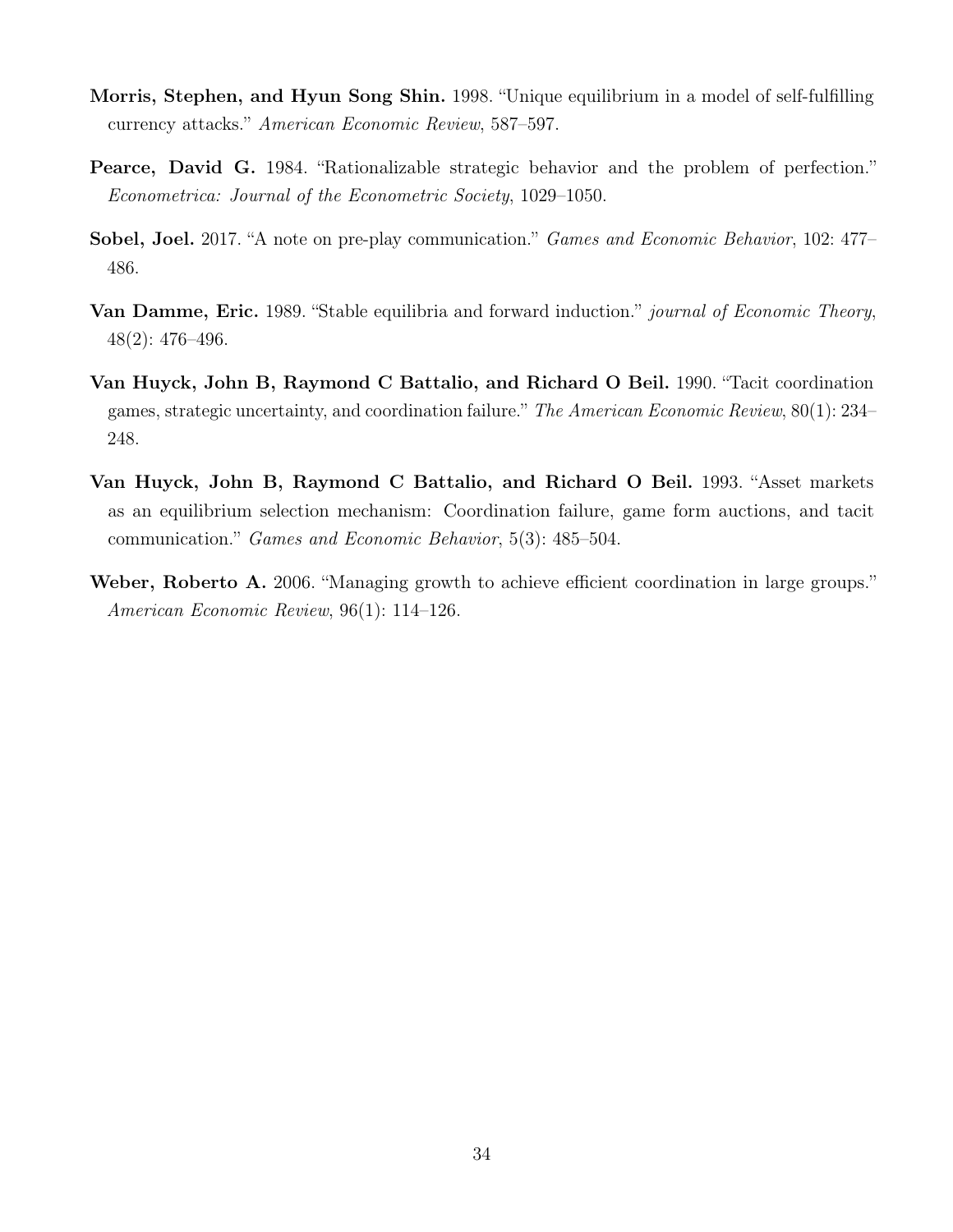# Appendix A Proofs

**Proof of Proposition [1](#page-7-0)** Consider player  $i \in \mathcal{N}$ . When all other players take  $d_j = B$ , their monetary payoffs will be  $\pi_j = b$  (for all  $j \in \mathcal{N} \setminus \{i\}$ ), which is independent of player i's choice. For player i, choosing B yields  $\pi_i = b$ , while choosing A yields  $\pi_i = c$ . Since  $b > c$ ,  $u_i(d_i = B, (d_j = B)_{j \in \mathcal{N} \setminus \{i\}}) > u_i(d_i = A, (d_j = B)_{j \in \mathcal{N} \setminus \{i\}})$ , and, thus,  $\{d_i = B\}_{i=1}^N$  is a Nash equilibrium.

Similarly, when all others are taking  $d_j = A$ , choosing  $d_i = A$  yields the same monetary payoff a for player i and all other players, while choosing  $d_i = B$  yields  $\pi_i = b$  for player i and  $\pi_j = c$ for all  $j \in \mathcal{N} \setminus \{i\}$ . Hence,  $u_i(d_i = A, (d_j = A)_{j \in \mathcal{N} \setminus \{i\}}) > u_i(d_i = B, (e_j = A)_{j \in \mathcal{N} \setminus \{i\}})$ , and, thus,  ${d_i = A}_{i=1}^N$  is a Nash equilibrium.  $\square$ 

**Proof of Proposition [2](#page-8-0)** First, consider the case in which all other players take  $s_i = B$ . In this case,  $m = 1$ , and,  $\pi_j = b$  for all  $j \in \mathcal{N} \setminus \{i\}$  independent of  $s_i$ . For player i, the private payoff from choosing  $s_i = B$  is b, while deviating to other strategies never strictly increases this private payoff but possibly strictly decreases it to c (for example, deviating to  $WAB$ ). Hence,  $(s_i = B)_{i=1}^N$ is a Nash equilibrium.

Next, consider the case in which all other players choose  $WAA$ . In this case,  $WAA$  is a best response because (1) choosing WAA yields  $\pi_i = a$  and  $\pi_j = a$  for all  $j \in \mathcal{N} \setminus \{i\}$ ; (2) deviating to B yields  $\pi_i = b < a$  (and  $\pi_j = c < a$ ); (3) deviating to WBB or WAB yields  $\pi_i = b < a$ (and  $\pi_j = c < a$ ); and (4) deviating to WBA yields the same  $\pi_i$  and  $\pi_j$  as choosing WAA. Hence,  $(s_i = WAA)_{i=1}^N$  is a Nash equilibrium. Following similar arguments, we can show that  $(s_i = WBA)_{i=1}^N$ is a Nash equilibrium.

Let us further consider the case in which all other players choose  $WAB$ . Given that,  $WAB$  is a best response because (1) choosing WAB yields  $\pi_i = b$  and  $\pi_j = b$  for all  $j \in \mathcal{N} \setminus \{i\};$  (2) deviating to B yields  $\pi_i = b$  and  $\pi_j = c < b$ ; (3) deviating to WAA or WBA yields  $\pi_i = c < b$  (and  $\pi_j = b$ ); and (4) deviating to WBB yields the same  $\pi_i$  and  $\pi_j$  as choosing WAB. Hence,  $(s_i = WAB)_{i=1}^N$ is a Nash equilibrium. Following similar arguments, we can show that  $(s_i = WBB)_{i=1}^N$  is a Nash equilibrium.

Lastly, choosing A on the information set  $m = 1$  is not subgame-perfect. That is because, in the subgame starting at  $t = 1$  following  $m = 1 - i.e.,$  after someone has already taken B at  $t = 0$ deviating from A to B increases one's payoff from c to b (without changing others' payoffs).  $\Box$ 

#### Proof of Theorem [1](#page-8-1)

First round of elimination Consider any player i and any strategy profile  $s_{-i} = (s_j)_{j \in \mathcal{N} \setminus \{i\}}$ . We want to show that  $WAB$  (WAA) is weakly dominated by  $WBB$  (WBA). Consider two mutually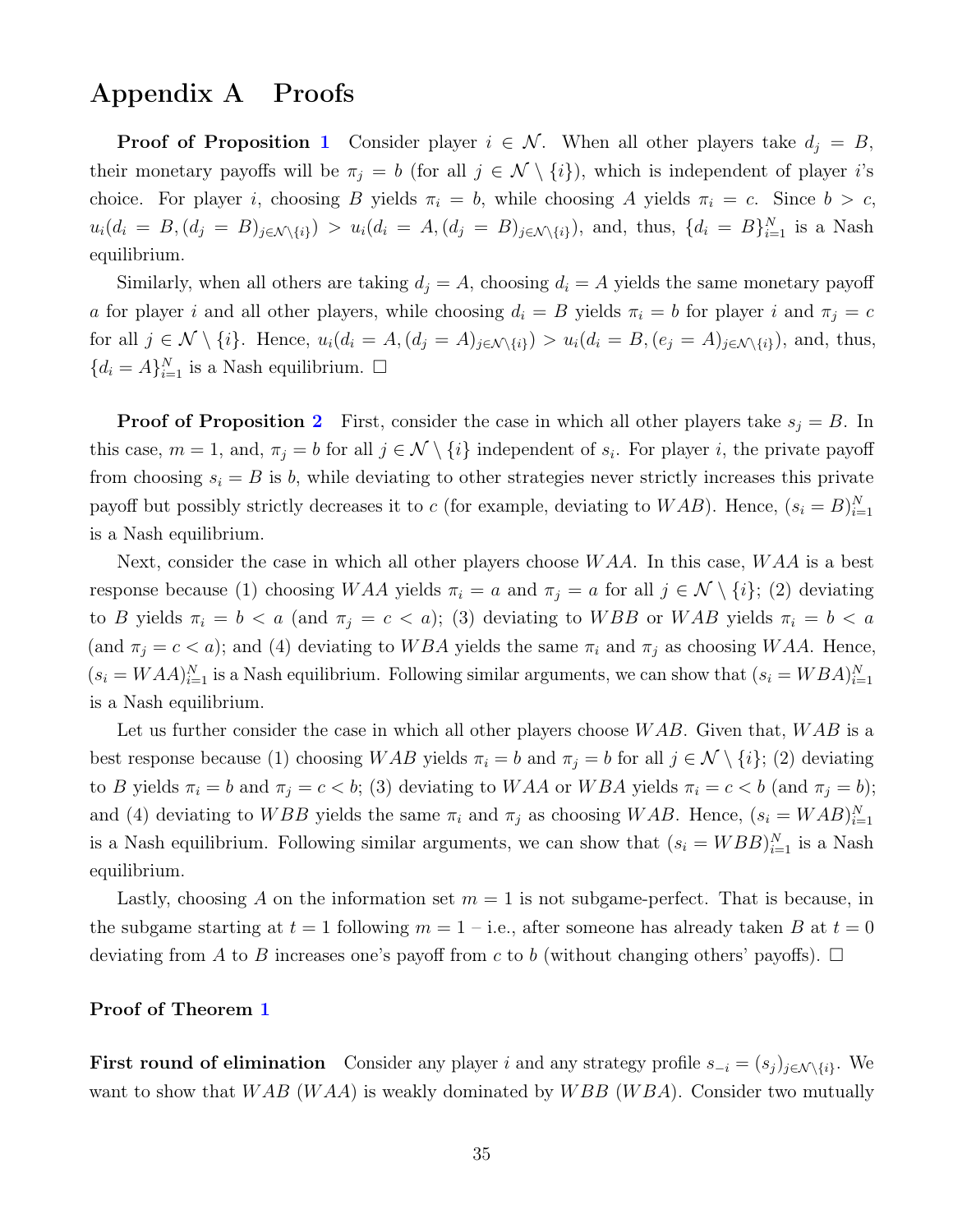exclusive and collectively exhaustive cases. In the first case, the other players adopt the strategy profile  $s_{-i} = (s_j)_{j \in \mathcal{N} \setminus \{i\}}$ , which satisfies  $|\{j \in \mathcal{N} \setminus \{i\}|s_j = B\}| \geq 1$ ; that is, some other players choose B at  $t = 0$  (or  $m = 1$ , regardless of  $s_i$ ). Given  $s_{-i}$ ,  $\pi_i(s_i = WBB, s_{-i}) = b > \pi_i(s_i = WAB, s_{-i}) = c$ , whereas  $\pi_j (s_i = WBB, s_{-i}) = \pi_j (s_i = WAB, s_{-i})$  for any  $s_j$  and any  $j \in \mathcal{N} \setminus \{i\}$ . In the other case,  $s_{-i} = (s_j)_{j \in \mathcal{N} \setminus \{i\}}$  satisfies  $|\{j \in \mathcal{N} \setminus \{i\}|s_j = B\}| = 0$ , meaning that  $m = 0$ , regardless of  $s_i$ . Given this  $s_{-i}$ ,  $\pi_i(s_i = WBB, s_{-i}) = \pi_i(s_i = WAB, s_{-i}) = b$  and  $\pi_j(s_i = WBB, s_{-i}) = \pi_j(s_i = WAB, s_{-i})$ for any  $s_i$  and any  $j \in \mathcal{N} \setminus \{i\}$ . Hence, based on the utility function  $u_i$  defined in [\(1\)](#page-6-2), WAB is weakly dominated by  $WBB$ . The same argument can be applied to show that  $WAA$  is weakly dominated by  $WBA$ .

To see why  $WBA$ ,  $WBB$ , and B cannot be eliminated in this round, consider any mixed strategy that might dominate any of these three strategies. If such a mixed strategy exists, and if it assigns positive probabilities to  $WAA$  or  $WAB$  (or both), then we can reassign those probabilities to  $WBA$ or  $WBB$  (or both), respectively, to generate another strategy that still satisfies the weak dominance relationship (since  $WAA$  and  $WAB$  are weakly dominated by  $WBA$  and  $WBB$ , respectively). So, we need only consider the mixtures of  $WBA$ ,  $WBB$ , and B.

First, note that any mixed strategy consisting of B and WBB cannot dominate WBA because WBA is the best response to  $s_{-i} = (s_i = WBA)_{i \in \mathcal{N} \setminus \{i\}}$ .

Now, suppose that B can be weakly dominated by  $s^0 = p_0 \cdot WBB \oplus (1 - p_0) \cdot WBA$  for some  $p_0 \in [0, 1]$ . Consider the case in which the other players' strategy profile is  $s_{-i} = (s_j = WBB)_{j \in \mathcal{N} \setminus \{i\}}$ . Then,  $\pi_i(s_i = B, s_{-i}) = b$ ,  $\pi_i(s_i = s^0, s_{-i}) = p_0 b + (1 - p_0)c$ , while  $\pi_j(s_i = B, s_{-i}) = \pi_j(s_i = s^0, s_{-i})$ b. So, weak dominance requires  $p_0 = 1$ , which means that B can be dominated only by the pure strategy WBB. Next, fix  $p_0 = 1$  in  $s^0$  and consider the other case in which  $s'_{-i} = (s_j = WBA)_{j \in \mathcal{N} \setminus \{i\}}$ . Then,  $\pi_i(s_i = B, s'_{-i}) = \pi_i(s_i = s^0, s'_{-i}) = b$ , while  $\pi_j(s_i = B, s'_{-i}) = b > \pi_j(s_i = s^0, s'_{-i}) = c$ , which means that B is preferred to WBB in this case. Therefore, no such  $p_0 \in [0, 1]$  exists, and B cannot be weakly dominated by any mixed strategy.

To see that WBB cannot be weakly dominated either, suppose that a mixed strategy  $s^1 =$  $p_1 \cdot B \oplus (1 - p_1) \cdot WBA$  for some  $p_1 \in [0, 1]$  weakly dominates WBB. Consider the case in which the other players' strategy profile is  $s_{-i} = (s_j = WBB)_{j \in \mathcal{N} \setminus \{i\}}$ . Then,  $\pi_i(s_i = WBB, s_{-i}) = b$ ,  $\pi_i(s_i = s^1, s_{-i}) = p_1 b + (1 - p_1)c$ , while  $\pi_j(s_i = WBB, s_{-i}) = \pi_j(s_i = s^1, s_{-i}) = b$ . So, weak dominance requires  $p_1 = 1$ , which means that WBB could only be dominated by the pure strategy B. Next, consider the other case, in which  $s'_{-i} = (s_j = WAB)_{j \in \mathcal{N} \setminus \{i\}}$ . Then,  $\pi_i(s_i = WBB, s'_{-i})$  $\pi_i(s_i = B, s'_{-i}) = b$ , while  $\pi_j(s_i = WBB, s'_{-i}) = b > \pi_j(s_i = B, s'_{-i}) = c$ , which means that  $WBB$ is preferred to B in this case. Therefore, no such  $p_1 \in [0, 1]$  exists, and WBB cannot be weakly dominated by any mixed strategy.

Second round of elimination The remaining strategies are B, WBB and WBA. For player *i*, given any  $s_{-i}$ ,  $\pi_i(s_i = WBB, s_{-i}) = \pi_i(s_i = B, s_{-i}) = b$ . If  $n(s_{-i}) \geq 1$ , then  $m = 1$  regardless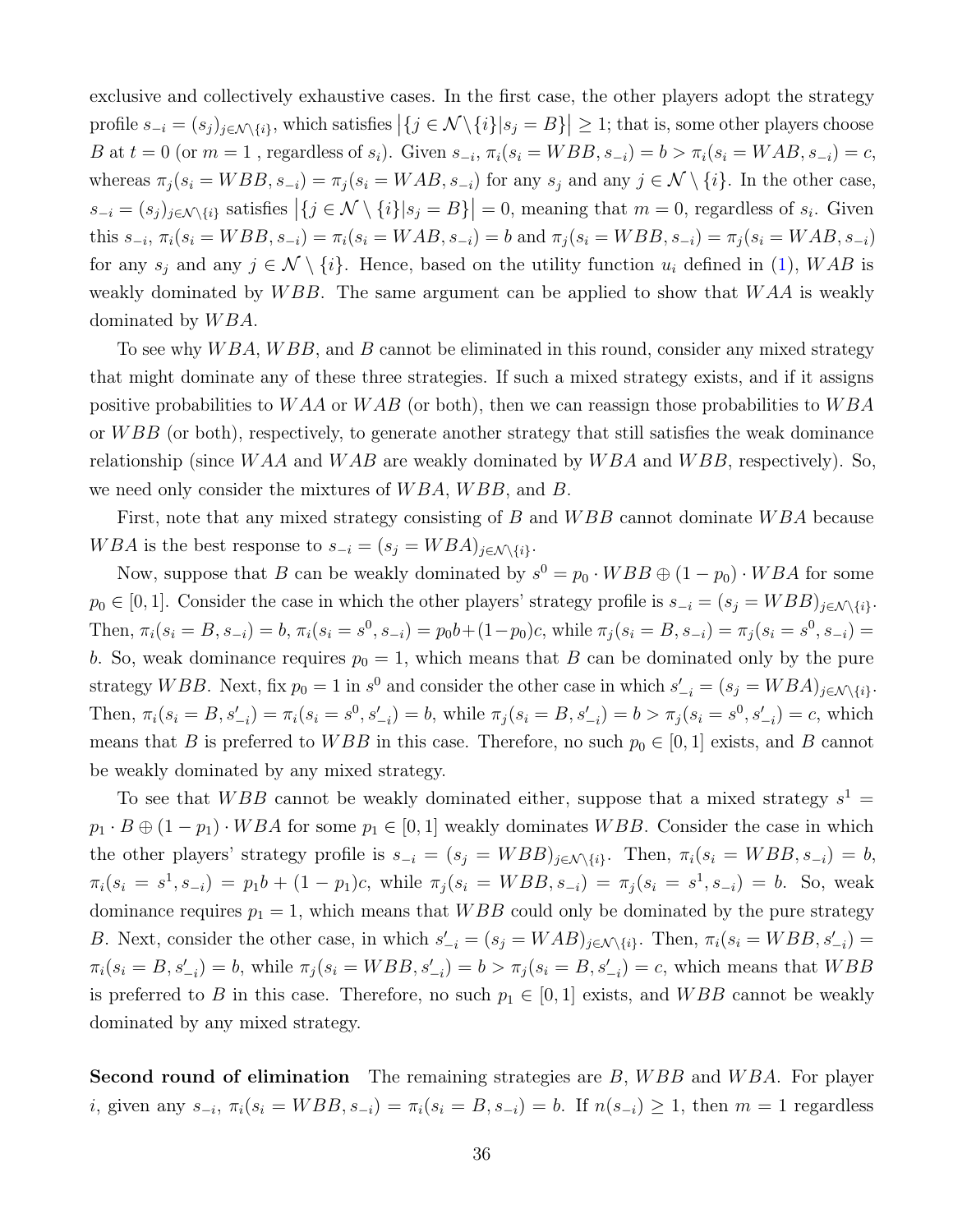of  $s_i$ , and, therefore,  $\pi_j(s_i = B, s_{-i}) = \pi_j(s_i = WBB, s_{-i})$  for all  $j \in \mathcal{N} \setminus \{i\}$ . This means that player i is indifferent between B and WBB. The indifference also holds when  $s_j = WBB$  for all j. However, if, among other players, no one chooses B and some players choose  $WBA - i.e., n(s_{-i}) = 0$ and  $|\{j \in \mathcal{N} \setminus \{i\}|s_j = WBA\}| \geq 1$  – then  $\pi_{j'}(s_i = B, s_{-i}) = b > \pi_{j'}(s_i = WBB, s_{-i}) = c$ for all  $j' \in \{j \in \mathcal{N} \setminus \{i\}|s_j = WBA\}$ , and  $\pi_j(s_i = B, s_{-i}) = \pi_j(s_i = WBB, s_{-i}) = b$  for all  $j \in \{j \in \mathcal{N} \setminus \{i\} | s_j = WBB \}$ . Hence, under the  $\epsilon$ -social preferences assumption,  $WBB$  is weakly dominated by B.

No other strategies can be eliminated in this round. WBA is the unique best response if all others take WBA. When all others choose WBB, compared with strategy WBA, choosing B yields a strictly higher payoff to player i but the same payoffs to other players. Therefore, B cannot be dominated by  $WBA$ . Since we have already shown that B weakly dominates  $WBB$ , B cannot be eliminated in this round.

**Third round of elimination** The remaining strategies are B and WBA. Again, consider two mutually exclusive and collectively exhaustive cases regarding  $s_{-i}$ . First, suppose that  $s_{-i}$  satisfies  $|\{j \in \mathcal{N} \setminus \{i\}|s_j = B\}| \geq 1$ , which means  $m = 1$ , regardless of  $s_i$ . Then, player i is indifferent between B and WBA. Second, suppose that  $s_{-i}$  satisfies that  $|\{j \in \mathcal{N} \setminus \{i\}|s_j = B\}| = 0$ i.e., all other players choose W BA; then,  $\pi_i(s_i = WBA, s_{-i}) = a > \pi_i(s_i = B, s_{-i}) = b$ , and  $\pi_j(s_i = WBA, s_{-i}) = a > \pi_j(s_i = B, s_{-i}) = b$  for all  $j \in \mathcal{N} \setminus \{i\}$ . Hence, B is weakly dominated by  $WBA.$ 

**Proof of Proposition [3](#page-10-2)** As in the proof of Theorem [1,](#page-8-1) in the first round of elimination, we can eliminate any strategies that involve waiting and taking A following any message that indicates  $n(s_{-i}) \geq 1$ ; that is, someone else has already chosen B at  $t = 0$ . Then, the proofs of second-round and third-round elimination follow immediately from that of Theorem [1.](#page-8-1)  $\Box$ 

**Proof of Proposition [4](#page-11-0)** For the  $N = 2$  case, waiting and then taking B after observing that the other player chose A at  $t = 0$  is dominated by waiting and then taking A based on this history. Given that, choosing A at  $t = 0$  weakly dominates waiting and then choosing A after observing that the other player chose A, and choosing  $B$  (or A) after observing that the other player chose to wait. The symmetric subgame-perfect equilibria are (1) A at  $t = 0$  and (2) wait and always choose A. It is worth mentioning that the strategy "waiting and choosing A if the other player chooses  $A$ ; otherwise, choosing B" cannot constitute a symmetric equilibrium, as each player would profit from deviating to choosing A at  $t = 0$ .

In this proof for player sets with  $N \geq 3$ , we consider a simple case with  $N = 3$ , and we find all symmetric strategy profiles that are consistent with iterated weak dominance. The result can easily be generalized to cases with  $N > 3$ .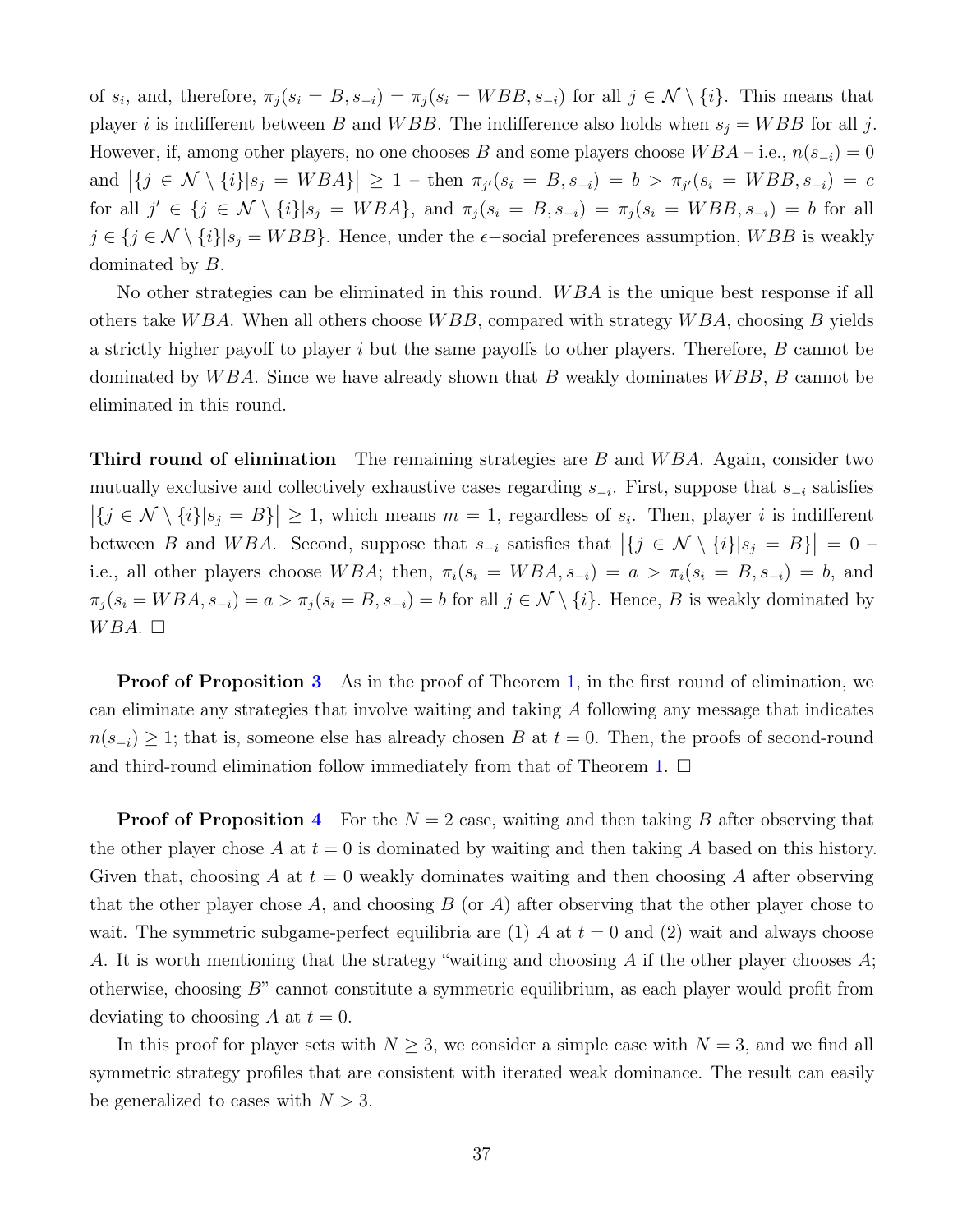In the three-player case, we can write the strategies as  $A, WBBB, WBBA, WBAB, WABB$ WAAB, WABA, WBAA, and WAAA. The strategy of choosing A at  $t = 0$  is denoted by A. For any strategy profile  $s_{-i}$  of the other players, let  $n^A(s_{-i}) := |j \in \mathcal{N} \setminus \{i\}|s_j = A|$  denote the number of the irreversible A choices at  $t = 0$ . Then, we denote any player is strategy associated with waiting at  $t = 0$  as follows. "W" stands for waiting at  $t = 0$ . The first letter after "W" is for the choice of action when no one chose A at  $t = 0$  ( $n<sup>A</sup> = 0$ ), and the second (third) letter is for the choice of action when  $n^A = 1$   $(n^A = 2)$ .

At  $t = 1$ , it is strictly better to choose A after observing  $n^A = 2$ . Therefore, we can eliminate WBBB (by WBBA), WBAB (by WBAA), WAAB (by WAAA), and WABB (by WABA). The remaining strategies are A, WBBA, WABA, WBAA and WAAA.

We will show that none of the other strategies can be eliminated in this round. Consider the case in which the second player chooses W BBA and the third player chooses a mixed strategy  $p \cdot A \oplus (1-p) \cdot WBBA$  with  $p \in (0, \frac{b-c}{a-c})$  $\frac{b-c}{a-c}$ ). As can be seen from the table below,  $WBBA$  and  $WBBB$ are the only two strategies that serve as best responses. They both generate the highest (expected) payoff  $\pi_i$ . Also, they both generate the same payoff to other players (since  $n^A$  obtains a value of 0 or 1, but these two strategies differ only when  $n^A = 2$ .)

| Strategy       | Payoff $\pi_i$ |
|----------------|----------------|
| А              | $pa + (1-p)c$  |
| WBBA (or WBBB) |                |
| WBAA (or WBAB) | $pc + (1-p)b$  |
| WABA (or WABB) | $pb + (1-p)c$  |
| WAAA (or WAAB) |                |

Therefore, *WBBA* can be weakly dominated only by a mixture of *WBBA* and *WBBB*. This is not possible, since WBBA weakly dominates WBBB. Thus, we have shown that WBBA cannot be weakly dominated.

Similarly, WABA and WABB are the only best responses when the second player chooses WABA and the third player chooses  $p \cdot A \oplus (1-p) \cdot WABA$  with  $p \in (0, \frac{a-c}{2a-b})$  $\frac{a-c}{2a-b-c}$ ). Moreover, W BAA and W BAB are the only best responses when the second player chooses the mixed strategy  $p \cdot A \oplus (1-p) \cdot WBBA$  with  $p \in (0,1)$  and the third player chooses WBAA. Lastly, WAAA and WAAB are the only best responses when the second player chooses WAAA and the third player chooses a mixed strategy  $p \cdot A \oplus (1-p) \cdot WABA$  with  $p \in (0,1)$ . Following this logic, we can show that W ABA, W BAA, and W AAA cannot be weakly dominated. In addition, A is the unique best response when all other players choose W BAA.

Therefore, in the first round of elimination, we can remove any strategy that involves choosing B after seeing all other players choose  $A(n^A = N - 1)$  at  $t = 0$ . However, the strategy of not waiting (i.e., A), and strategies that involves waiting and then choosing either B or A after any  $n^A < N - 1$ (i.e.,  $WBBA, WABA, WBAA$  and  $WAAA$ ), cannot be eliminated.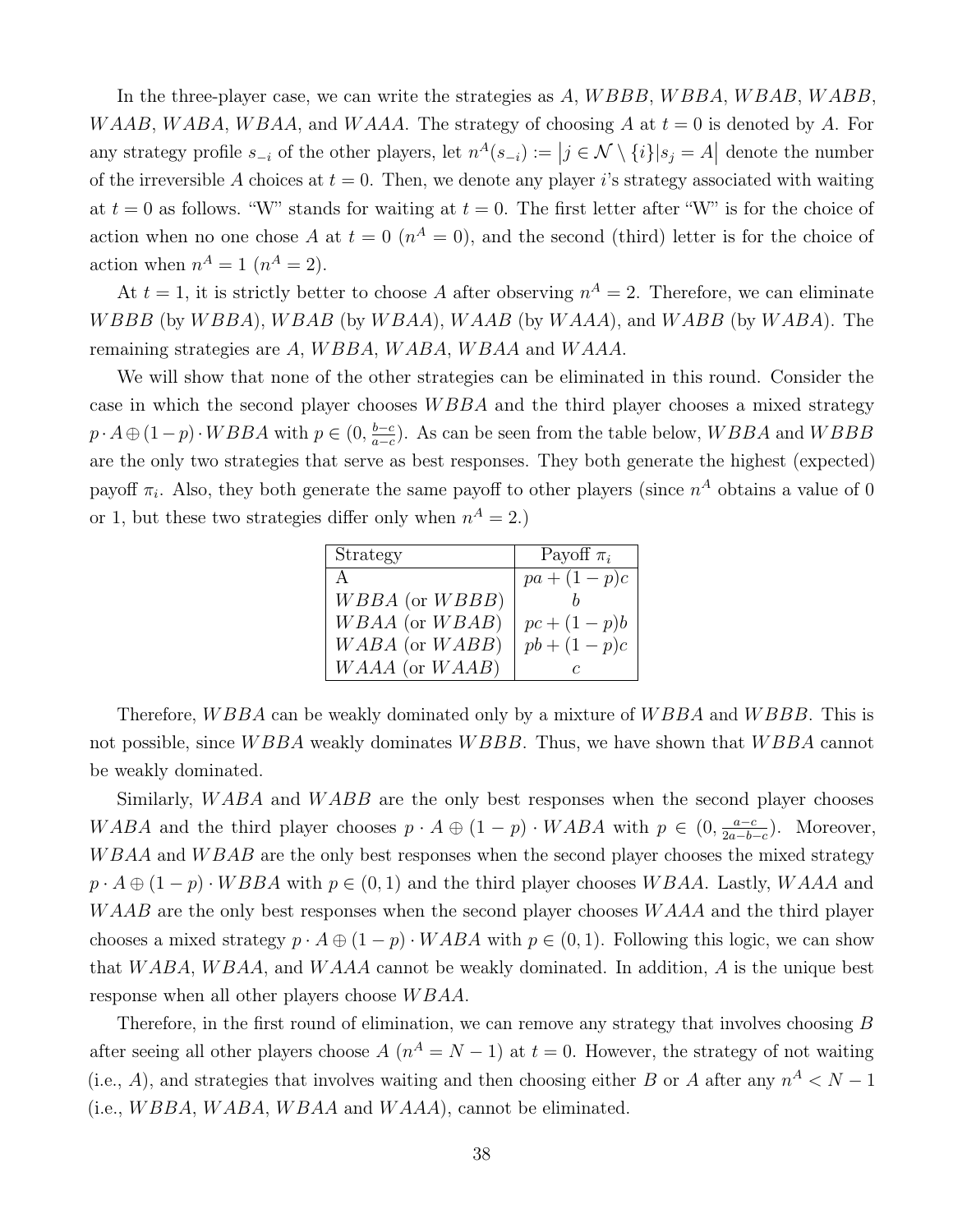After eliminating *WBBB*, *WBAB*, *WABB*, and *WAAB*, by repeating the same arguments for why other strategies cannot be eliminated in the first round, we can show that each strategy that survives the first round of elimination is, in fact, a unique best response to some strategies chosen by the other players. Thus, none of them can be eliminated later.

To summarize, the strategy profiles consistent with iterated weak dominance are: (1) all players choose A at  $t = 0$ ; and (2) all players wait and choose A or B when  $n^A < N - 1$  but choose A when  $n^A = N - 1.$ 

The subgame-perfect equilibria take the following forms. All players choose A at  $t = 0$ . In all other cases, all players choose "wait" at  $t = 0$ , choose A when  $n^A = N - 1$ , and choose A or B if  $n^A = 2, ..., N - 2$ . There are multiple possibilities for  $m^A = 0, 1$ . In one case, all players also choose A following  $n^A = 0, 1$ . In another case, all players choose B following  $n^A = 0, 1$ . In the third case, all players choose A following  $n^A = 0$  and choose B following  $n^A = 1$ .

It is easy to check that any of the strategies A, WAAA, WBBA, and WABA can constitute a subgame-perfect equilibrium. To see why each player choosing the strategy  $W B A A$  is not such an equilibrium, consider the case in which the other two players choose  $WBAA$ . Then, a player would choose A and receive a (monetary) payoff a rather than choose the strategy  $WBAA$  and receive a (monetary) payoff of  $b$ .  $\Box$ 

# <span id="page-39-0"></span>Appendix B Choice Dynamics Analysis

The experiments in this study consisted of the fixed-matching sessions that follow the design in the minimum-effort literature, and of the follow-up sessions with random matching, which, hypothetically, would be less influenced by the learning and exploration motives, as well as other dynamic concerns. Though our theory provides no basis for understanding how various types of dynamic concerns affect subjects' choices and group coordination over time, in this section, we analyze empirically how the coordination outcome in previous rounds, in particular the most recent round, affected subjects' choices, controlling for their initial choices.

We first categorize subjects, based on their choices of undominated strategies  $B, WBA$ , and WBB in the most recent round, into three categories. We then investigate how the following three types of observable coordination outcomes in the most recent round and in all the past rounds influenced their next round choice of strategy. In each round, the outcomes could be classified as:

- Outcome  $h_1$ : Efficient coordination was achieved.
- Outcome  $h_2$ : Efficient outcome was not achieved, and it was observed that someone chose B in the first period.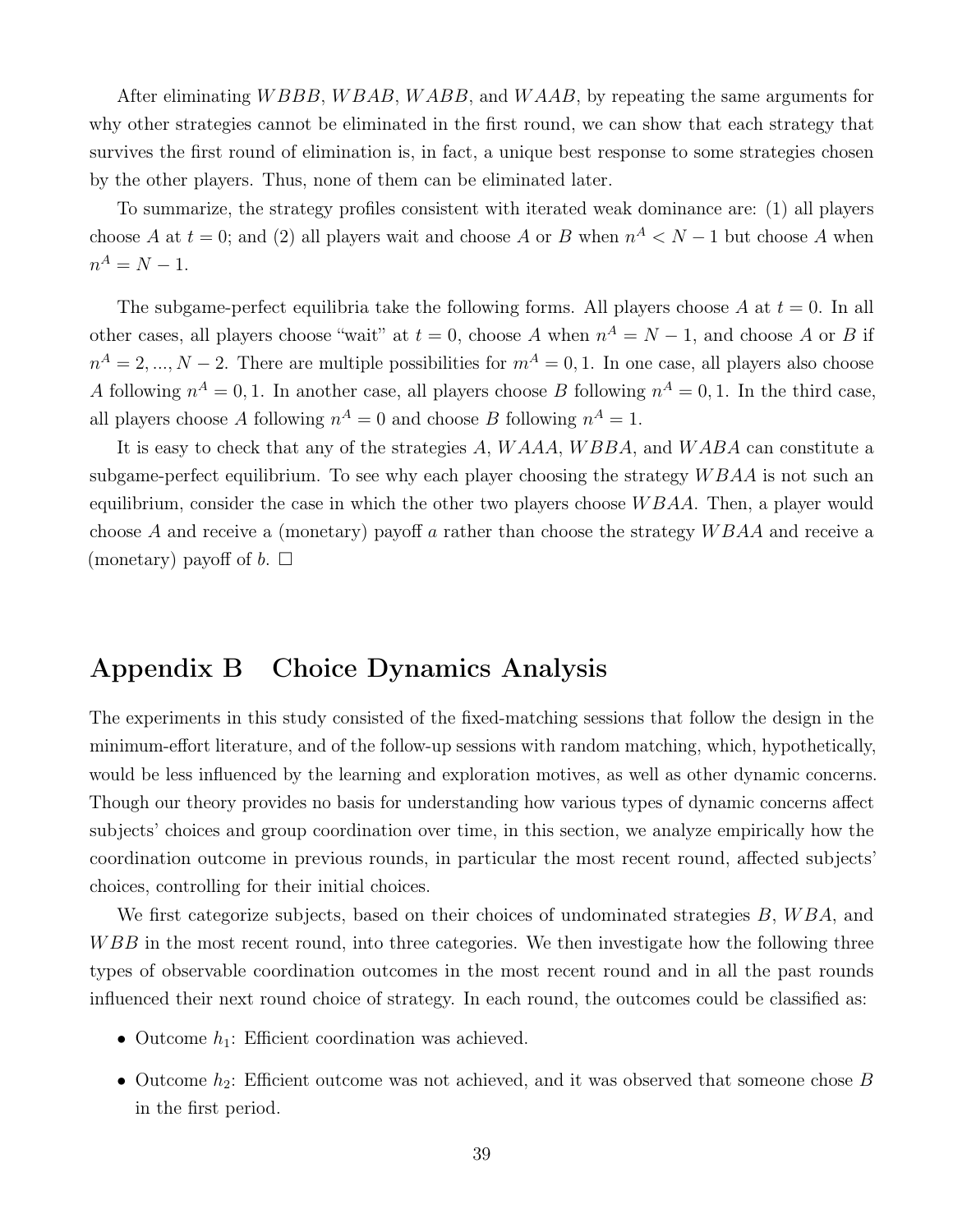• Outcome  $h_3$ : Efficient outcome was not achieved, but no one chose B in the first period. This suggests that at least one player chose  $WBB$  (or  $WAB$ ).

Table [11](#page-40-0) presents the multinomial regressions of subjects' choices on the histories of the three types of outcomes. History enters the regressions in two ways. First, there are two dummy variables on whether  $h_2$  or  $h_3$  was observed in the latest round. Second, we include two variables of the percentages of  $h_2$  and  $h_3$  in the past rounds (excluding the latest round). That is, we assume that the outcome from the latest round has a higher weight in the history.

<span id="page-40-0"></span>

|                   | (1)<br>fix WBA | (2)<br>fix B | $\overline{(3)}$<br>fix WBB | (4)<br>rand WBA | $\overline{(5)}$<br>rand B | $\overline{(6)}$<br>rand WBB |
|-------------------|----------------|--------------|-----------------------------|-----------------|----------------------------|------------------------------|
| Outcome $h_2$     |                |              |                             |                 |                            |                              |
|                   | $0.0952***$    |              |                             |                 |                            |                              |
| B predict         |                |              |                             | $0.0294*$       |                            |                              |
|                   | (0.0298)       |              |                             | (0.0168)        |                            |                              |
| WBB predict       | $-0.00546$     |              |                             | 0.00333         |                            |                              |
|                   | (0.0139)       |              |                             | (0.0223)        |                            |                              |
|                   |                |              |                             |                 |                            |                              |
| WBA predict       | $-0.0897***$   |              |                             | $-0.0328$       |                            |                              |
|                   | (0.0319)       |              |                             | (0.0321)        |                            |                              |
| Outcome $h_3$     |                |              |                             |                 |                            |                              |
| B predict         | $0.334***$     |              | $-0.00244$                  | $0.173***$      |                            | 0.0406                       |
|                   | (0.0944)       |              | (0.0857)                    | (0.0422)        |                            | (0.0786)                     |
|                   |                |              |                             |                 |                            |                              |
| $WBB$ predict     | $0.0981***$    |              | $-0.208*$                   | $0.0524*$       |                            | $-0.205*$                    |
|                   | (0.0374)       |              | (0.1117)                    | (0.0268)        |                            | (0.1121)                     |
|                   |                |              |                             |                 |                            |                              |
| WBA predict       | $-0.432***$    |              | $0.210**$                   | $-0.225***$     |                            | $0.164*$                     |
|                   | (0.1014)       |              | (0.0999)                    | (0.0502)        |                            | (0.0882)                     |
| $%$ Outcome $h_2$ |                |              |                             |                 |                            |                              |
| B predict         | $-0.00163$     | $0.190**$    | 0.0246                      | 0.0286          | $0.250***$                 | 0.246                        |
|                   | (0.0123)       | (0.0940)     | (0.1088)                    | (0.0218)        | (0.0746)                   | (0.2214)                     |
|                   |                |              |                             |                 |                            |                              |
| WBB predict       | 0.00497        | $-0.0598$    | $-0.0408$                   | $0.0578*$       | $-0.0124$                  | $-0.180$                     |
|                   | (0.0176)       | (0.0762)     | (0.1275)                    | (0.0339)        | (0.0717)                   | (0.1688)                     |
|                   |                |              |                             |                 |                            |                              |
| WBA predict       | $-0.00334$     | $-0.130$     | 0.0162                      | $-0.0863**$     | $-0.237***$                | $-0.0654$                    |
|                   | (0.0184)       | (0.0810)     | (0.0649)                    | (0.0419)        | (0.0582)                   | (0.1265)                     |
| $%$ Outcome $h_3$ |                |              |                             |                 |                            |                              |
| B predict         | 0.0341         | $-0.0555$    | 0.127                       | $-0.0256$       | $0.443**$                  | 0.188                        |
|                   | (0.0368)       | (0.1508)     | (0.1160)                    | (0.0555)        | (0.1832)                   | (0.3255)                     |
|                   |                |              |                             |                 |                            |                              |
| WBB_predict       | 0.0353         | $0.247**$    | $-0.111$                    | $0.155***$      | $-0.0280$                  | 0.127                        |
|                   | (0.0216)       | (0.1008)     | (0.1370)                    | (0.0667)        | (0.1165)                   | (0.3145)                     |
| WBA_predict       | $-0.0694$      | $-0.191*$    | $-0.0163$                   | $-0.129*$       | $-0.415***$                | $-0.314$                     |
|                   | (0.0451)       | (0.1089)     | (0.0562)                    | (0.0710)        | (0.1303)                   | (0.2631)                     |
| Pseudo $R^2$      | 0.341          | 0.104        | 0.114                       | 0.125           | 0.131                      | 0.133                        |
| Ν                 | 1775           | 332          | 242                         | 915             | 352                        | 147                          |
|                   |                |              |                             |                 |                            |                              |

Notes: Standard errors clustered at the group or matching cohort level are in parentheses; \*  $p < 0.10$ , \*\*  $p < 0.05$ , \*\*\*  $p < 0.01$ . Multinomial logit regressions. Each observation is an individual subject in a round who adopted the strategies  $WBA$ ,  $B$ , or  $WBB$ in the previous round. Dependent variable is the adopted strategy. Explanatory variables include the percentage of  $h_2$  and  $h_3$  in the previous rounds, and the dummy variables of  $h_2$  or  $h_3$  occurred in the last round. Other control variables include Rounds 2-5 (dummy), Rounds 6-10 (dummy), Rounds 11-15 (dummy), choice in the first round, and treatments. Marginal effects are reported.

Table 11: Choices and Learning ("BI" Treatments)

The WBA choosers (Columns 1 and 4 in Table [11\)](#page-40-0) were mostly affected by the occurrence of  $h_3$ in the latest round, which greatly reduced the probability of continuing with the  $WBA$  choice in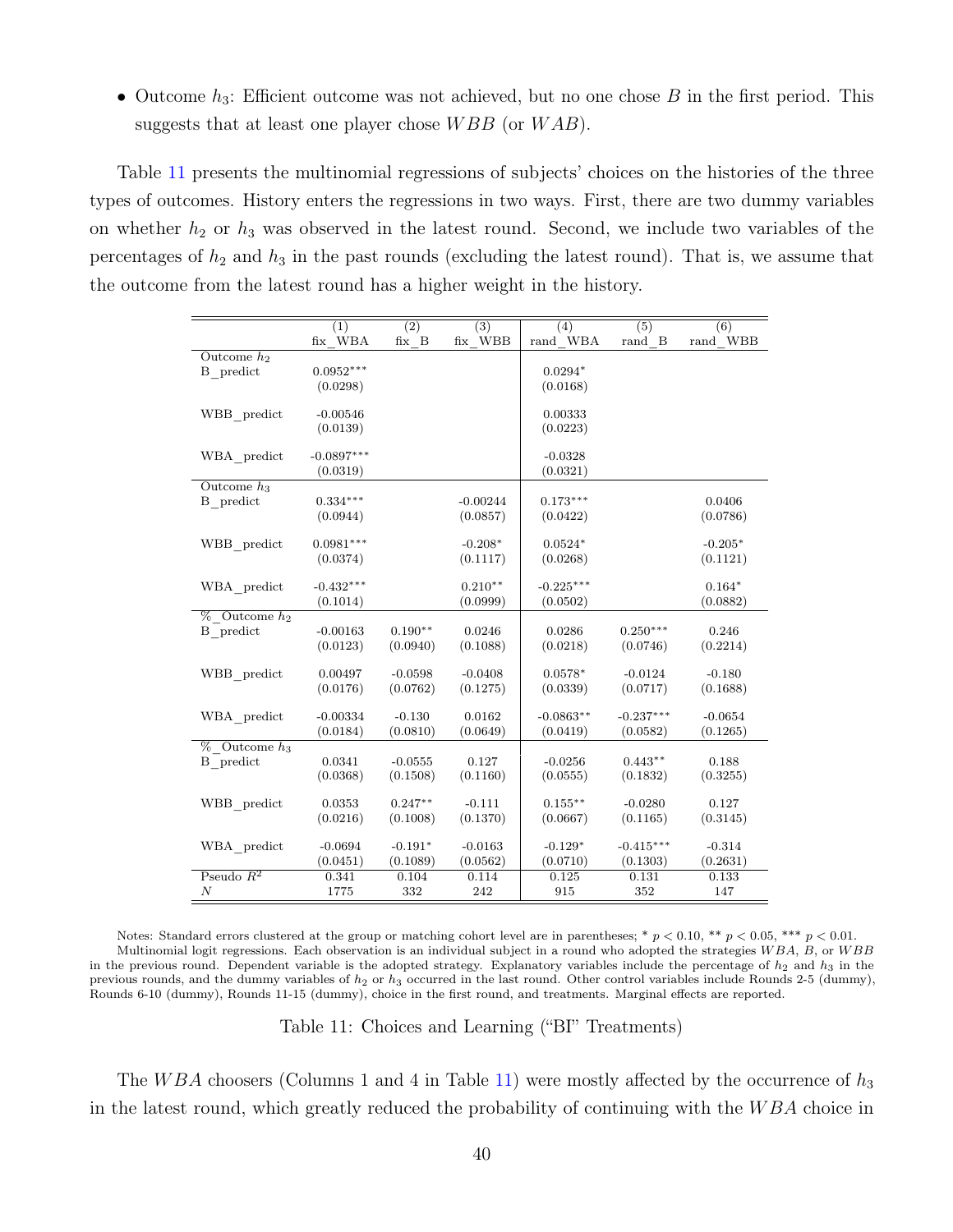the next round. Among these subjects, the occurrence of  $h_3$  significantly increases the frequency of  $B$  choices in the next round, while a smaller fraction of them switched to  $WBB$ , which can be explained by the motive of retaliation.<sup>[31](#page-41-1)</sup> The impacts of the observation  $h_3$  is much smaller in the random matching treatments (Column 4 in Table [11\)](#page-40-0), possibly due to a weakened retaliation motive when groups are randomly matched.

For *WBB* choosers (Columns 3 and 6), only  $h_2$  or  $h_3$  are possible outcomes. Interestingly, if  $h_3$ was observed, which occurred as a result of these subjects' and possibly other players' simultaneous choice of W BB, these subjects tended to avoid using the same strategy and were more likely to adopt WBA in the next round, suggesting that some choices of WBB might be due to confusion or other reasons associated with dynamic learning or retaliation, $32$  rather than spitefulness.

If a subject chose  $B$  in the most recent round (Columns 2 and 5), the only outcome they could observe would be  $h_2$ . Therefore, the variables of interest are only the two percentages of outcomes. Higher occurrences of  $h_2$  or  $h_3$  in the history, which indicates that efficient coordination failed more frequently in the previous rounds, reduced the likelihood that players switched to W BA in the next period, while it increased the likelihood that they continued to player  $B$  or switched to  $WBB$ .

# Appendix C Additional Analysis

#### <span id="page-41-0"></span>C.1 Comparing Fixed- and Random-Matching Treatments

In Section [4.2,](#page-21-1) we discussed that, similar to the pattern found in the fixed-matching treatments, the efficiency rates and the frequency of realized  $A$  choices were both significantly higher in "BI-b-rand", as compared with "St-b-rand." Here, instead of the difference between the dynamic treatments and the static ones, we focus on the comparison between the random-matching sessions and their fixed-matching counterparts.

In Table [12](#page-42-0) and Table [13,](#page-43-1) we compare the coordination efficiency and individual choices between the two matching protocols. The efficiency rates and the frequency of realized A choices were both significantly lower in the static and dynamic games with random matching (Table [12\)](#page-42-0), though there was still a significant improvement in "BI-b-rand" with respect to "St-b-rand" (Section [4.2\)](#page-21-1).

"St-b-rand" is not significantly different from "St-b" in terms of group average payoff and coordination rates. As mentioned in Section [4.1,](#page-19-3) this is probably due to the fact that subjects

<span id="page-41-1"></span><sup>&</sup>lt;sup>31</sup>We collected subjects' self-reported motives for choosing a certain strategy from the survey after the experiment. The survey was unincentivized and anonymous and served only as anecdotal evidence. The results from the subjects who self-reported having chosen  $WBB$  showed that most of them, indeed, had spiteful social preferences, but that some of them were also confused and failed to realize that adopting WBB could have hurt others (compared with strategy  $B$ ). Some participants explicitly mentioned that they chose  $WBB$  to hurt other subjects or to retaliate against the teammate who chose  $WBB$ , which suggests negative reciprocity and/or spitefulness.

<span id="page-41-2"></span> $32$ One learning motive that can possibly incentivize subjects to choose WBB has been discussed in Section [4.2](#page-21-1) and also in Footnote [29.](#page-25-1)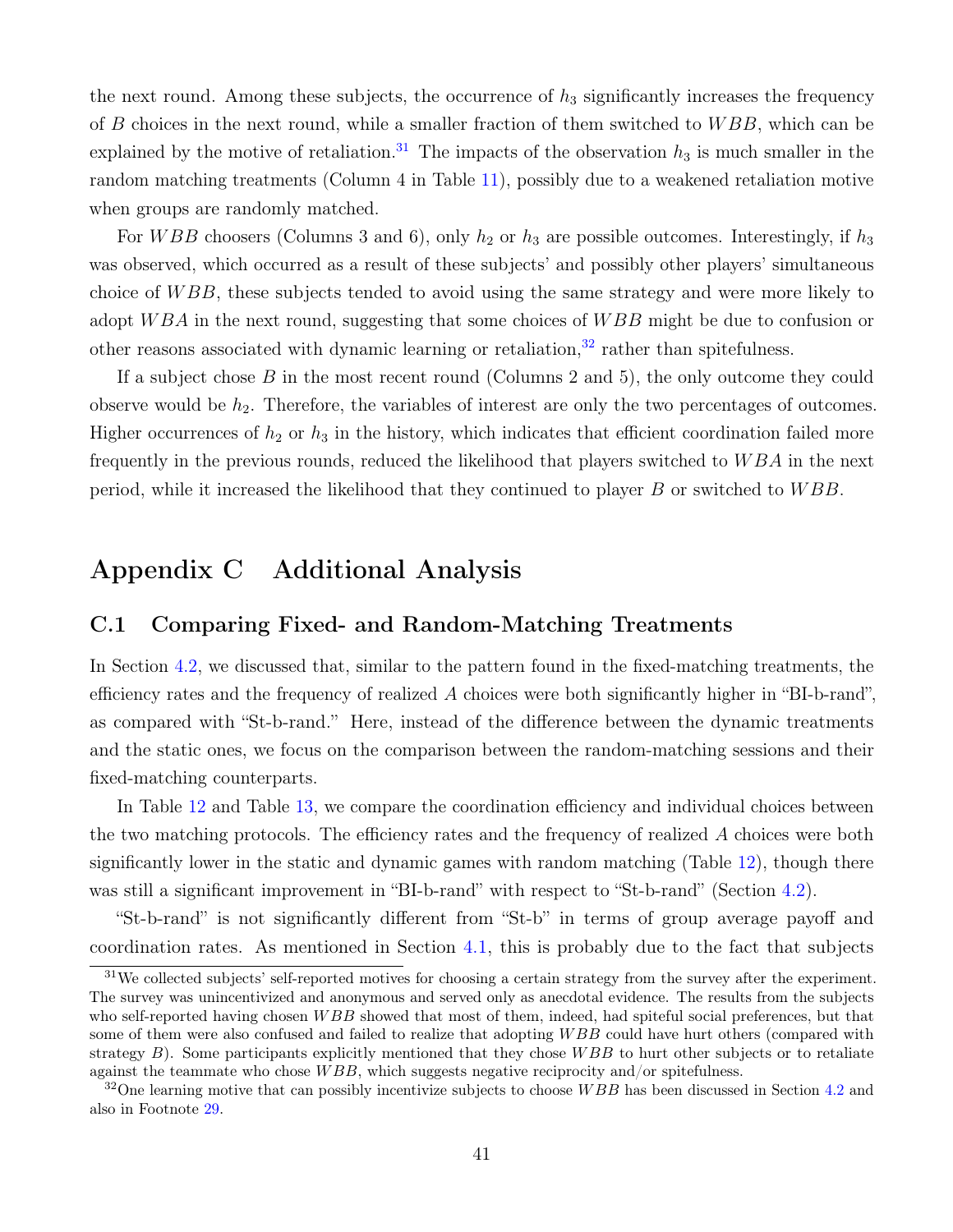coordinated very well on  $B$  starting from the very beginning in "St-b-rand," leading to high coordination rates. In this case, their payoffs might not be lower, because very few players got the lowest payoff owing to coordination failure.

Table [13](#page-43-1) reports the regressions on the adopted strategies in "BI-b" and "BI-b-rand" (first three columns) and in all dynamic "BI" treatments (last three columns). The choices of B in  $t = 0$ were found to be more frequent in the random-matching sessions when combining the data from all dynamic treatments (Column 4). This might be due to the learning and exploration motives or dynamic concerns<sup>[33](#page-42-1)</sup> in the fixed-matching case, for which we will discuss in more detail below. However, there is no significant difference in the frequencies of A choices after the "no-B" message, nor in the frequencies of the WBA choices.

<span id="page-42-0"></span>

|              | $reference = BI-b$ |            |             |             | $reference = St-b$ |            |            |           |
|--------------|--------------------|------------|-------------|-------------|--------------------|------------|------------|-----------|
|              | (1)                | (2)        | (3)         | (4)         | (5)                | (6)        | (7)        | (8)       |
|              | A rate             | effi rate  | payoff      | coor rate   | A Rate             | effi rate  | payoff     | coor rate |
| BI-b-rand    | $-0.195**$         | $-0.239**$ | $-5.916***$ | $-0.0602**$ |                    |            |            |           |
|              | (0.0880)           | (0.1039)   | (1.1698)    | (0.0305)    |                    |            |            |           |
| St-b-rand    |                    |            |             |             | $-0.118***$        | $-0.0808*$ | 0.197      | 0.0651    |
|              |                    |            |             |             | (0.0292)           | (0.0491)   | (1.4364)   | (0.0542)  |
|              |                    |            |             |             |                    |            |            |           |
| Constant     |                    |            | $49.60***$  |             |                    |            | $42.37***$ |           |
|              |                    |            | (0.4480)    |             |                    |            | (0.5831)   |           |
| $R^2$        |                    |            | 0.0717      |             |                    |            | 0.0000855  |           |
| Pseudo $R^2$ | 0.0422             | 0.0599     |             | 0.280       | 0.0666             | 0.0551     |            | 0.00778   |
| N            | 395                | 395        | 395         | 395         | 395                | 395        | 395        | 395       |

Notes: Standard errors clustered at the group or matching cohort level are in parentheses; \*  $p < 0.10$ , \*\*  $p < 0.05$ , \*\*\*  $p < 0.01$ . Reference category is "BI-b" (1-4) or "St-b" (5-8). Each observation is a group- or matching-cohort-average level in a round. Dependent variables (and the regression models used) are  $(1 \& 5)$  percentages of A as final choices (tobit),  $(2 \& 6)$  efficient outcome dummy (probit), (3 & 7) group average payoff (OLS), and (4 & 8) the dummy for coordination on either action (probit). Marginal effects are reported for tobit and probit regressions.

Table 12: Group-Level Regressions (Fixed- vs. Random-Matching)

Therefore, the differences between the efficiency rates could be largely attributed to the differences in B or waiting choices. Since the difference in the frequencies of waiting between the two matching protocols arose in the first round,  $34$  which could not be due to learning, this suggests that exploration motives and other dynamic concerns might have contributed to the higher frequencies of waiting in the fixed-matching sessions in the initial rounds. Additionally, the overall differences in the waiting frequencies might also be due to learning from previous experiences in the later rounds. According to the dynamic analysis in Appendix  $B$ , subjects were more likely to switch to the strategy  $B$  after being hurt by someone choosing  $WBB$  in the group. Given that around 10% of the subjects chose

<span id="page-42-1"></span><sup>33</sup>For example, subjects might cooperate more during the initial rounds of repeated play in order to influence their group mates' subsequent moves. It might lead to a high frequency of W BA choices in the initial rounds in the fixed-matching games. Treatments with random matching significantly weaken this pattern.

<span id="page-42-2"></span><sup>&</sup>lt;sup>34</sup>Reported in Table [16,](#page-44-0) using first-round data, the difference was significant for the regressions on "BI-b" and "BI-b-rand," but was not significant for the comparison between all "BI" treatments in fixed- and random-matching sessions.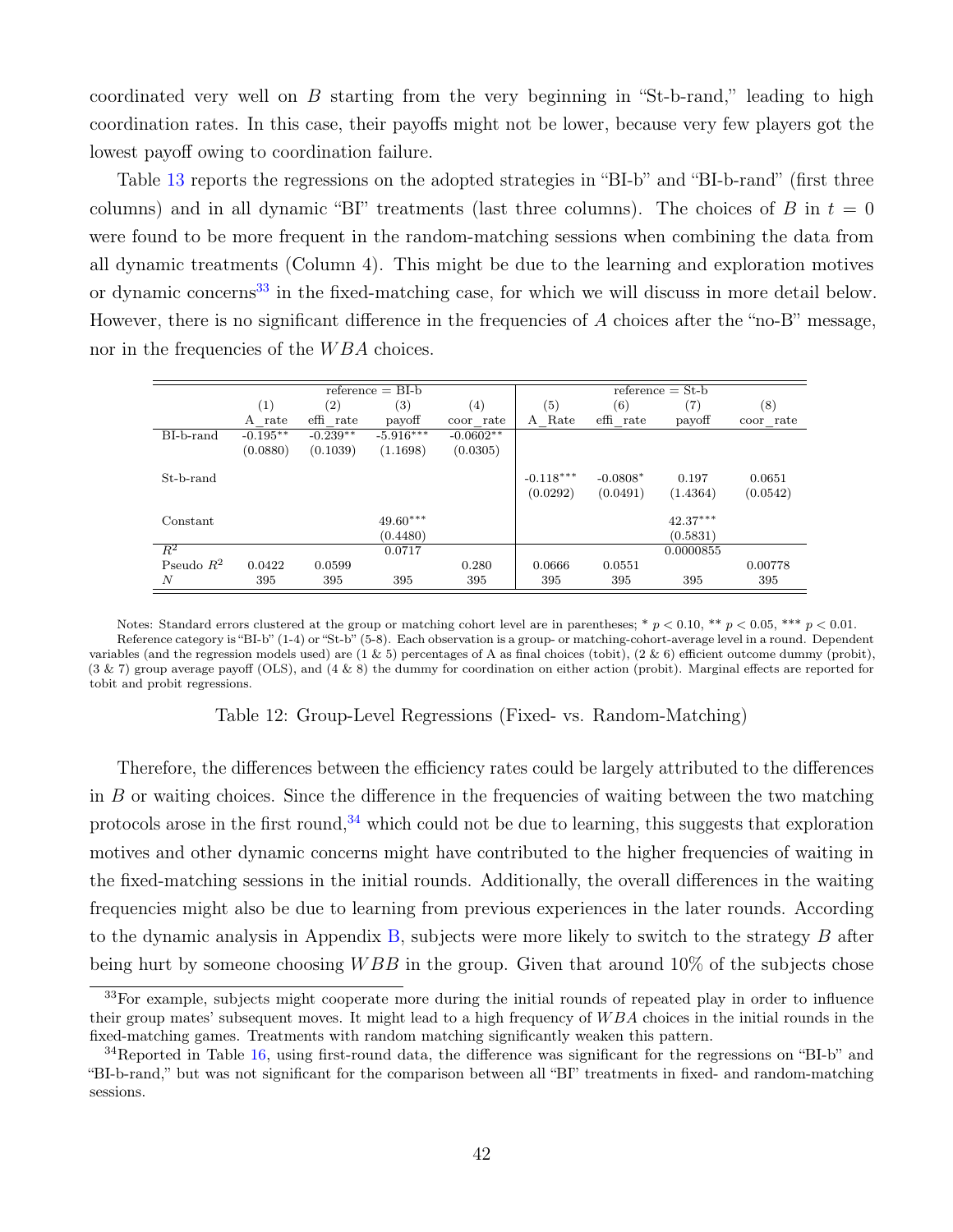<span id="page-43-1"></span>

|              |             | $reference = BI-b$ |                   | reference $=$ all BI  |                       |                      |  |
|--------------|-------------|--------------------|-------------------|-----------------------|-----------------------|----------------------|--|
|              | (1)         | $^{\prime}2)$      | $\left( 3\right)$ | (4)                   | $\left(5\right)$      | (6)                  |  |
|              | $B$ in $t0$ | A after no-B       | WBA               | $B$ in t <sub>0</sub> | A after no-B          | WBA                  |  |
| BI-b-rand    | 0.116       | $-0.0121$          | $-0.115$          |                       |                       |                      |  |
|              | (0.0818)    | (0.0623)           | (0.1096)          |                       |                       |                      |  |
| all BI-rand  |             |                    |                   | $0.119**$<br>(0.0531) | $-0.0255$<br>(0.0475) | $-0.116$<br>(0.0738) |  |
| Pseudo $R^2$ | 0.0195      | 0.000354           | 0.0113            | 0.0207                | 0.00147               | 0.0109               |  |
| Ν            | 1900        | 1540               | 1900              | 3700                  | 3044                  | 3700                 |  |

Notes: Standard errors clustered at group or matching cohort level are in parentheses; \*  $p < 0.10$ , \*\*  $p < 0.05$ , \*\*\*  $p < 0.01$ . Probit regressions. Reference category is "BI-b" or all of the BI treatments with fixed-matching. Each observation is an individual subject in a round. Dependent variables are choice of B in t0 (dummy) and choice of A after the no-B message (dummy). Marginal effects are reported.

Table 13: Individual-Level Regression (Fixed- vs. Random-Matching)

WBB in both fixed- and random-matching sessions, when groups are randomly formed, the chance to meet such a group mate at least once was greatly increased.

### <span id="page-43-0"></span>C.2 More Regression Results

|              | (1)        | (2)        | (3)        | (4)                      |  |
|--------------|------------|------------|------------|--------------------------|--|
|              | rate<br>A  | effi rate  | payoff     | $_\mathrm{rate}$<br>coor |  |
| $BI-f$       | $0.298***$ | $0.446***$ | $6.297***$ | $0.167***$               |  |
|              | (0.0485)   | (0.1387)   | (1.1537)   | (0.0327)                 |  |
| $BI-b-3c$    | $0.202***$ | $0.350**$  | $6.568***$ | $0.227***$               |  |
|              | (0.0679)   | (0.1567)   | (1.3386)   | (0.0318)                 |  |
| Constant     |            |            | $42.37***$ |                          |  |
|              |            |            | (0.5799)   |                          |  |
| $R^2$        |            |            | 0.109      |                          |  |
| Pseudo $R^2$ | 0.127      | 0.149      |            | 0.0859                   |  |
| N            | 645        | 645        | 645        | 645                      |  |

Notes: Standard errors clustered at the group level are in parentheses; \*  $p < 0.10$ , \*\*  $p < 0.05$ , \*\*\*  $p < 0.01$ .

<span id="page-43-2"></span>Reference category is "St-b." Each observation is a group-average level in a round. Dependent variables (and the regression models used) are (1) percentages of A as final choices (tobit), (2) efficient outcome dummy (probit), (3) group average payoff (OLS), and (4) the dummy for coordination on either action (probit). Marginal effects are reported for tobit and probit regressions.

Table 14: Group-Level Regression Analysis (Fixed-Matching)

|                  | (1)               | (2)                         |
|------------------|-------------------|-----------------------------|
|                  | no $\epsilon$ -SP | no belief in $\epsilon$ -SP |
| pay <sub>5</sub> | $-0.174$          | $-0.555$                    |
|                  | (0.1790)          | (0.3478)                    |
| Pseudo $R^2$     | 0.0456            | 0.0620                      |
| N                | 160               | 160                         |

Notes: Standard errors clustered at the matching cohort level are in parentheses; \*  $p < 0.10$ , \*\*  $p < 0.05$ , \*\*  $p < 0.01$ . Probit regressions. Each observation is an individual subject. Control variable: treatments. Marginal effects are reported.

Table 15: Social Preferences and Experience in the Coordination Games